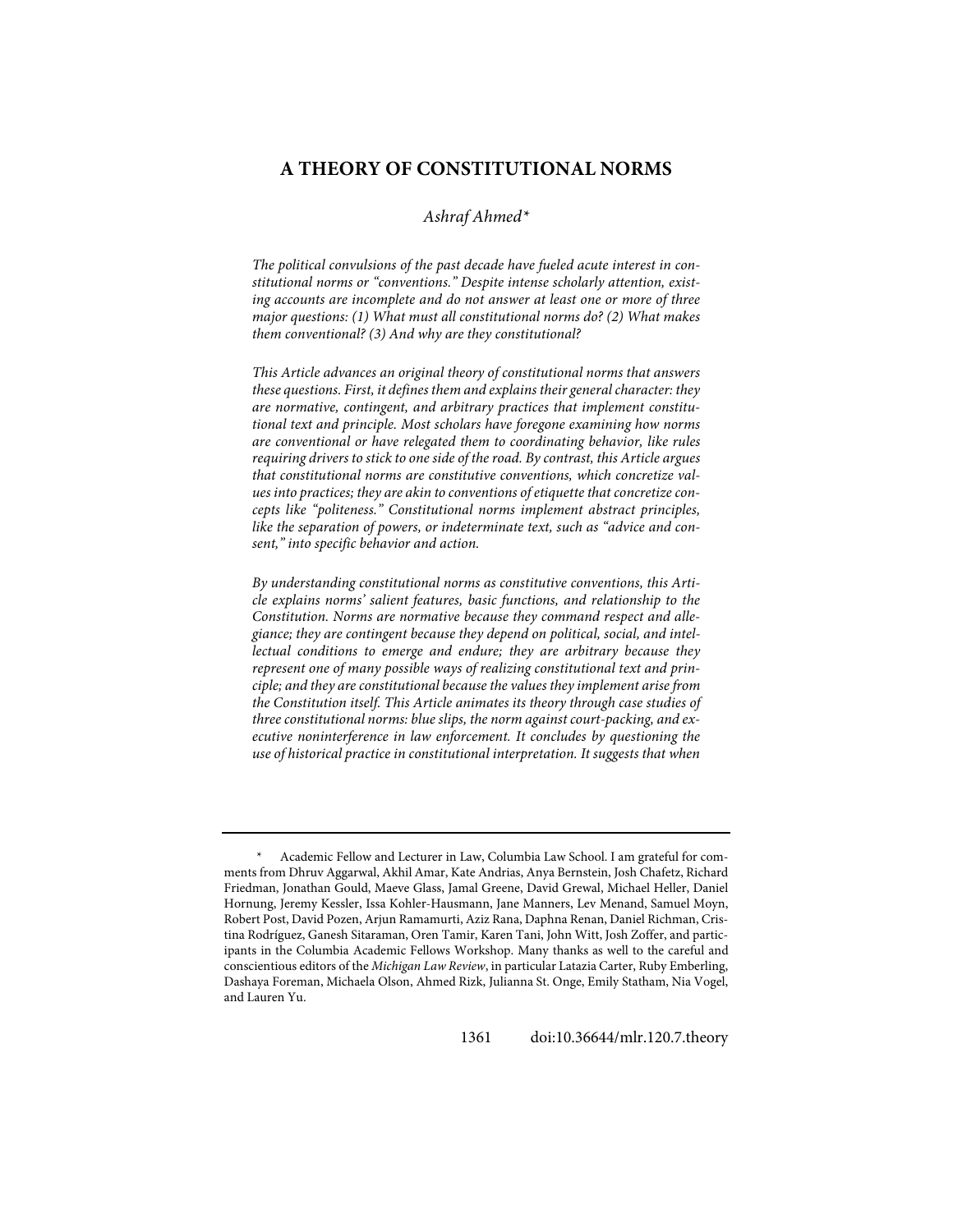*scholars and judges draw on norms that are intrinsically contingent and arbitrary, they embed unstated normative assumptions about the past and how it should constrain the future.*

# TABLE OF CONTENTS

| T.   |         | UNDERSTANDING NORMS: CURRENT APPROACHES 1370                  |
|------|---------|---------------------------------------------------------------|
|      |         |                                                               |
|      |         | 1.                                                            |
|      |         | 2.                                                            |
|      |         | 3.                                                            |
|      | В.      |                                                               |
| H.   |         | WHAT MAKES A NORM CONVENTIONAL? 1382                          |
|      | $A_{-}$ |                                                               |
|      | B.      |                                                               |
|      | C.      |                                                               |
|      |         | 1.                                                            |
|      |         | 2.                                                            |
|      |         | 3.                                                            |
| III. |         |                                                               |
|      | $A_{-}$ |                                                               |
|      | B.      |                                                               |
| IV.  |         |                                                               |
|      | A.      |                                                               |
|      | В.      |                                                               |
|      |         | C. Executive Noninterference in the Department of Justice1412 |
|      |         |                                                               |

# **INTRODUCTION**

The political convulsions of the past decade have fueled acute interest in constitutional norms. Also known as "conventions" or "customs," constitutional norms are common and recognizable. For example, from 1937 to the present, neither of the political branches has attempted to enlarge the size of the Supreme Court beyond nine justices.<sup>[1](#page-1-0)</sup> Similarly, presidents have, since the Founding, appointed principal officers during both intra- and inter-session

<span id="page-1-0"></span> <sup>1.</sup> *See infra* Section IV.B; JOANNA R. LAMPE, CONG. RSCH. SERV., LSB10562, "COURT PACKING": LEGISLATIVE CONTROL OVER THE SIZE OF THE SUPREME COURT (2020).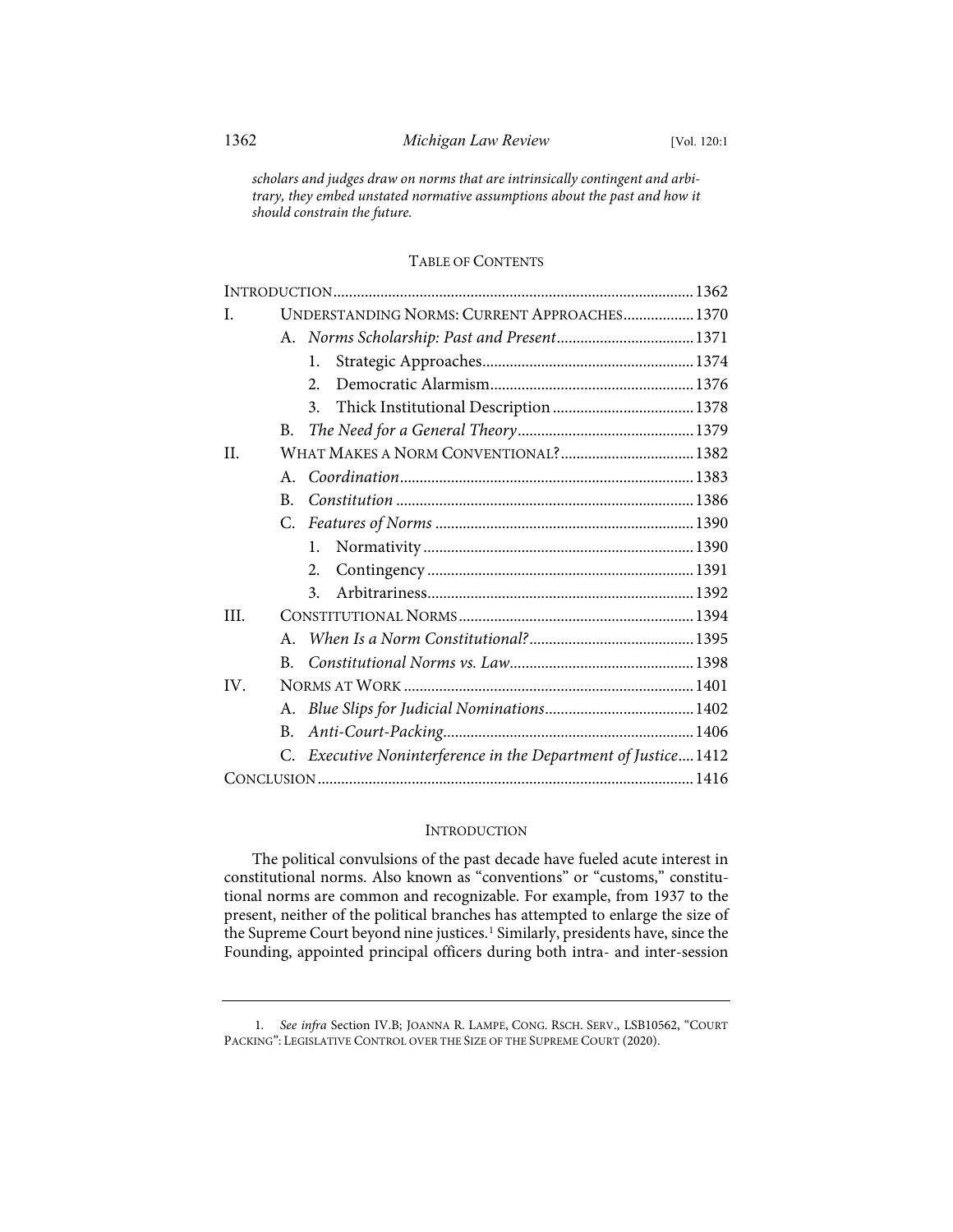Senate recesses and have not, until recently, interfered with agency adjudications or directed criminal investigations from the White House. Each of these practices constrains government officials, yet enjoys, at best, shallow textual foundations. Their prominence suggests that the Constitution in action is composed of, and sustained by, more than just the law on the books. Norms, in other words, form a central part of the "constitutional order": the broader

<span id="page-2-4"></span>"set of rules, doctrines, and practices that structure political decisionmaking."[2](#page-2-0) Norm erosion, already a scholarly concern, accelerated during the Trump presidency, and public alarm about the future of democracy became routine.<sup>[3](#page-2-1)</sup> Although often associated with political and legal liberals, these anxieties have a conservative cast, as they reflect a commitment to the status quo and con-viction about what interbranch comity or the rule of law should look like.<sup>[4](#page-2-2)</sup> The same preservationist instinct drives interpretive theories that transform historical practice into constitutional law.<sup>[5](#page-2-3)</sup> And in four different cases during

<span id="page-2-3"></span><span id="page-2-2"></span> 4. Dissenting voices were few but important. *See* Jedediah Britton-Purdy, *Normcore*, DISSENT, Summer 2018, [https://www.dissentmagazine.org/article/normcore-trump-resistance](https://www.dissentmagazine.org/article/normcore-trump-resistance-books-crisis-of-democracy)[books-crisis-of-democracy](https://www.dissentmagazine.org/article/normcore-trump-resistance-books-crisis-of-democracy) [\[perma.cc/DA63-FH47\]](https://perma.cc/DA63-FH47) (critiquing recent scholarship for its fixation on norms and comparative neglect of ideology); Corey Robin, *Democracy Is Norm Erosion*, JACOBIN (Jan. 29, 2018), [https://www.jacobinmag.com/2018/01/democracy-trump-authoritari](https://www.jacobinmag.com/2018/01/democracy-trump-authoritarianism-levitsky-zillblatt-norms)[anism-levitsky-zillblatt-norms](https://www.jacobinmag.com/2018/01/democracy-trump-authoritarianism-levitsky-zillblatt-norms) [\[perma.cc/QKK2-YSYZ\]](https://perma.cc/QKK2-YSYZ) (critiquing scholars of norms for prioritizing stability over democracy).

 <sup>2.</sup> SANFORD LEVINSON & JACK M. BALKIN, DEMOCRACY AND DYSFUNCTION 21 (2019).

<span id="page-2-1"></span><span id="page-2-0"></span>There are countless examples, and these span the political spectrum: see, for example, Emily Bazelon, *How Do We Contend with Trump's Defiance of 'Norms'?*, N.Y. TIMES (July 11, 2017), [https://www.nytimes.com/2017/07/11/magazine/how-do-we-contend-with-trumps-de](https://www.nytimes.com/2017/07/11/magazine/how-do-we-contend-with-trumps-defiance-of-norms.html)[fiance-of-norms.html](https://www.nytimes.com/2017/07/11/magazine/how-do-we-contend-with-trumps-defiance-of-norms.html) [\[perma.cc/P7AR-2LXS\]](https://perma.cc/P7AR-2LXS) ("Trump's flouting of norms . . . has become a defining feature of his presidency. Along the way, he has exposed flaws in the structure of American governance that haven't surfaced in modern times, mainly because no other president has probed them."); Tom McCarthy, *Donald Trump and the Erosion of Democratic Norms in America*, GUARDIAN (June 2, 2018, 8:24 AM)[, https://www.theguardian.com/us-news/2018/jun/02/trump](https://www.theguardian.com/us-news/2018/jun/02/trump-department-of-justice-robert-mueller-crisis)[department-of-justice-robert-mueller-crisis](https://www.theguardian.com/us-news/2018/jun/02/trump-department-of-justice-robert-mueller-crisis) [\[perma.cc/W3Z9-Z39E\]](https://perma.cc/W3Z9-Z39E) (asking from the left whether Trump's disregard for the Department of Justice's independence represents "a constitutional crisis of some kind or even an erosion of the rule of law"); Michael Sean Winters, Opinion, *Trump Threatens Norms That Make the Constitution Work*, NAT'L CATH.REP. (Nov. 6, 2017), [https://www.ncronline.org/news/opinion/distinctly-catholic/trump-threatens-norms-make-con](https://www.ncronline.org/news/opinion/distinctly-catholic/trump-threatens-norms-make-constitution-work)[stitution-work](https://www.ncronline.org/news/opinion/distinctly-catholic/trump-threatens-norms-make-constitution-work) [\[perma.cc/VP42-QH7E\]](https://perma.cc/VP42-QH7E) ("Perhaps the most damage done to the Constitution this year has less to do with any specific flouting of the rule of law than the president's general disregard for that rule, and for the constitutional and democratic norms that make the rule of law possible.").

 <sup>5.</sup> *See infra* Conclusion.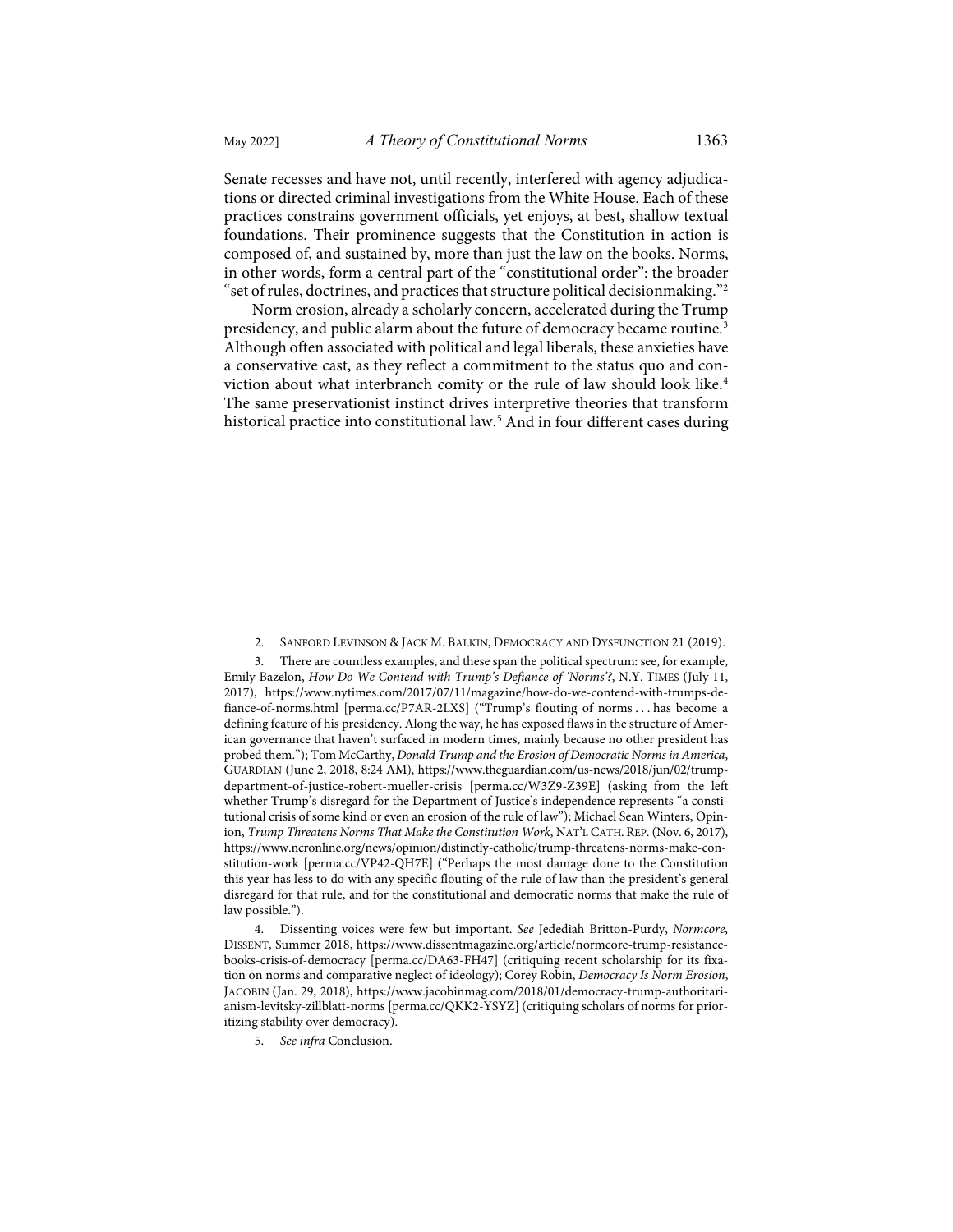its October Term 2019, on issues ranging from agency structure<sup>[6](#page-3-0)</sup> and the electoral college, $^7$  $^7$  to the constitutionality of state $^8$  and congressional subpoenas, $^9$  $^9$ the Supreme Court relied on past practice in precisely this way.

Such intense attention makes it all the more peculiar that we lack a general account of constitutional norms. This is not to say we lack definitions; we have many. Consider several leading ones:

- <span id="page-3-10"></span><span id="page-3-9"></span>• "Conventions" are "maxims, beliefs, and principles that guide officials in how they exercise political discretion."[10](#page-3-4)
- <span id="page-3-12"></span>• "Structural norms" are "unwritten or informal rules that govern political behavior" that "insulat[e] certain types of decisions from certain types of actors; [] limit[] self-dealing or . . . corruption . . .; [] structur[e] decisionmaking to make it less arbitrary; [] allocat[e] authority among the different branches . . .; and [] structur[e] the role of politics in governance."<sup>[11](#page-3-5)</sup>
- <span id="page-3-11"></span><span id="page-3-8"></span>• "Conventions are, at bottom, equilibria of mutual expectations among political actors and institutions."[12](#page-3-6)
- Constitutional norms are "sanction-based" practices that "regulate . . . the relation between the main branches of government, their prerogatives, and the limitations on their powers."<sup>[13](#page-3-7)</sup>

These definitions are incomplete and inadequate because they do not answer at least one or more of three major questions. First, if norms or conventions play so many different roles in a constitutional order, is there something

<span id="page-3-0"></span> <sup>6.</sup> In striking down the Consumer Financial Protection Bureau's single director structure with for-cause removal protection as unconstitutional, the Court split 5–4 over whether the agency was a "historical anomaly." Seila L. LLC v. Consumer Fin. Prot. Bureau, 140 S. Ct. 2183, 2202 (2020).

<span id="page-3-1"></span> <sup>7.</sup> A unanimous Court emphasized that independent electors are historical "anomalies only" and held that states can penalize electors who break their pledge and vote for a presidential candidate other than the one who wins the state's popular vote. Chiafalo v. Washington, 140 S. Ct. 2316, 2328 (2020).

<span id="page-3-2"></span> <sup>8.</sup> The majority, citing "200 years of precedent establishing that Presidents, and their official communications, are subject to judicial process," rejected the president's claim that Article II and the Supremacy Clause barred or required a heightened standard for state subpoenas. Trump v. Vance, 140 S. Ct. 2412, 2418 (2020).

<span id="page-3-3"></span> <sup>9. &</sup>quot;[A] significant departure from historical practice" pushed the majority to craft a new four-part standard for judicial review of congressional subpoenas. Trump v. Mazars USA, LLP, 140 S. Ct. 2019, 2031 (2020).

<span id="page-3-4"></span><sup>10.</sup> Keith E. Whittington, *The Status of Unwritten Constitutional Conventions in the United States*, 2013 U. ILL. L. REV. 1847, 1860.

<span id="page-3-5"></span><sup>11.</sup> Daphna Renan, *Presidential Norms and Article II*, 131 HARV. L. REV. 2187, 2195–96 (2018).

<span id="page-3-6"></span><sup>12.</sup> Adrian Vermeule, *Conventions of Agency Independence*, 113 COLUM. L. REV. 1163, 1193 n.127 (2013).

<span id="page-3-7"></span><sup>13.</sup> Jon Elster, Unwritten Constitutional Norms 21, 43 (undated) (unpublished manuscript) (on file with the *Michigan Law Review*).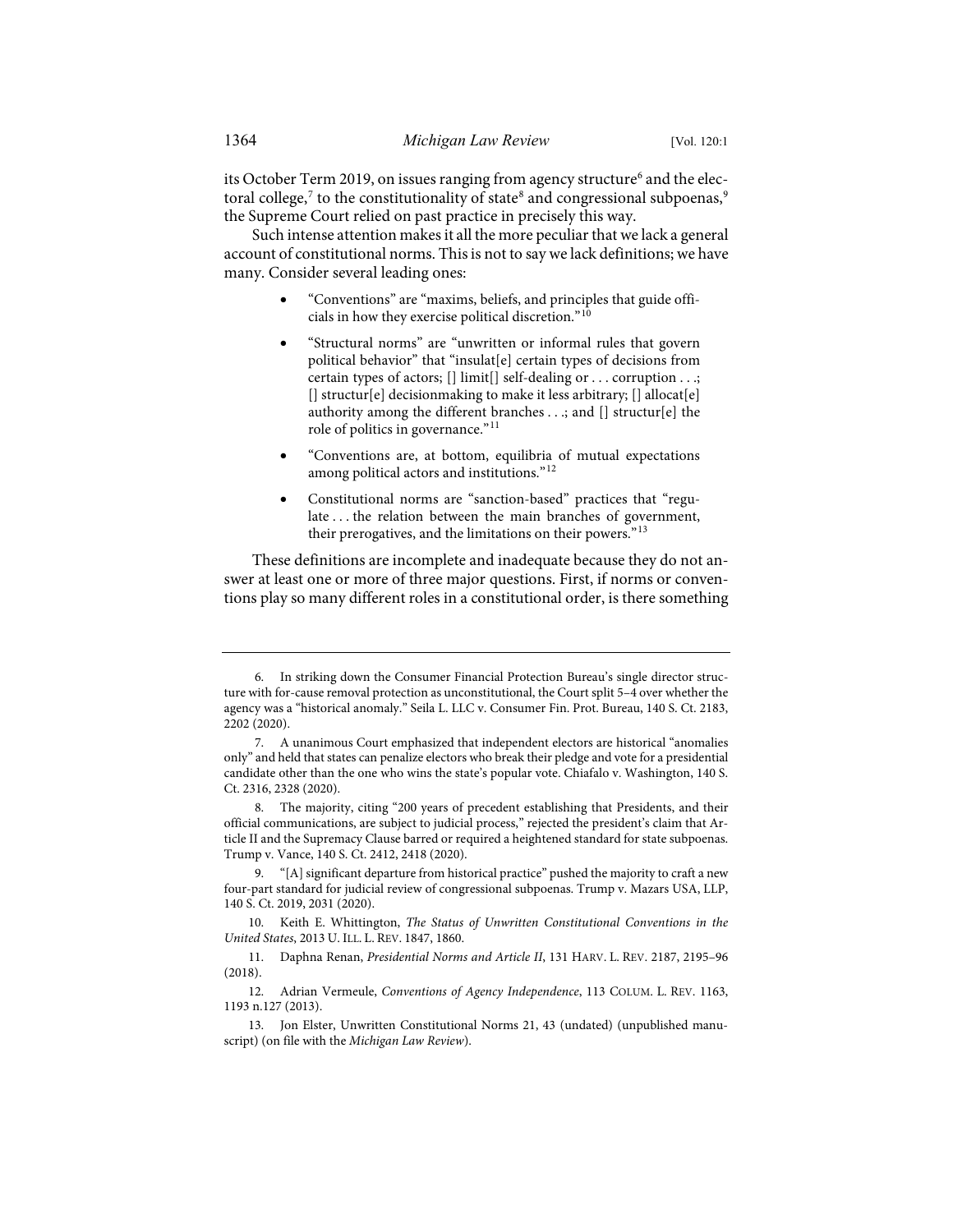they all must do? Second, what, aside from informality, makes them conventional? Or are they just catch-all terms for non-legal rules? Third, what makes these practices constitutional?

This Article advances an original theory of constitutional norms that answers these questions. It defines them and explains their general character: they are normative, contingent, and arbitrary practices that implement constitutional text and principle. This definition is simple but powerful. It identifies a constitutional norm's salient features, its basic function, and its relationship to the Constitution. And it expands on and distills intuitions either absent from or present but submerged in existing accounts. Drawing on this definition, this Article not only clarifies a fundamental aspect of the constitutional order, it also reveals deep tensions in the use of historical practice in constitutional interpretation.

<span id="page-4-8"></span><span id="page-4-7"></span>The Article proceeds as follows. Part I critiques the recent literature on constitutional norms. In many precincts of the legal academy, the importance of norms has long been recognized. Private law scholars, for instance, have emphasized the ways that norms (or conventions as they are more often known in private law scholarship) help coordinate behavior in contracts, family law, and criminal law.[14](#page-4-0) And for legal positivists—the dominant school of contemporary jurisprudence—law itself is grounded in convention. H.L.A. Hart famously placed conventions at the heart of modern legal systems,<sup>[15](#page-4-1)</sup> and many of his successors have remained committed to the same conventional approach[.16](#page-4-2) American constitutional law scholarship, by contrast, has given conventions sporadic attention. While the British jurist A. V. Dicey observed nearly a hundred fifty years ago that conventions accompanied written and unwritten constitutions alike, $17$  the existence of norms or conventions is, as Adrian Vermeule wryly noted, a "revelation" that "bursts upon American constitutional scholars every other generation or so, and is lost in the succeeding generation."[18](#page-4-4)

<span id="page-4-6"></span><span id="page-4-5"></span><span id="page-4-0"></span><sup>14.</sup> *See, e.g.*, ROBERT C. ELLICKSON, ORDER WITHOUT LAW: HOW NEIGHBORS SETTLE DISPUTES (1991); ERIC A. POSNER, LAW AND SOCIAL NORMS 72, 89 (2002) (explaining the logic of family and criminal law through informal game theory); Richard H. McAdams, *Beyond the Prisoners' Dilemma: Coordination, Game Theory, and Law*, 82 S. CAL. L. REV. 209 (2009) (encouraging scholars to adopt coordination games in legal analysis); Ian Ayres, *Playing Games with the Law*, 42 STAN. L. REV. 1291 (1990) (reviewing ERIC RASMUSEN, GAMES AND INFORMATION: AN INTRODUCTION TO GAME THEORY (1989)).

<sup>15.</sup> H.L.A. HART, THE CONCEPT OF LAW (3d ed. 2012).

<span id="page-4-2"></span><span id="page-4-1"></span><sup>16.</sup> *E.g.*, JOSEPH RAZ, THE CONCEPT OF A LEGAL SYSTEM (2d ed. 1980); JOSEPH RAZ, PRACTICAL REASON AND NORMS (Oxford Univ. Press 3d ed. 1999) (1975); Gerald J. Postema, *Coordination and Convention at the Foundations of Law*, 11 J. LEGAL STUD. 165 (1982). The most important critique of legal positivism's conventionalist picture of law is chapter four in RONALD DWORKIN, LAW'S EMPIRE (1986). While Dworkin's critique has been generative, it has not displaced legal positivism as the dominant theory of law.

<span id="page-4-4"></span><span id="page-4-3"></span><sup>17.</sup> A.V. DICEY, INTRODUCTION TO THE STUDY OF THE LAW OF THE CONSTITUTION (Liberty Fund 1982) (1885).

<sup>18.</sup> Adrian Vermeule, *Conventions in Court*, 38 DUBLIN U. L.J. 283, 283–84 (2015).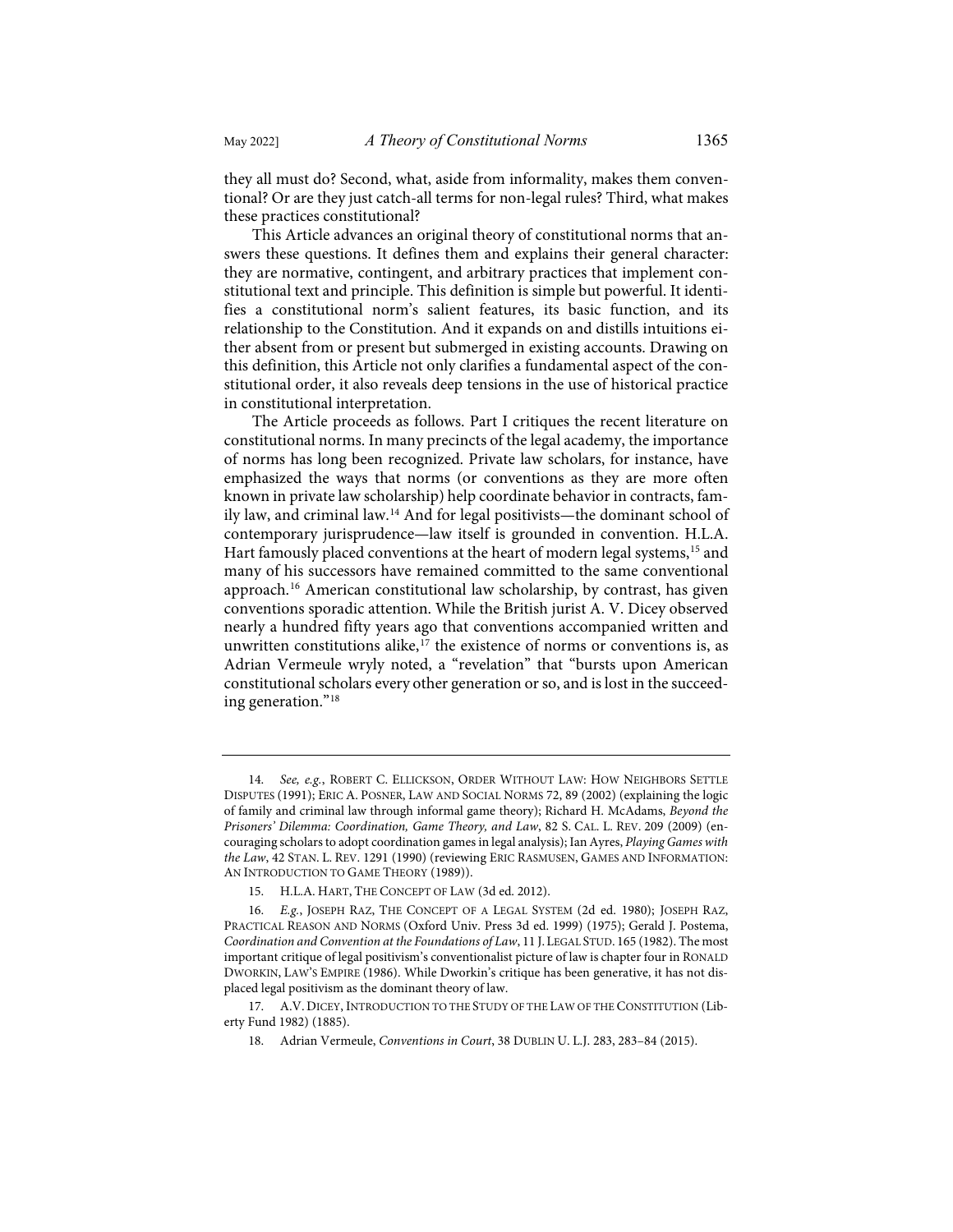The current renaissance in norm scholarship, Part I argues, has taken three forms: strategic approaches, democratic alarmism, and thick institutional description. Each comes with characteristic limits. Strategic approaches embrace a game-theoretic view of constitutional norms that narrowly focuses on their role in coordinating the behavior of governmental agents. Democratic alarmists defend the necessity of norms but often ahistorically and without marking the boundaries between political and constitutional norms. And thick descriptivists offer rich accounts of norms within particular branches yet stop short of a broader definition. As a result, the existing literature lacks a general theory of norms that explains their functions, features, and relationship to the Constitution.

<span id="page-5-1"></span>This Article addresses these issues by adopting a different strategy from current approaches. While recent work is uniformly inductive—it begins by describing examples of norms and then tries to distill their essence—this Article is primarily deductive. It treats the question "what is a constitutional norm?" as two separate inquiries. First, what makes a constitutional norm or convention (indeed, any social practice) conventional?[19](#page-5-0) Second, what makes it constitutional? This strategy has important advantages over a more inductive approach. Focusing on particular examples can obscure what they share with conventions more generally; an exclusively inductive approach thus risks exceptionalism about constitutional norms, exaggerating their distinctiveness and inviting alarm when they begin to change or fade. Inductive approaches also lack specific criteria for identifying when a norm is constitutional. This problem flows downstream from confusion about conventionality. Explaining why a constitutional norm or convention is conventional provides an antecedent conceptual framework in which to place constitutionality. In this view, a constitutional convention is a convention first, constitutional second.

Part II explains what makes a norm or a convention conventional. Drawing on the philosophy of social conventions, this Part lays out what conventions do and what their common features are. Conventions generally fall into

<span id="page-5-0"></span><sup>19. &</sup>quot;Norm" and "convention" are used interchangeably in this Article. I stick primarily to "norm" to avoid confusion since "convention," at least in American constitutional law, is often associated with the events of 1787 or any formal process for drafting a constitution. Because I want to surface and map the relationship between the philosophy of social conventions and constitutional theory, I use the terms "conventions" and "conventional" only in their philosophical sense. Nor is there is any systematic distinction between "norm" and "convention" in the literature. Scholars either use them as perfect substitutes or choose one for semantic reasons. *See, e.g.*, Josh Chafetz & David E. Pozen, *How Constitutional Norms Break Down*, 65 UCLA L. REV. 1430, 1434 n.14 (2018) ("[N]othing important hangs on the distinction (to the extent it exists) between constitutional norms and constitutional conventions."); Renan, *supra* not[e 11,](#page-3-8) at 2196 n.34 (using "norm" instead of "gloss" or "convention" because "scholars have sometimes used [the latter two terms] to distinguish legally enforceable norms from extralegal norms"). As this Article shows, rejecting the term "convention" also means losing the philosophical insight the concept provides. Moreover, "gloss" and interpretive theories that rely on "historical practice" must be carefully distinguished from the practices themselves. The former endows the latter with significance that they do not independently possess.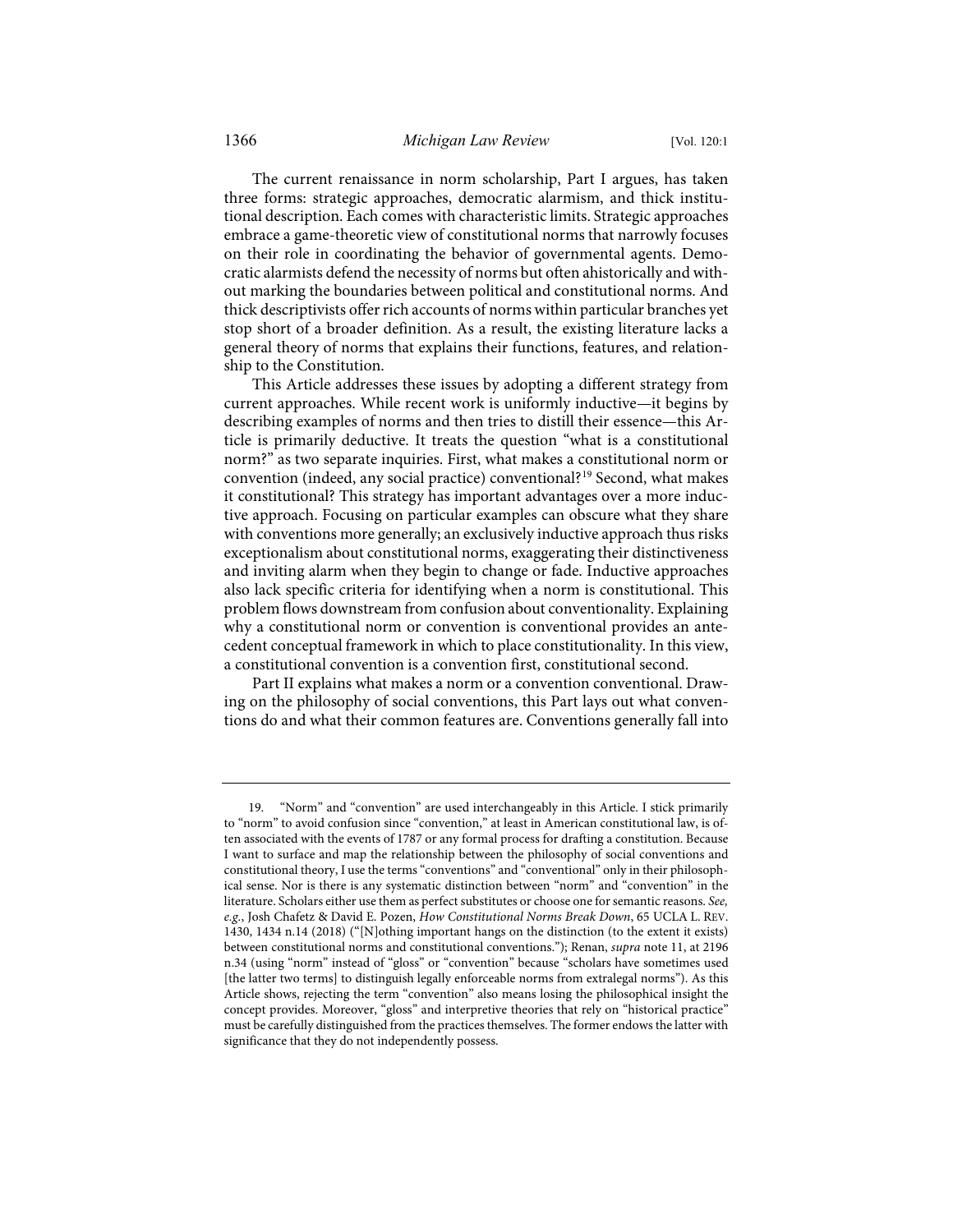two categories: they either coordinate action or concretize values into practices. Coordinating conventions are famous; a familiar example is a rule requiring drivers to stick to one side of the road. Until now, scholars have either assumed that constitutional norms are coordinating conventions or have foregone asking what makes them conventional at all.<sup>20</sup> Both approaches are mistaken. Constitutional norms are always constitutive conventions. Just as the conventions of etiquette concretize the concept of "politeness," constitutional norms implement otherwise abstract principles, like the separation of powers, or indeterminate text, such as "advice and consent," into specific practices. Norms translate constitutional word into deed. The complete absence of constitutive conventions in recent work is therefore notable since constitution, much more so than coordination, helps make sense of what norms do in con-stitutional politics and why change provokes turmoil.<sup>[21](#page-6-1)</sup>

Understanding what norms do—concretizing values into practices—illuminates their key features. First, these practices, as their names suggest, are *normative*. By operationalizing constitutional text and principle, norms command respect and allegiance. And because constitutional norms are constitutive conventions, they are normative in a *thicker* sense than coordinating conventions; norms are not, or are not just, rules that meet functional needs, but rather practices that create the terrain of constitutional morality.<sup>[22](#page-6-2)</sup> A given era's constitutional norms reflect how people think constitutional text or principles *should* work.

Second, norms are *contingent*. If and when a norm emerges and how long it survives depends on a variety of historical forces. As others have observed, "constitutional norms are perpetually in flux."[23](#page-6-3) Because they are both weaker than law and depend on various intellectual, political, and social conditions for their survival, constitutional norms are inherently provisional.

<span id="page-6-3"></span><span id="page-6-2"></span>22. A constitutional norm *can* also coordinate action, but it *must* concretize values into practices.

<sup>20.</sup> *See infra* Part I.

<span id="page-6-1"></span><span id="page-6-0"></span><sup>21.</sup> This sense of "constitution," as a verb rather than a noun, also reflects an historical meaning that has been lost. Constitutional thought until the American Revolution often referred to the substance of a social order, not just a set of formal legal rules. *See* Graham Maddox, "Constitution," *in* POLITICAL INNOVATION AND CONCEPTUAL CHANGE 50, 50 (Terence Ball, James Farr & Russell L. Hanson eds., 1989); *see also* Hanna Fenichel Pitkin, *The Idea of a Constitution*, 37 J. LEGAL EDUC. 167, 168 (1987) ("[O]ur constitution is neither something we have nor something we are so much as something we *do*—or at any rate *can* do."); *cf.* David Singh Grewal & Jedediah Purdy, *The Original Theory of Constitutionalism*, 127 YALE L.J. 664, 669–81 (2018) (reviewing RICHARD TUCK, THE SLEEPING SOVEREIGN: THE INVENTION OF MODERN DEMOCRACY (2016)) (outlining the modern theory of constitutionalism). Earlier thinkers imagined legal orders as established through practices. LARRY D. KRAMER, THE PEOPLE THEMSELVES: POPULAR CONSTITUTIONALISM AND JUDICIAL REVIEW 9–13 (2004) (discussing the persistence of this view in English legal culture on the eve of the American Revolution). By shifting our focus from text to practice, the Article recovers this more expansive and richer view of a "constitution." What this Article achieves through conceptual analysis, others have done through careful historical work. *See, e.g.*, JONATHAN GIENAPP, THE SECOND CREATION: FIXING THE AMERICAN CONSTITUTION IN THE FOUNDING ERA (2018).

<sup>23.</sup> Chafetz & Pozen, *supra* note [19,](#page-5-1) at 1430.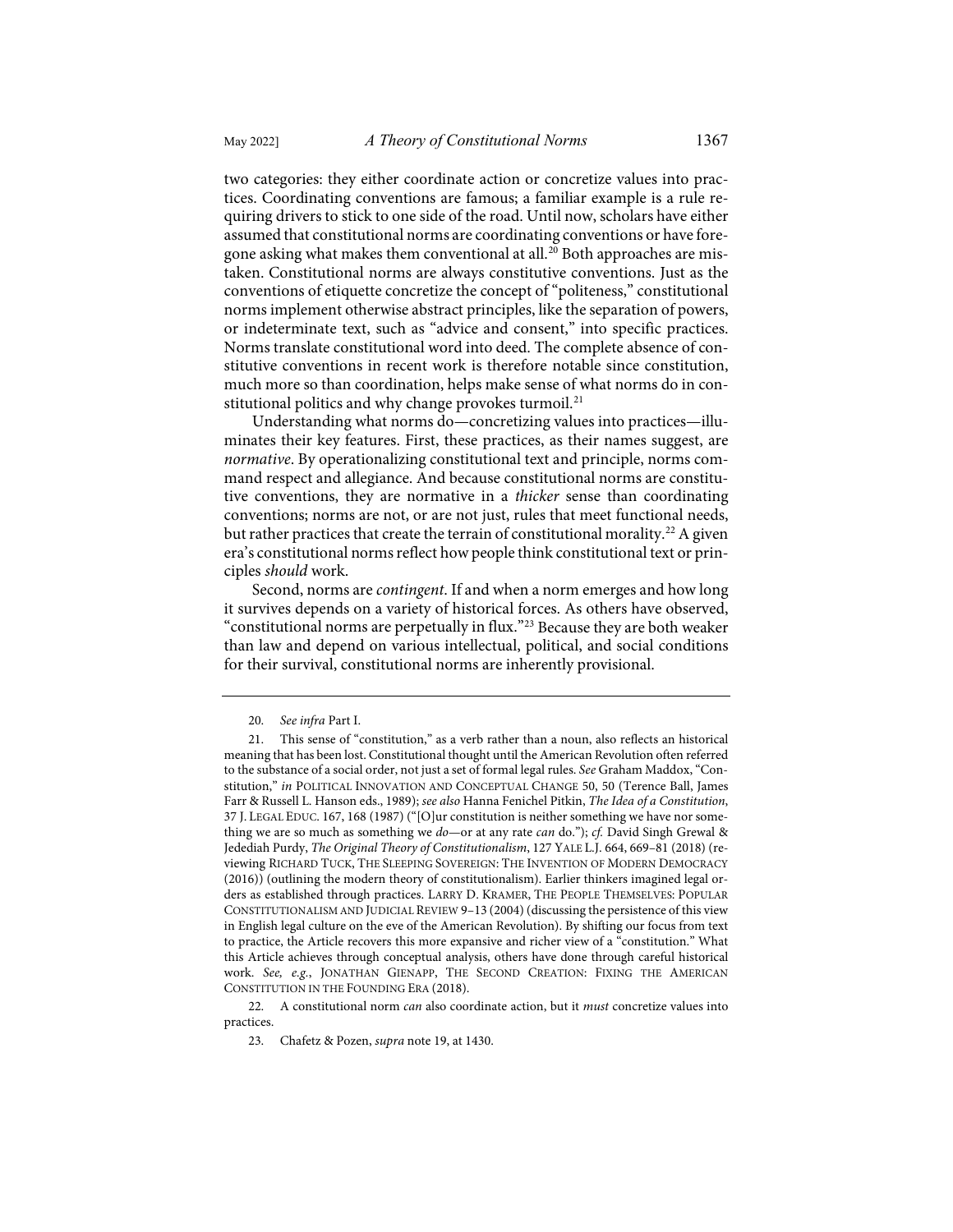<span id="page-7-3"></span>Third, and most importantly, constitutional norms are *arbitrary*. A given norm represents only one of many possible ways of concretizing a principle into practice. Arbitrariness results directly from the indeterminacy of constitutional text and principles. It is no coincidence, for instance, that the separation-of-powers scholarship has been dominated by norm-talk. Conceptually amorphous,<sup>[24](#page-7-0)</sup> with weak textual foundations,<sup>25</sup> separation-of-powers principles can be plausibly, if contestably, implemented by different norms. This constellation of features—normative, yet contingent and arbitrary—also suggests why constitutional norms have engendered both fascination and alarm. How could such a pervasive part of the constitutional order be intrinsically arbitrary? I postpone that question and its implications for constitutional interpretation until the conclusion.

Part III explains how constitutional norms are constitutional. It uses the conceptual structure built in the previous Part to define constitutional norms. They are normative, contingent, and arbitrary practices that implement constitutional text and principle. The latter half of the definition shows how these norms are constitutional: by virtue of the particular values they instantiate. For instance, a norm that required presidents to show respect for political opponents would not count as a *constitutional* norm under this Article's theory. Even though the norm guides a constitutional actor's—the president's—behavior, it has little connection to the Constitution. And theories that connect a norm's constitutionality to the identity of the actors they constrain risk being overinclusive since they do not offer a way of distinguishing between political and constitutional norms.[26](#page-7-2) By contrast, this Article's theory is *practice-centric*. Constitutionality stems from the nature of the practice itself, not those it directs. So while all constitutional norms channel a constitutional actor's behavior, not every norm these actors follow is constitutional. Only when the practice itself is understood to implement constitutional text and principle is it a constitutional norm.

Part III then briefly considers a potential challenge to the distinction between constitutional law and norm. Conventionalist theories of law hold that law itself is a type of convention; why, then, keep the distinction between constitutional law and norm at all? This Part offers a modest defense of the distinction based on the difference between law as a "deep" convention and constitutional norms as "surface" conventions, as well as the ways each are enforced.

<span id="page-7-0"></span><sup>24.</sup> *See, e.g.*, Peter L. Strauss, *The Place of Agencies in Government: Separation of Powers and the Fourth Branch*, 84 COLUM. L.REV. 573, 577–78 (1984) (discussing three different models of understanding the separation of powers).

<span id="page-7-2"></span><span id="page-7-1"></span><sup>25.</sup> *See* John F. Manning, *Separation of Powers as Ordinary Interpretation*, 124 HARV. L. REV. 1939 (2011) (underlining the lack of clear textual guidance in many areas of separation-ofpowers issues).

<sup>26.</sup> *See infra* Part I.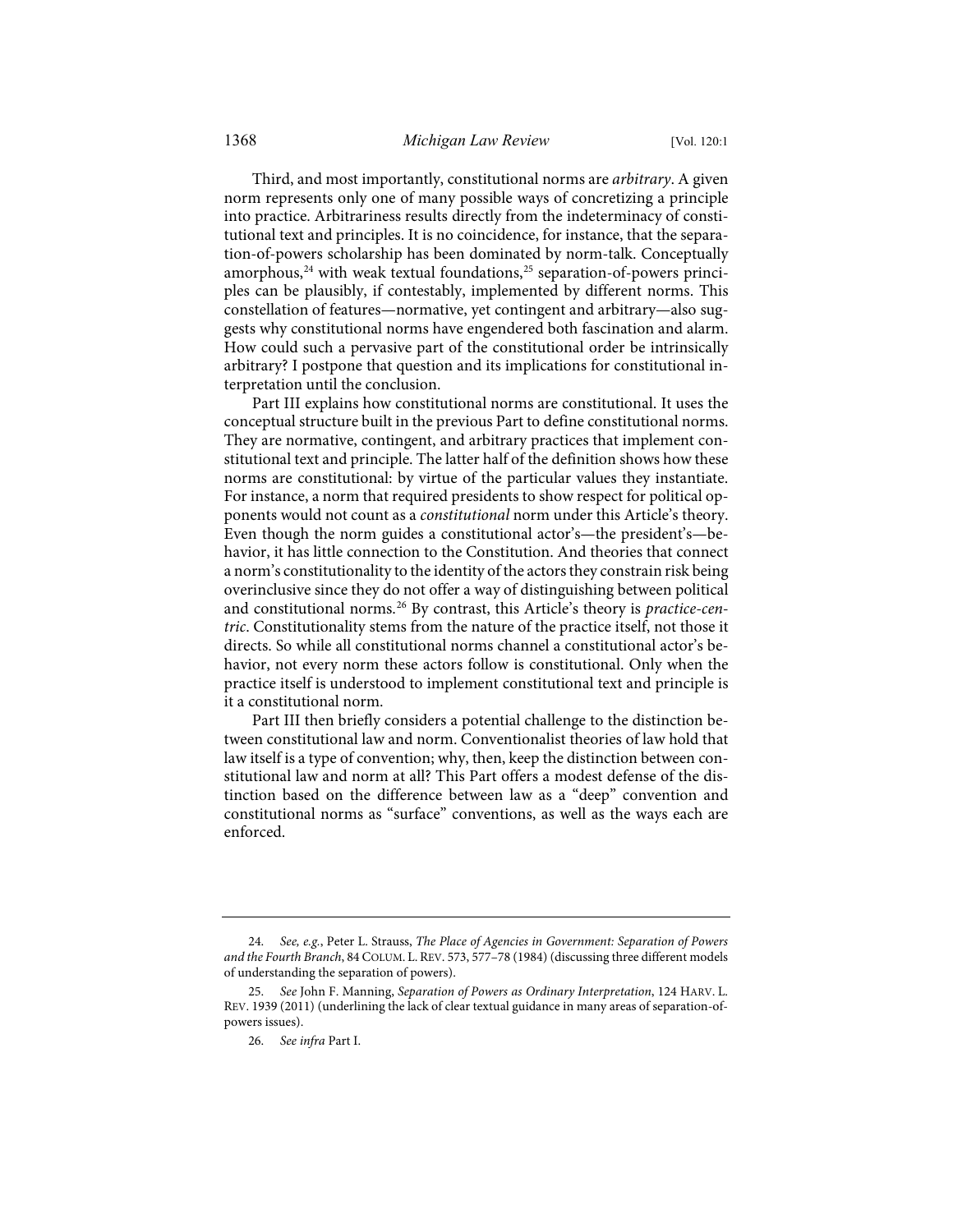Part IV shows this Article's theory in action through three case studies: blue slips, the norm against court-packing ("anti-court-packing"), and executive noninterference with law enforcement. Each of these norms implements constitutional text and principle, from senatorial "advice and consent"<sup>[27](#page-8-0)</sup> (blue slips), to judicial independence (anti-court-packing), to the president's duty to "take  $[c]$ are that the  $[l]$ aws be faithfully executed"<sup>[28](#page-8-1)</sup> (executive noninterference). As the case studies show, each is normative, contingent, and arbitrary. And they have all come under heavy pressure. Part IV also traces these norms' trajectories—from their origins to their current crises—to expose their conventional characters. This historical approach is helpful for two reasons. First, these examples animate the Article's theory; they show concretely how norms are contingent and arbitrary by tracking change over time. Second, the case studies illustrate the relationship between a norm's contingency and arbitrariness. Because a norm's underlying text and principle are indeterminate, the practices that emerge depend on context. Political events, ideology, and sheer chance shape the development of constitutional norms.<sup>[29](#page-8-2)</sup> As conditions change, so do norms. When a norm transforms or collapses, it reveals the arbitrariness of prior arrangements: alternatives that we had previously rejected

<span id="page-8-11"></span><span id="page-8-10"></span><span id="page-8-9"></span>The Article concludes by briefly considering its implications for the use of historical practice in constitutional interpretation. Practice-based theories presuppose that a practice should enjoy a legal status by virtue of its conventional one. From originalism in the "construction zone,"[30](#page-8-3) to "liquidation"[31](#page-8-4) and "historical gloss,"[32](#page-8-5) to "unwritten constitutionalism,"[33](#page-8-6) these theories all share this basic structure; they move from institutional "is" to constitutional "ought." And just as in ethics,  $34$  the shift from "is" to "ought" in constitutional law is dubious and raises two critical questions: first, *the descriptive question*: What makes a constitutional norm or convention conventional? And second,

or not considered now become imaginable or even compelling.

<span id="page-8-3"></span>30. *See, e.g.*, KEITH E. WHITTINGTON, CONSTITUTIONAL CONSTRUCTION (1999); Randy E. Barnett, *Interpretation and Construction*, 34 HARV. J.L. & PUB. POL'Y 65, 65–72 (2011); Lawrence B. Solum, *Originalism and Constitutional Construction*, 82 FORDHAM L. REV. 453 (2013).

31. William Baude, *Constitutional Liquidation*, 71 STAN. L. REV. 1 (2019).

<span id="page-8-5"></span><span id="page-8-4"></span>32. *E.g.*, Curtis A. Bradley & Trevor W. Morrison, *Historical Gloss and the Separation of Powers*, 126 HARV. L. REV. 411 (2012); Curtis A. Bradley & Neil S. Siegel, *Historical Gloss, Madisonian Liquidation, and the Originalism Debate*, 106 VA. L. REV. 1 (2020).

<span id="page-8-6"></span>33. *See, e.g.*, AKHIL REED AMAR, AMERICA'S UNWRITTEN CONSTITUTION (2012); CHARLES L. BLACK, JR., STRUCTURE AND RELATIONSHIP IN CONSTITUTIONAL LAW (Ox Bow Press 1985) (1969); DAVID A. STRAUSS, THE LIVING CONSTITUTION (2010); LAURENCE H.TRIBE, THE INVISIBLE CONSTITUTION (2008).

<span id="page-8-7"></span>34. *See, e.g.*, Rachel Cohon, *Hume's Moral Philosophy*, *in* STANFORD ENCYCLOPEDIA OF PHILOSOPHY (Edward N. Zalta ed., 2018),<https://plato.stanford.edu/entries/hume-moral/#io> [\[perma.cc/W6YL-PCTL\]](https://perma.cc/W6YL-PCTL).

<span id="page-8-8"></span><sup>27.</sup> U.S. CONST. art. II, § 2.

<sup>28.</sup> *Id.* art. II, § 3.

<span id="page-8-2"></span><span id="page-8-1"></span><span id="page-8-0"></span><sup>29.</sup> As Richard Primus has suggested, the practical stakes of constitutional cases can drive interpretation. Richard Primus, *The Cost of the Text*, 102 CORNELL L. REV. 1649, 1658 (2017).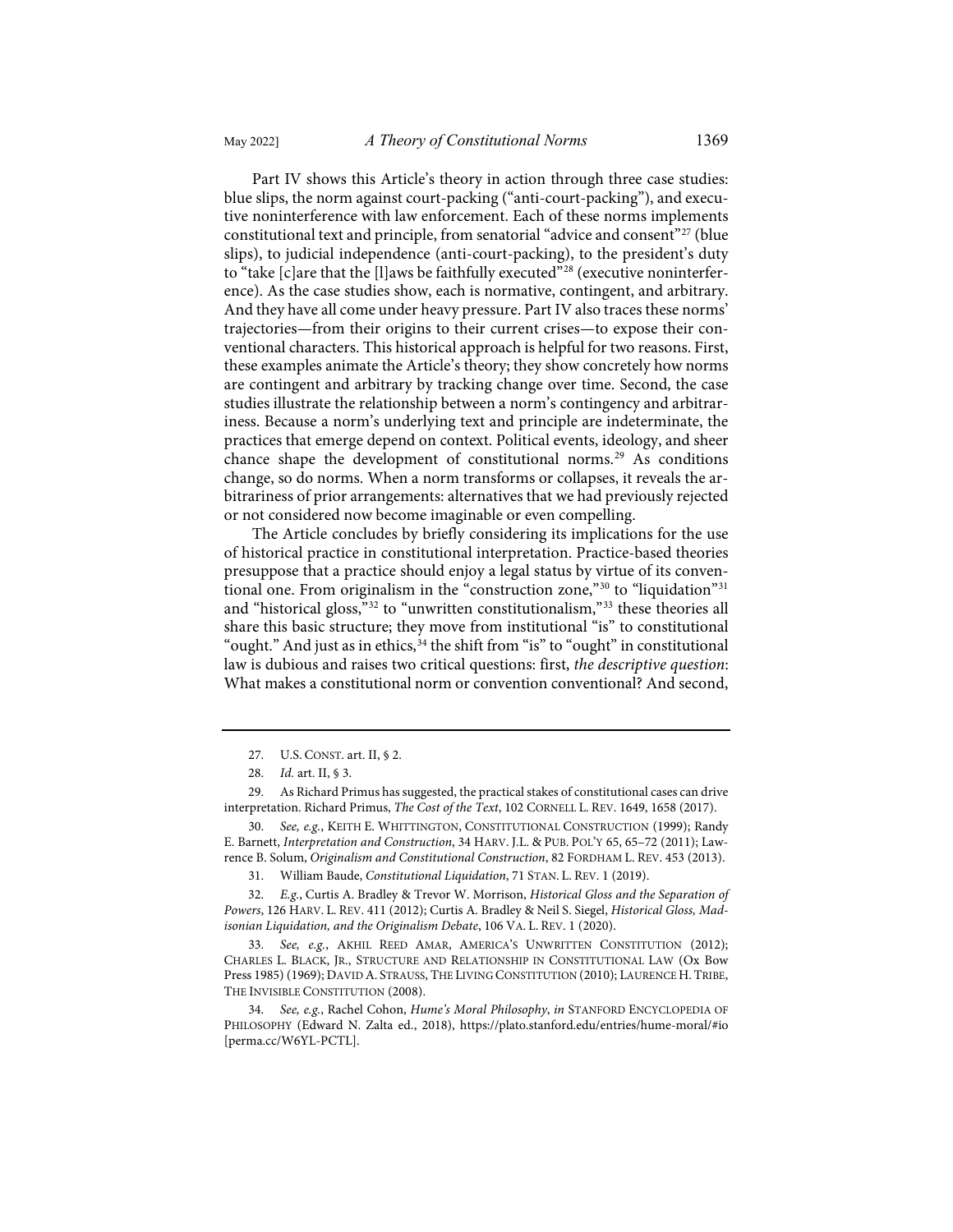*the normative question*: Why should a practice's conventional status make it constitutional?

<span id="page-9-4"></span>This Article answers the descriptive question, laying the foundation for addressing the normative one. The answer flows from an uncontroversial assumption: the nature of a potential source of law shapes our usage of it. That premise underlies, for instance, the turn to the philosophy of language to un-derstand the character of statutory and constitutional text.<sup>[35](#page-9-0)</sup> Because the current work has foregone asking what makes a norm conventional, practicebased theories have proliferated without a clear view of their legal materials. This Article's philosophical investigation both fills that gap and extends beyond academic debate. As the Court's October Term 2019 revealed, the political battles of the Trump era often led to litigation that required judicial resolution.[36](#page-9-1) Even if conflict abates under a new president, in a world where courts routinely consult past practice, contestation over norms risks turning into legal battles.

This Article's theory suggests that when scholars and judges draw on historical practice, they build their theories and decisions on vexed foundations. Once we recognize that constitutional norms are arbitrary and contingent, we realize that interpretive theories that privilege practice do so for reasons beyond the practices themselves. Whether it is judges applying "historical gloss" or scholars searching for "liquidated" meanings, all are implicitly relying on independent theories of legal normativity to ground their claims. In constitutional law and theory, something other than a practice itself is needed to justify its elevation into law. After all, how can we reliably turn to practices that themselves are historically contingent and conceptually arbitrary? Having raised this concern, this Article leaves a fuller reckoning for future work.

# <span id="page-9-3"></span>I. UNDERSTANDING NORMS: CURRENT APPROACHES

Recent legal scholarship on norms is marked by diversity in mood and method. There are three primary modalities: game theory, democratic alarm-ism, and thick institutional description.<sup>[37](#page-9-2)</sup> This Part first maps this scholarly

<span id="page-9-0"></span><sup>35.</sup> *See, e.g.*, Christopher R. Green, *Originalism and the Sense-Reference Distinction*, 50 ST. LOUIS U. L.J. 555 (2006) (using Gottlob Frege's distinction between the "sense" and "reference" of words); John Mikhail, *The Constitution and the Philosophy of Language: Entailment, Implicature, and Implied Powers*, 101 VA. L. REV. 1063 (2015) (applying Gricean philosophy of language to constitutional theory); Lawrence B. Solum, *Semantic Originalism*, (Ill. Pub. L. Rsch. Paper, Paper No. 07-24, 2008), [https://doi.org/10.2139/ssrn.1120244](https://dx.doi.org/10.2139/ssrn.1120244) (advancing a set of theses about the semantic content of the Constitution). In fact, the relevance of linguistic philosophy is so well accepted that a recent Court decision featured a debate about the "conversational conventions" of Title VII. Bostock v. Clayton Cnty., 140 S. Ct. 1731, 1745 (2020).

<sup>36.</sup> *See supra* note[s 6](#page-3-9)[–9](#page-3-10) and accompanying text.

<span id="page-9-2"></span><span id="page-9-1"></span><sup>37.</sup> There are two bodies of scholarship I do not include here for different reasons: (1) American political development (APD) literature on norms and (2) legal scholarship on historical gloss and constitutional interpretation. The first group is vast and better understood as a subset of political science. For this Article, the most relevant scholars of the genre share much in common with thick descriptivists. APD includes rich descriptive and theoretically informed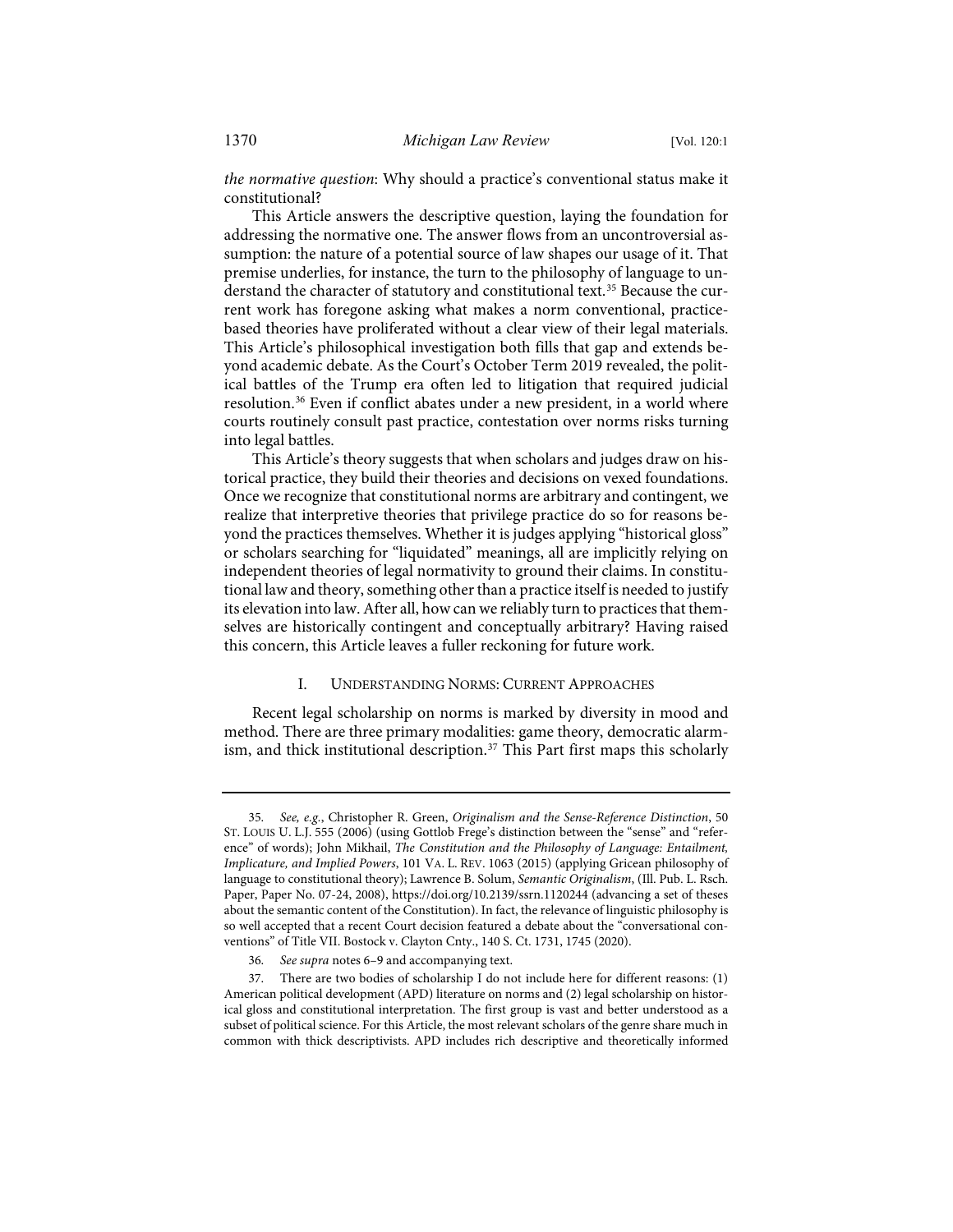terrain, placing the present burst of interest in norms in context and describing the different approaches and priorities of these three modes. It then explains the two principal shortcomings with current work: (a) incomplete theory and (b) historically blinkered anxiety about conventional change. While these problems arise unevenly, they are connected: the lack of a general theory makes it hard to explain both conventional change and the reactions that attend it.

#### A. *Norms Scholarship: Past and Present*

In the broader Anglophone world, scholarly interest in norms is longstanding. Dicey provided the first major account in his classic, *Introduction to the Study of the Law of the Constitution*. Dicey distinguishes between "the law of the constitution" and "conventions of the constitution."[38](#page-10-0) The former, he explains, "are in the strictest sense 'laws' since they are rules which (whether written or unwritten, whether enacted by statute or derived from the mass of

work on particular branches of government. For exemplary work, see JOSH CHAFETZ, CONGRESS'S CONSTITUTION (2017) (exploring Congress's various "hard" and "soft" powers and the way the successful exercise of these powers bolsters it institutional power against the other branches); JOSH CHAFETZ, DEMOCRACY'S PRIVILEGED FEW (2007) (comparing the special powers and privileges enjoyed by British and American legislators); Keith E. Whittington, *Partisanship, Norms, and Federal Judicial Appointments*, 16 GEO. J.L. & PUB. POL'Y 521 (2018) (tracking the escalating battles over judicial appointments and offering possible solutions given continued polarization). *See also* Julia R. Azari & Jennifer K. Smith, *Unwritten Rules: Informal Institutions in Established Democracies*, 10 PERSPS. ON POL. 37 (2012) (explaining that "informal institutions" complete, parallel, or coordinate). Despite their importance, I exclude this work largely because of a difference in emphasis. The project here is almost entirely theoretical and its results bear directly on modes of constitutional interpretation. Even Smith and Azari's piece, which importantly highlights that informal practices can "fill gaps," pays no attention to the normativity and arbitrariness of conventions and the implications for constitutional theory. This is the result of an important difference in audience. They speak to political scientists and their analysis is steeped in the language of rational choice theory. I am interested in a related but different question: what sort of practice is a constitutional convention and how do the features and functions of conventions bear on constitutional theory. The second excluded group—historical gloss and unwritten constitutionalism—includes both classic and recent work. For classics of unwritten constitutionalism, see, for example, sources cited *supra* note [33.](#page-8-8) For recent work on historical gloss, see, for example, Baude, *supra* note [31;](#page-8-9) Bradley & Morrison, *supra* note [32;](#page-8-10) Bradley & Siegel, *supra* note [32;](#page-8-10) Stephen M. Griffin, *Against Historical Practice: Facing Up to the Challenge of Informal Constitutional Change*, 35 CONST. COMMENT. 79 (2020); Alison L. LaCroix, *Historical Gloss: A Primer*, 126 HARV. L. REV. F. 75 (2013); Samuel Issacharoff & Trevor Morrison, *Constitution by Convention*, 108 CALIF. L. REV. 1913 (2020); Katherine Shaw, *Conventions in the Trenches*, 108 CALIF. L. REV. 1955 (2020); Daphna Renan, *The President's Two Bodies*, 120 COLUM. L. REV. 1119 (2020). For an example of practice-based interpretation that *is* transparent about its normative analysis, see Jonathan S. Gould, *Codifying Constitutional Norms*, 109 GEO. L.J. 703 (2021). Except for the brief discussion in the conclusion, I leave the relationship between historical practice and constitutional interpretation for other work. Much of this scholarship is focused on courts and how they should handle historical, non-legal precedent. This can often bypass—Baude excluded, perhaps—what a constitutional norm is.

<span id="page-10-0"></span><sup>38.</sup> DICEY, *supra* not[e 17,](#page-4-5) at cxli.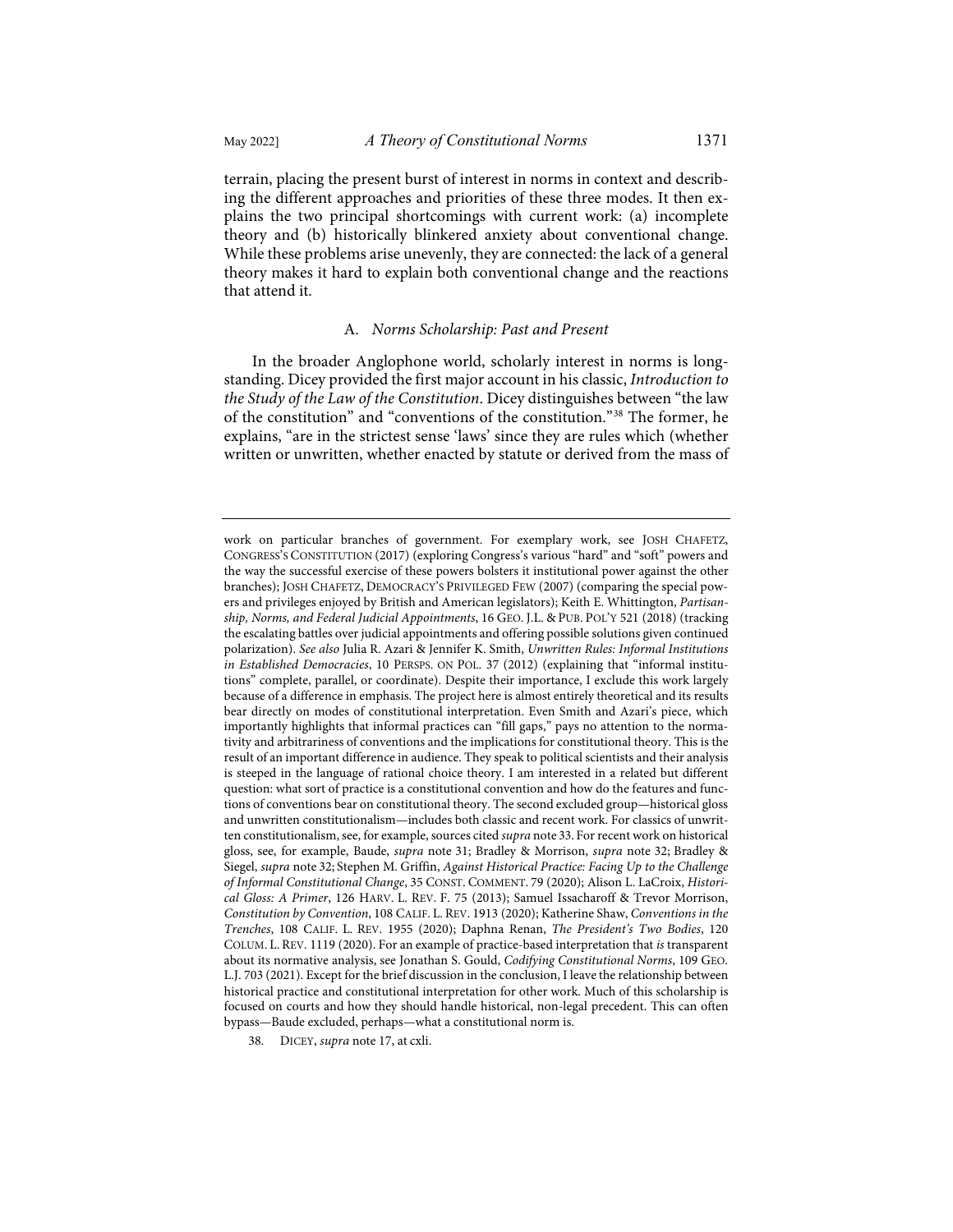custom, tradition, or judge-made axioms known as the Common Law) are enforced by the Courts."[39](#page-11-0) By contrast, constitutional conventions comprise "understandings, habits, or practices which, though they may regulate the conduct of the several members of the sovereign power, of the Ministry, or of other officials, are not in reality laws at all since they are not enforced by the Courts."[40](#page-11-1) One famous British example is "The King must assent to, or (as it is inaccurately expressed) cannot 'veto' any bill passed by the two Houses of Parliament."<sup>[41](#page-11-2)</sup> This rule has no explicit textual basis.

For Dicey, "[i]t [was] to be regretted that these maxims must be called 'conventional,' for the word suggests a notion of insignificance or unreality."[42](#page-11-3) While some of these conventions could be "trivial," many are "as important as any laws"[43](#page-11-4) and make up what he calls "constitutional morality."[44](#page-11-5) Conventions, Dicey continues, are just as potent in a written constitution like America's, where "stringent conventional rules, which, though they would not be noticed by any Court, have in practice nearly the force of law.["45](#page-11-6) As Part II will show shortly, Dicey's phrase—"constitutional morality"—is telling. It states, ipse dixit, the normativity of conventions.

Dicey's work did not go unnoticed. Contemporaries on both sides of the Atlantic—Woodrow Wilson<sup>[46](#page-11-7)</sup> and James Bryce<sup>47</sup>—shared Dicey's conviction that norms were central in American government. And no less an authority than James Thayer cited Dicey to critique judicial review.<sup>[48](#page-11-9)</sup> But this early awareness of conventions and their importance did not endure. In the subse-quent century, norms largely faded from legal consciousness.<sup>[49](#page-11-10)</sup>

<span id="page-11-6"></span><span id="page-11-5"></span><span id="page-11-4"></span>45. *Id.* at cxliv. Examples of such norms included the traditions of presidents not running for a third term prior to the passage of the Twenty-Second Amendment and a state's electors casting their votes for the winner of a state's popular vote. The latter convention, of course, was at issue in *Chiafalo v. Washington*, 140 S. Ct. 2316, 2320 (2020).

<span id="page-11-7"></span>46. *See* WOODROW WILSON, CONSTITUTIONAL GOVERNMENT IN THE UNITED STATES 22 (1908).

<span id="page-11-8"></span>47. *See* James Bryce, *Flexible and Rigid Constitutions*, *in* 1 STUDIES IN HISTORY AND JURISPRUDENCE 145, 233–34 (1901); James Kirby, *A.V. Dicey and English Constitutionalism*, 45 HIST. EUR. IDEAS 33, 42, 44 (2019).

<span id="page-11-9"></span>48. *See* James B. Thayer, *The Origin and Scope of the American Doctrine of Constitutional Law*, 7 HARV. L. REV. 129, 130 (1893).

<span id="page-11-10"></span>49. Possible exceptions include several articles from the mid-1970s and 1980s exploring the idea of an "unwritten constitution." *See, e.g.*, Thomas C. Grey, *Do We Have an Unwritten Constitution?*, 27 STAN. L.REV. 703 (1975); Lawrence Gene Sager, *Fair Measure: The Legal Status of Underenforced Constitutional Norms*, 91 HARV. L. REV. 1212 (1978); Thomas C. Grey, *The Constitution as Scripture*, 37 STAN. L. REV. 1 (1984); Thomas C. Grey, *The Uses of an Unwritten* 

<sup>39.</sup> *Id.* at cxl–cxli.

<sup>40.</sup> *Id.* at cxli.

<span id="page-11-3"></span><span id="page-11-2"></span><span id="page-11-1"></span><span id="page-11-0"></span><sup>41.</sup> *Id.* at cxlii (footnote omitted). Dicey includes other practices in his list of examples including "the House of Lords does not originate any money bill" and "[m]inisters resign office when they have ceased to command the confidence of the House of Commons." *Id.*

<sup>42.</sup> *Id.* at cxliii.

<sup>43.</sup> *Id.*

<sup>44.</sup> *Id.* at cxli.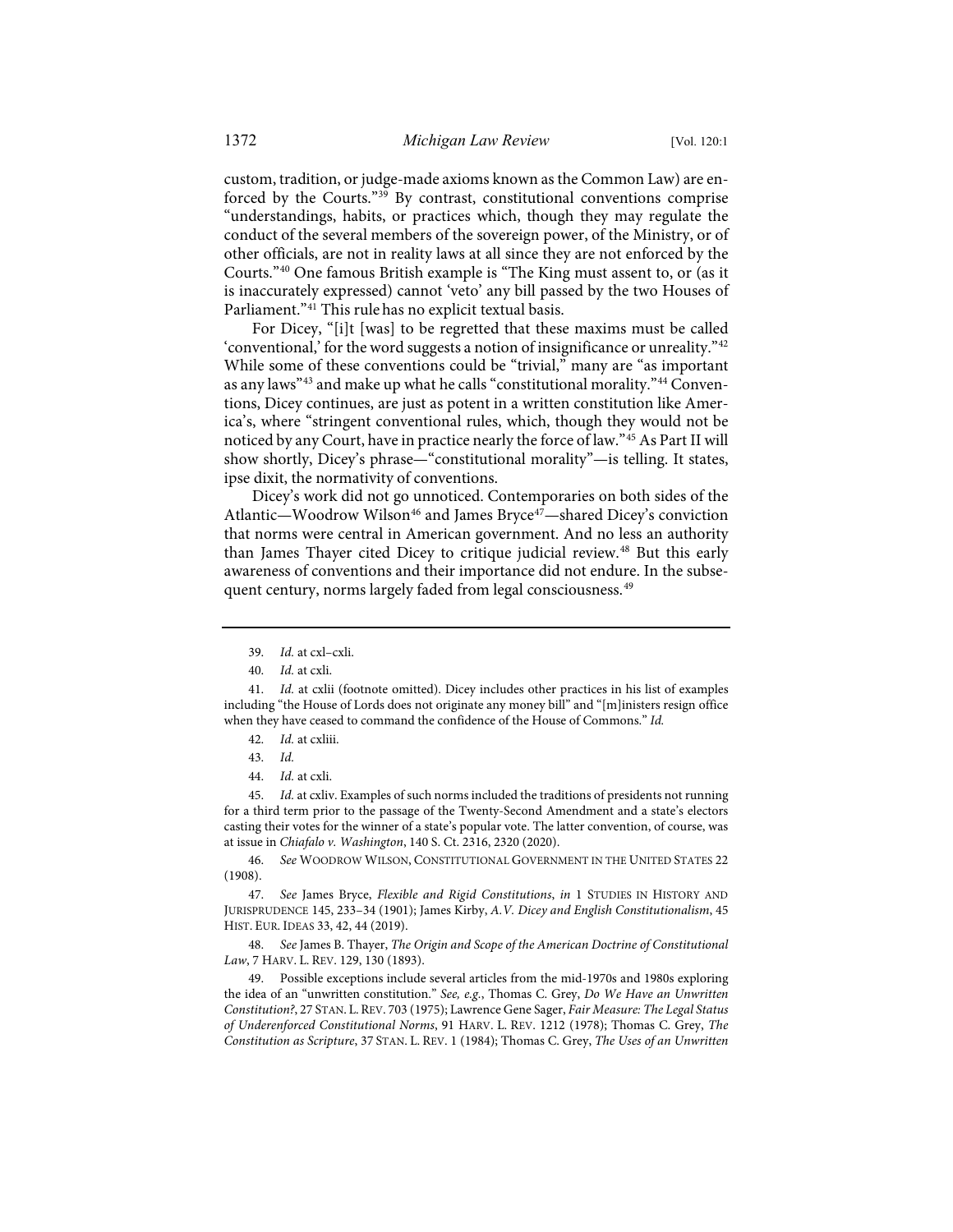Scholars have now returned to norms with enthusiasm. Mark Tushnet prefigured recent interest in his 2004 article, *Constitutional Hardball*. "[C]onstitutional hardball," Tushnet explains, are practices "that are without much question within the bounds of existing constitutional doctrine and practice but that are nonetheless in some tension with existing *pre*-constitutional understandings."[50](#page-12-0) Tushnet's intervention was prompted by political battles in the early 2000s between Democrats and Republicans, in both state and federal government, that departed from time-honored practices.<sup>[51](#page-12-1)</sup> These episodes, he argued, could be traced all the way back to *Marbury v. Madison*. [52](#page-12-2) In exploring this tradition of conflict, Tushnet advanced a preliminary hypothesis: constitutional hardball was "a symptom of the possibility of a shift in the governing assumptions of a constitutional order."[53](#page-12-3) Norm erosion, in other words, accompanied political convulsion. This idea anticipated key themes of subsequent work: the language of games, the historicity of conventions, and the force of political incentives.

<span id="page-12-6"></span>The literature has developed fitfully since Tushnet's piece, with the bulk of it published this decade.<sup>[54](#page-12-4)</sup> Its timing, from the tail end of the Obama Administration to the Trump Administration, is telling: scholarly interest followed the rise of political conflict and associated conventional breakdown. The academic reaction has been thoughtful but unprogrammatic. Scholars have thrown the kitchen sink at a phenomenon that sits squarely at the intersection of law and politics, defying either category. The resulting work can be parsed into three major strands: game theory-inspired work, thick institutional description, and democratic alarmism.[55](#page-12-5)

50. Mark Tushnet, *Constitutional Hardball*, 37 J. MARSHALL L. REV. 523, 523 (2004).

<span id="page-12-1"></span><span id="page-12-0"></span>51. Two of Tushnet's examples include Senate Democrats' filibuster of President George W. Bush's judicial nominations in 2002–03 and attempts by Colorado and Texas to redistrict between censuses. *Id.* at 524–27.

- 52. *Id.* at 538–543.
- 53. *Id.* at 544.

*Constitution*, 64 CHI.-KENT L. REV. 211 (1988); Suzanna Sherry, *The Founders' Unwritten Constitution*, 54 U. CHI. L. REV. 1127 (1987); Michael S. Moore, *Do We Have an Unwritten Constitution?*, 63 S. CAL. L. REV. 107 (1989). These articles were part of a vibrant debate about constitutional interpretation in the wake of the Due Process Revolution. They emerged alongside and later responded directly to originalism. They were squarely focused on first-order interpretive questions, such as the existence of implicit normative principles in the Constitution or the sources judges might permissibly consult in deciding a constitutional case. These are related but different questions from the one I focus on here and Dicey and others considered a century ago: how to understand long-standing practices of constitutional government. The relationship between historical practice and constitutional interpretation, in my view, requires first sorting out the former.

<span id="page-12-4"></span><span id="page-12-3"></span><span id="page-12-2"></span><sup>54.</sup> *See, e.g.*, Joseph Fishkin & David E. Pozen, Essay, *Asymmetric Constitutional Hardball*, 118 COLUM. L. REV. 915 (2018); Neil S. Siegel, *Political Norms, Constitutional Conventions, and President Donald Trump*, 93 IND. L.J. 177 (2018).

<span id="page-12-5"></span><sup>55.</sup> These labels do not track differences along one particular axis. Game theory-inspired articles deploy a common language, while thick institutional descriptions share a method of studying similar objects, and alarmists are united by sensibility. Nevertheless, the categories track common themes and help organize an otherwise disorganized field.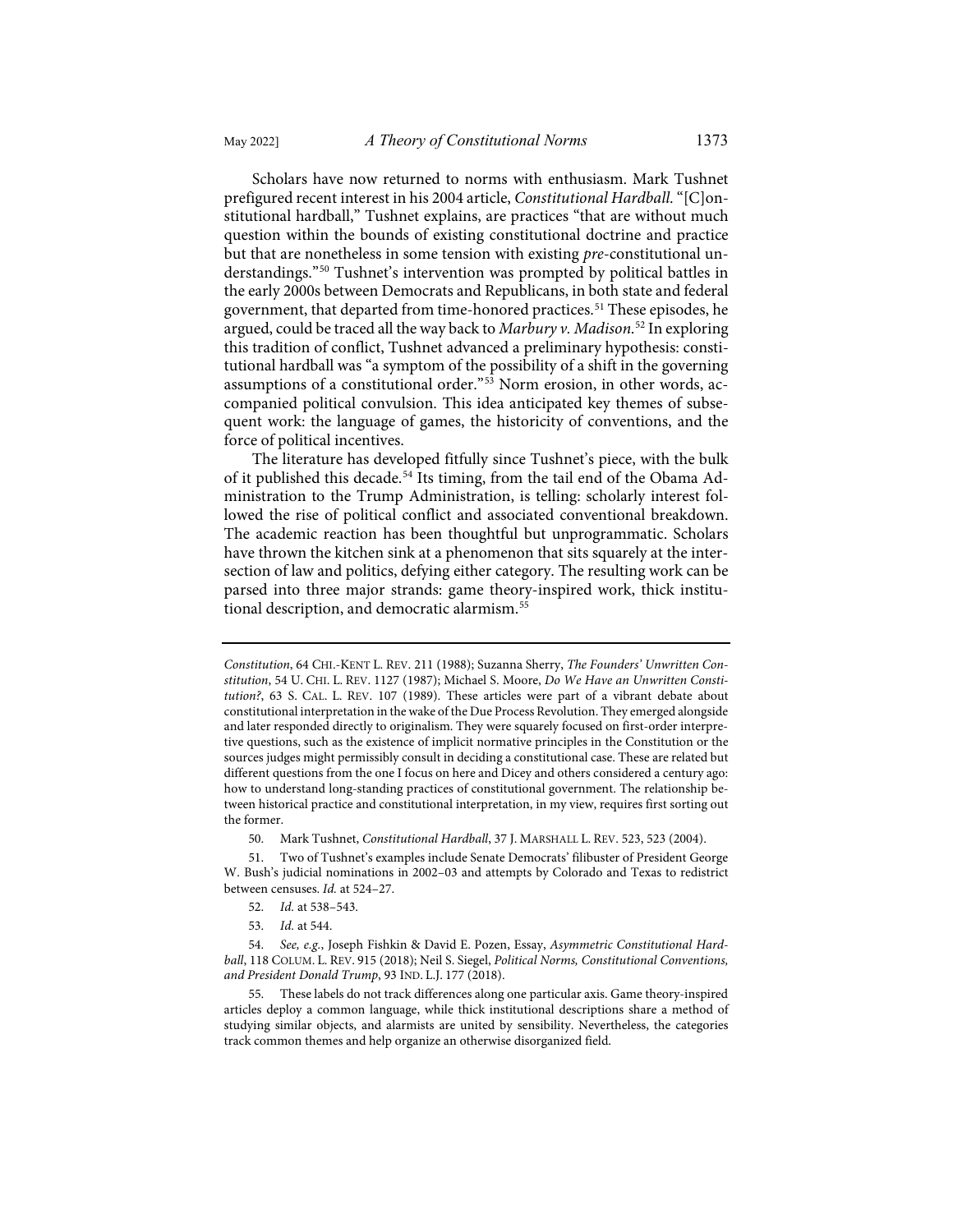# 1. Strategic Approaches

Strategic treatments of constitutional norms share a common premise about the behavior of agents. While none of the scholars who write in this vein explicitly use models, their work is informed by game theory. First, they all borrow the language of game theory. Second, by emphasizing strategy, they focus solely on coordinating conventions, which I explore further in Part II.

On the strategic view, constitutional actors are best understood as utilitymaximizers. Their interactions with each other resemble a game. Norms exist because they redound to the benefit of everyone involved. They break down due to changed incentives. These scholars tend to focus on pitched constitutional battles, where the relevant actors, conventions, and political motives are relatively clear. Most work in this style imposes clarity on norms by flattening them. There is no need to prove that a given situation is a coordination game, let alone consider whether the convention is doing something other than solving a game. The result is often entirely functionalist: norms exist and survive only because agents think they are useful. When the incentives change, so do the norms.

There is diversity within this camp. Some scholars owe much to game theory, while others note its explanatory limits. Three examples illustrate the shared assumptions of the framework and its family differences. First, Adrian Vermeule's work: in a 2005 piece, Vermeule revisits the court-packing battle of 1937 in an effort to explain why Supreme Court reform is so difficult.<sup>[56](#page-13-0)</sup> His analysis is steeped in the language of game theory, as he attributes FDR's failure to pack the Court to a "widespread perception that the court-packing plan was a disingenuous proposal," and draws the broader lesson that "*any political actor who seeks to change the rules in the middle of the game is untrustworthy*, presumptively motivated by partisan advantage or a desire for unchecked power.["57](#page-13-1) Vermeule's subsequent scholarship sounds a similar message, from his co-authored theory of "constitutional showdowns"<sup>[58](#page-13-2)</sup> to his comparative study of judicial enforcement of conventions, at home and abroad.<sup>[59](#page-13-3)</sup>

Second, David Fontana, in his work on judicial politics during the Obama presidency, follows Vermeule, albeit less expansively. He explains the relative moderation of Obama judicial appointees and Obama's missed opportunity to reshape the courts as failures of strategic action: "excessive cooperation with

<span id="page-13-0"></span><sup>56.</sup> Adrian Vermeule, Essay, *Political Constraints on Supreme Court Reform*, 90 MINN. L. REV. 1154 (2006).

<sup>57.</sup> *Id.* at 1163.

<span id="page-13-3"></span><span id="page-13-2"></span><span id="page-13-1"></span><sup>58.</sup> Eric A. Posner & Adrian Vermeule, *Constitutional Showdowns*, 156 U. PA. L. REV. 991, 1033 (2008) ("In general, the most plausible case for the emergence of efficient custom involves conditions of symmetry and reciprocity, in which agents know that they will be on both sides of similar transactions over time and thus have an incentive to follow the rule that maximizes aggregate welfare for all concerned.").

<sup>59.</sup> *See* Vermeule, *supra* not[e 12.](#page-3-11)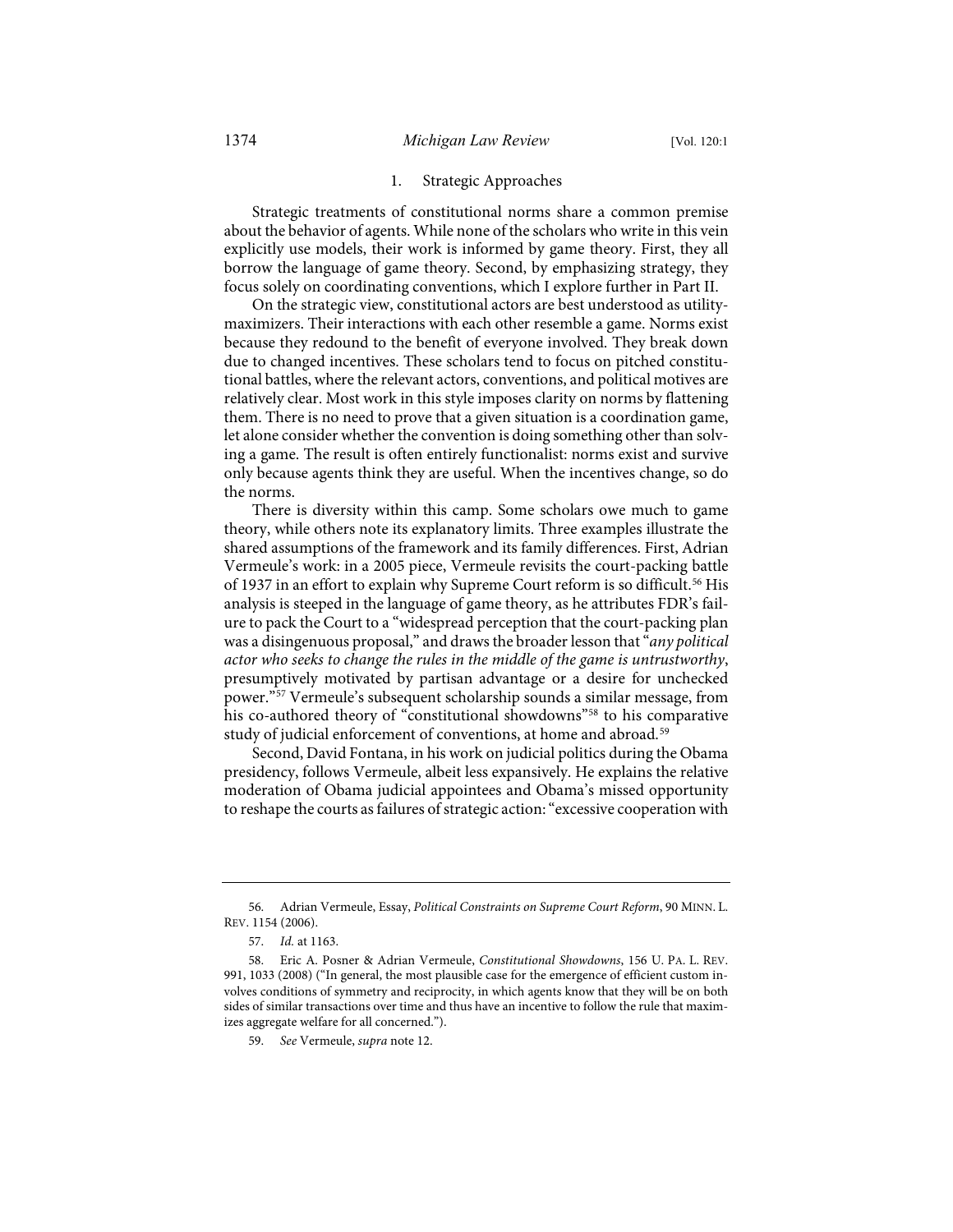political forces that do not manifest the same behavioral patterns of cooperation."[60](#page-14-0) The Obama Administration and Senate Republicans were simply playing two different games, a mismatch the latter exploited. Fontana stops well short of Vermeule, however, in limiting his analysis to a specific context; he neither has nor purports to have a broader theory of norms.

Third, Josh Chafetz, Joey Fishkin, and David Pozen offer a careful use of the strategic style. Their contributions consider norms with greater generality than Fontana but with less abandon than Vermeule. For instance, Chafetz and Pozen, in a recent article, observe that constitutional norms break down, "[i]f changes in the institutional environment, the wider world, or the views of the relevant segments of the public raise the expected cost of adherence to a norm, such circumstances may arise with greater frequency and thereby weaken the norm's regulative force."[61](#page-14-1) While using a strategic register, they also note the normative uncertainty of conventional breakdown: "After all, the mere fact that members of a community conform to certain behavioral regularities . . . does not make those behavioral regularities *good*."[62](#page-14-2) As I show in Part II, this sort of claim is only possible when we move beyond purely coordinating conventions.

Fishkin and Pozen show similar care in their work. On the one hand, they extend Tushnet's idea of constitutional hardball to the present day. They argue that as political polarization has deepened, hardball has had a partisan tilt, with Republicans more likely to "play hardball" than Democrats.<sup>[63](#page-14-3)</sup> And when explaining why Democrats should avoid reciprocating Republican tactics, they turn to "two basic game theoretic models," one of which predicts that "[r]amping up constitutional hardball . . . is a dangerous game to play over any extended period of time."[64](#page-14-4) On the other hand, they wisely note that "[g]ame theory itself cannot answer which model"—one counseling escalation and the other against—"is more plausible."[65](#page-14-5) These scholars thus couch their claims in game theory, while underlining its analytic and descriptive limits. Their concessions highlight the limitations of the strategic view.

- 63. Fishkin & Pozen, *supra* not[e 54.](#page-12-6)
- <span id="page-14-4"></span>64. *Id.* at 979–80.
- <span id="page-14-5"></span>65. *Id.* at 980 n.261.

<span id="page-14-0"></span><sup>60.</sup> David Fontana, *Cooperative Judicial Nominations During the Obama Administration*, 2017 WIS. L. REV. 305, 307.

<sup>61.</sup> Chafetz & Pozen, *supra* note [19,](#page-5-1) at 1442.

<span id="page-14-3"></span><span id="page-14-2"></span><span id="page-14-1"></span><sup>62.</sup> *Id.* at 1445. Indeed, this entire section in Chafetz and Pozen's piece—"Some Normative Implications of Norm Instability"—is one of the few instances in the literature where a general view of the normative consequences of conventional breakdown is considered. My project here is importantly different; I am interested in how a convention becomes normative in the first place. In other words, how does a norm make up our constitutional morality? *See infra* Section II.A.3.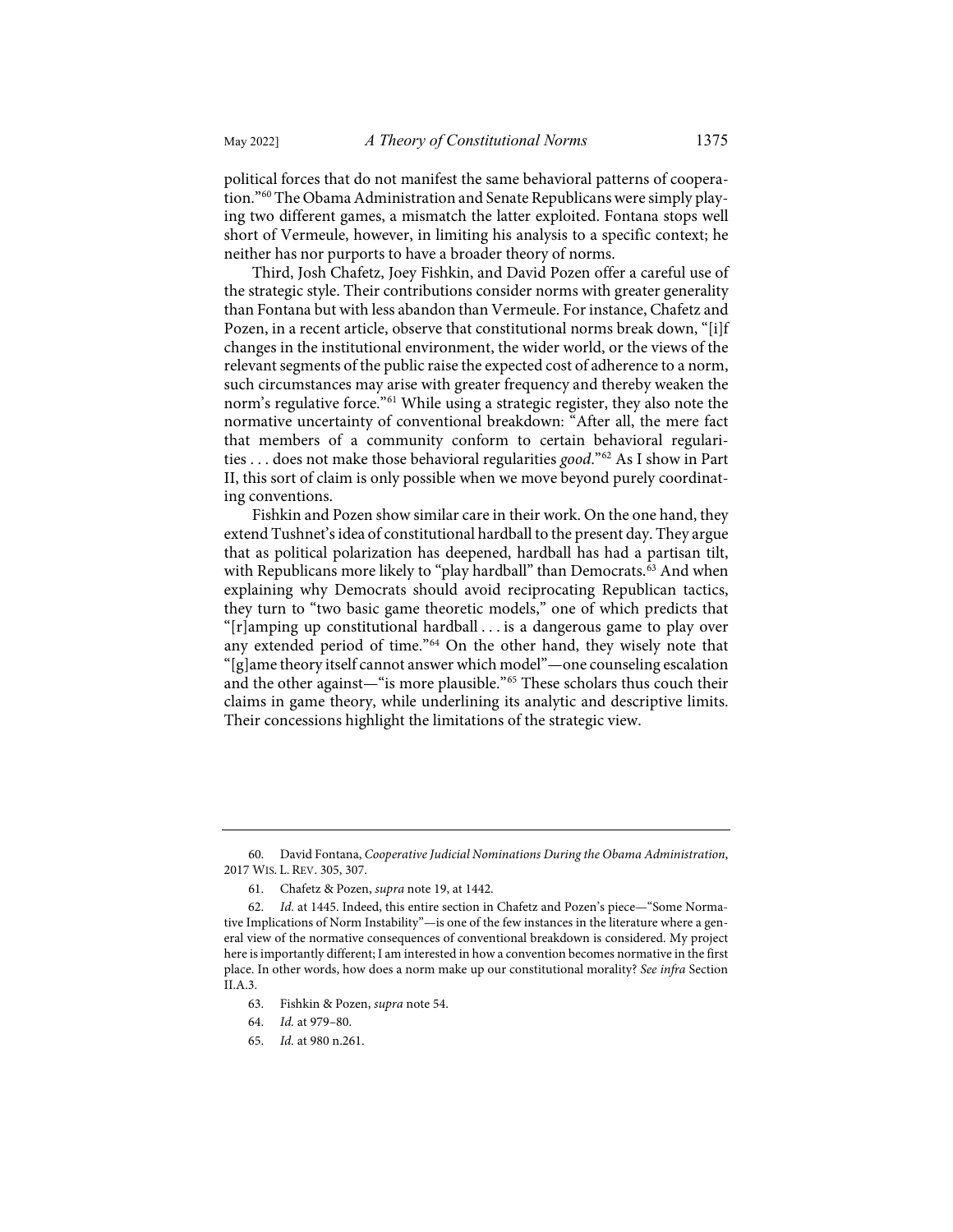## <span id="page-15-0"></span>2. Democratic Alarmism

If the strategists buy clarity at the cost of completeness, democratic alarmists provide an account of constitutional norms without bounds. Instead of a common language, democratic alarmists are united by a shared sensibility: urgency fueled by the rise of domestic and global populism. To authors in this camp, the breakdown of constitutional norms represents not only a change in political culture but a threat to democracy itself. For example, when Majority Leader Mitch McConnell and Senate Republicans refused to hold any hearings on the Supreme Court nomination of Merrick Garland, these scholars saw an attack on the separation of powers, the divide between law and politics, and the uniformity of law. Democratic alarmists thus come closest to the journalistic register, as they try to make sense of the current presidency in both historical and theoretical terms. In the process, however, they tend to elide the difference between constitutional norms and broader political norms, which makes it hard to see what makes any given norm constitutional.

Neil Siegel is the primary exponent of this view among constitutional law scholars. In a pair of recent articles, Siegel has argued that President Trump's consistent flouting of norms has exposed their importance and precarity.<sup>[66](#page-15-1)</sup> Indeed, for Siegel, the "[i]ncreasing disregard of political norms and constitutional conventions by candidates and elected officials" during the Trump era "is one indication that we have lost our way, and figuring out how to encour-age greater respect for them may help us find our way back."<sup>[67](#page-15-2)</sup> Siegel not only diagnoses our present ills but prescribes remedies. One of his articles develops a "constitutional role morality," a set of ethical principles for guiding and con-straining the behavior of elected officials.<sup>[68](#page-15-3)</sup> These principles are drawn from various sources; Thomas Hobbes, Jean-Jacques Rousseau, Edmund Burke, James Madison, and Robert Post are all enlisted in the cause of constitutional democracy.[69](#page-15-4) For Siegel, both the work of these diverse authors and the Constitution itself embody certain principles: "democracy as collective self-gov-ernance" and the pursuit of "well-functioning federal government."<sup>[70](#page-15-5)</sup>

Other alarmists share Siegel's diagnosis but take a more global view. Comparative political scientists Steven Levitsky and Daniel Ziblatt offer the most provocative account in *How Democracies Die*. Levitsky and Ziblatt draw on case studies from twentieth-century Latin America and Western Europe (their

<span id="page-15-2"></span><span id="page-15-1"></span><sup>66.</sup> Neil S. Siegel, *supra* not[e 54;](#page-12-6) Neil S. Siegel, *After the Trump Era: A Constitutional Role Morality for Presidents and Members of Congress*, 107 GEO. L.J. 109 (2018) [hereinafter Siegel, *Constitutional Role Morality*].

<sup>67.</sup> Siegel, *supra* not[e 54,](#page-12-6) at 179.

<sup>68.</sup> Siegel, *Constitutional Role Morality*, *supra* note [66.](#page-15-0) 

<sup>69.</sup> *Id.* at 127–137.

<span id="page-15-5"></span><span id="page-15-4"></span><span id="page-15-3"></span><sup>70.</sup> *Id.* at 127–144. What either of those principles means remains fairly underdeveloped in theory or in practice, and Siegel acknowledges concerns about implementation. Nevertheless, he stresses the urgency of his project since "in a deeply polarized country in which politicians who hold high office too often act as if there are no non-legal role restraints, the immediate task is to develop the vision itself." *Id.* at 170.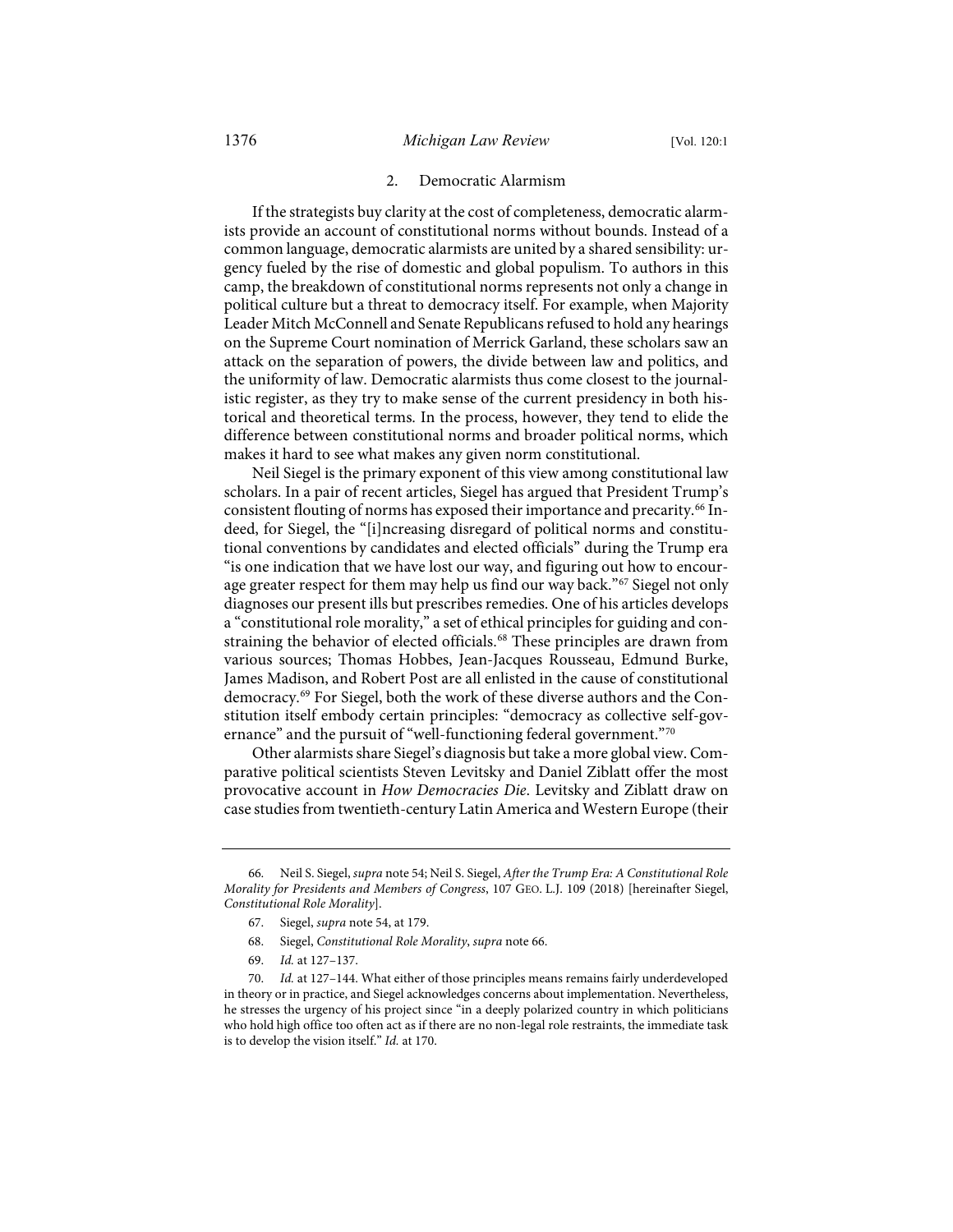respective areas of expertise) to conclude that American democracy is under threat because of "[t]he erosion of our democratic norms."[71](#page-16-0) They claim that two norms in particular, "mutual toleration" and "forbearance," have sustained democracy in America since its inception and that these are the very norms most threatened in the current moment.<sup>[72](#page-16-1)</sup> To their credit, they do not present these norms as distinctly constitutional. Instead, they argue that these norms are basic principles of political morality, and the election of Trump has hastened their decline.[73](#page-16-2) Just as their decline is due to political causes, their restoration must also be political, requiring both elite cooperation and popular mobilization. Aziz Huq and Tom Ginsburg sound a similar alarm. While they describe the erosion of norms as specifically "constitutional retrogres-sion,"[74](#page-16-3) they too locate the revival of these norms in the "intersubjective understandings of elites and citizens" and American "[i]nstitutional pluralism."[75](#page-16-4)

The alarmists' diagnoses and prescriptions thus vary. Levitsky and Ziblatt, perhaps because of their disciplinary bent, identify a *political* problem with *political* solutions. Siegel and Huq and Ginsburg instead cast the current moment as a *constitutional* crisis that requires *political* theory and action. These differences are important. They show that we lack a consistent way of distinguishing between constitutional norms and desirable political practices more generally. That lack of clarity makes it hard to tell whether a given crisis reveals cracks in the constitutional structure or merely political upheaval and transition since the evidence relied on—conventional breakdown—is itself unspecified.

The alarmists, at the same time, suggest something urgent about conven-tions—their normativity. For them, norms shape how people should behave,<sup>[76](#page-16-5)</sup> something discounted or bracketed by many strategic approaches.<sup>[77](#page-16-6)</sup> Yet, because the alarmists are so concerned with fashioning solutions to present crises, they barely examine why and how these practices command our respect and what they have to do with the Constitution. Normativity and constitutionality are assumed but unexplained. These concerns are different from asking whether the collapse of particular norms is troubling. The latter question is more specific and presentist than the former and only underlines the need for a more robust general theory.

77. *See supra* Section I.A.1.

<sup>71.</sup> STEVEN LEVITSKY & DANIEL ZIBLATT, HOW DEMOCRACIES DIE 9 (2018).

<sup>72.</sup> *Id.* at 102.

<sup>73.</sup> *Id.* at 8.

<span id="page-16-6"></span><span id="page-16-5"></span><span id="page-16-4"></span><span id="page-16-3"></span><span id="page-16-2"></span><span id="page-16-1"></span><span id="page-16-0"></span><sup>74.</sup> Aziz Huq & Tom Ginsburg, *How to Lose a Constitutional Democracy*, 65 UCLA L. REV. 78, 94–96 (2018).

<sup>75.</sup> *Id.* at 166–67.

<sup>76.</sup> *E.g.*, Siegel, *supra* not[e 54,](#page-12-6) at 179–180.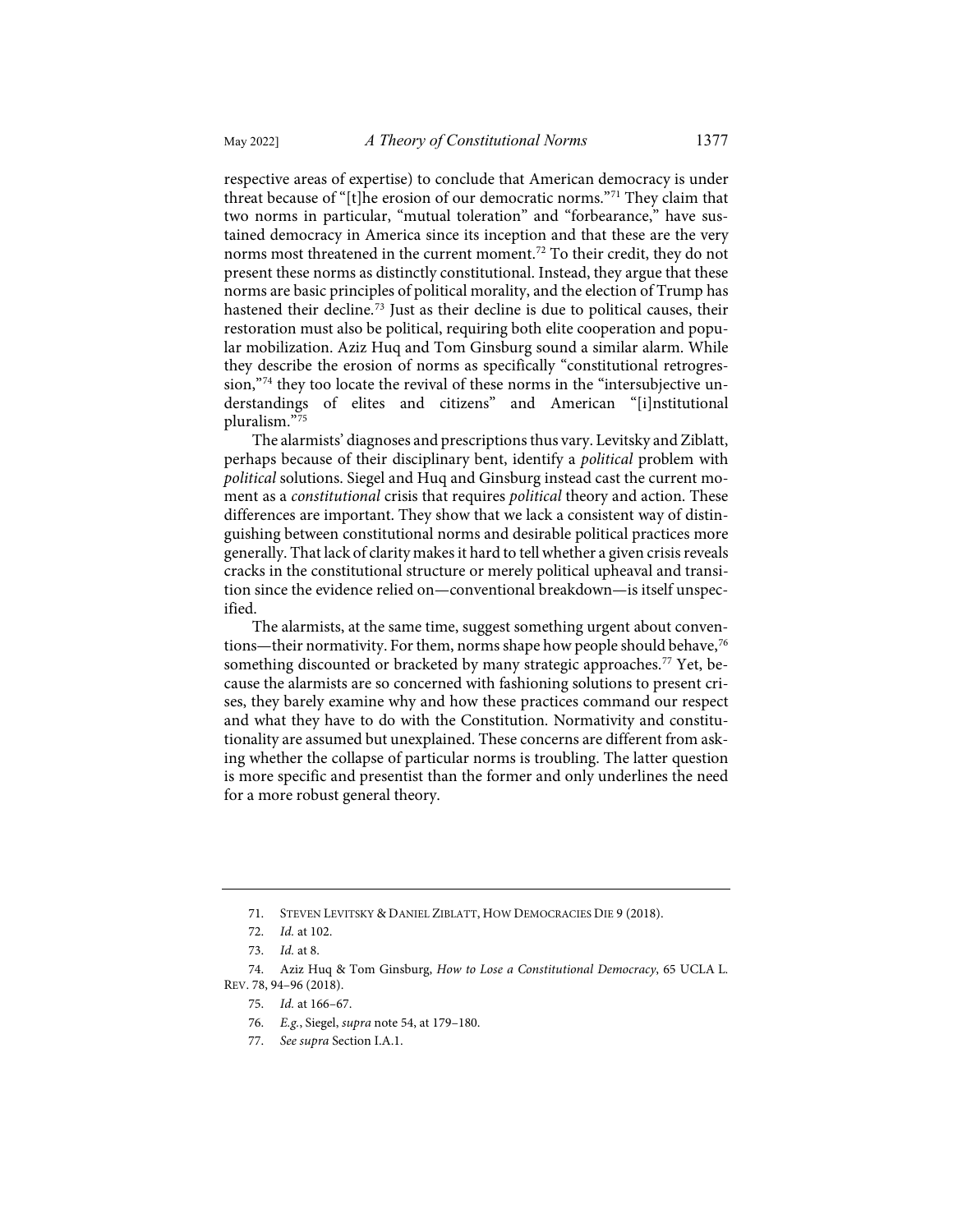# 3. Thick Institutional Description

The third and final group stands apart. Thick descriptivists do not purport to diagnose a contemporary crisis of democracy or offer a general theory of norms. Instead, they use a common method—the close study of norms of particular episodes or branches—that reveals the ubiquity of norms. These scholars proceed inductively, as nearly every piece in this genre focuses on the behavior of certain actors in order to draw larger, tentative conclusions about the separation of powers or the Constitution more broadly. And because they work inductively, members of this group are the most historically minded of the three. In paying attention to change over time, they give a sense, if not an outright statement, of the contingency and arbitrariness of norms.

Thick descriptivists have studied all three of the coordinate branches, examining both the actors within them and the interactions between them. The result is a rich and broad-ranging body of work, with deep dives into previously obscure terrain and fresh reexaminations of well-trodden ground. Several scholars have opened a window into, for instance, the previously opaque Office of Legal Counsel (OLC), showing how executive branch lawyers understand their institutional role and interpret constitutional and statutory issues for the president.[78](#page-17-1) Others have studied norms internal and external to the judiciary, from political restraint in jurisdiction stripping, [79](#page-17-2) to practices that undergird judicial independence.<sup>[80](#page-17-3)</sup> And most recently, Daphna Renan has written pathbreaking work on the norms governing the modern presidency.<sup>[81](#page-17-4)</sup>

<span id="page-17-7"></span><span id="page-17-0"></span>Professor Grove's most recent work on the norms of judicial independence evinces the characteristic strengths and limits of this approach. In revisiting important episodes of interbranch conflict, she shows that "even when the constitutional text does not explicitly protect the judiciary from a courtcurbing measure, a political norm has filled the gap."[82](#page-17-5) Nevertheless, she warns that "it is crucial to recognize the historically contingent nature of these conventions."[83](#page-17-6) Her project demonstrates the idea that conventions are subject to change. If her empirical claim—that norms are contingent—is right,

<span id="page-17-1"></span><sup>78.</sup> *See, e.g.*, Curtis A. Bradley & Trevor W. Morrison, *Presidential Power, Historical Practice, and Legal Constraint*, 113 COLUM. L. REV. 1097 (2013) (defending a view of the executive as constrained by the publicity of legal discourse and recognition of historical practice); Trevor W. Morrison, *Stare Decisis in the Office of Legal Counsel*, 110 COLUM. L.REV. 1448 (2010) (cataloguing the use of stare decisis in the OLC and making a case for an effective but bounded role for it in executive legal interpretation); Daphna Renan, *The Law Presidents Make*, 103 VA. L. REV. 805 (2017) (arguing that presidential control shapes the legal culture and practices of the OLC).

<span id="page-17-2"></span><sup>79.</sup> *E.g.*, Tara Leigh Grove, *Article III in the Political Branches*, 90 NOTRE DAME L. REV. 1835 (2015).

<span id="page-17-3"></span><sup>80.</sup> *E.g.*, Tara Leigh Grove, *The Origins (and Fragility) of Judicial Independence*, 71 VAND. L. REV. 465 (2018).

<sup>81.</sup> Renan, *supra* not[e 11;](#page-3-8) *see also* Renan, *supra* not[e 37.](#page-9-3)

<span id="page-17-6"></span><span id="page-17-5"></span><span id="page-17-4"></span><sup>82.</sup> Grove, *supra* not[e 80,](#page-17-0) at 517. The similarity in language to Azari and Smith's—"fill gaps"—is notable. Azari & Smith, *supra* not[e 37,](#page-9-3) at 41.

<sup>83.</sup> Grove, *supra* note [80,](#page-17-0) at 517.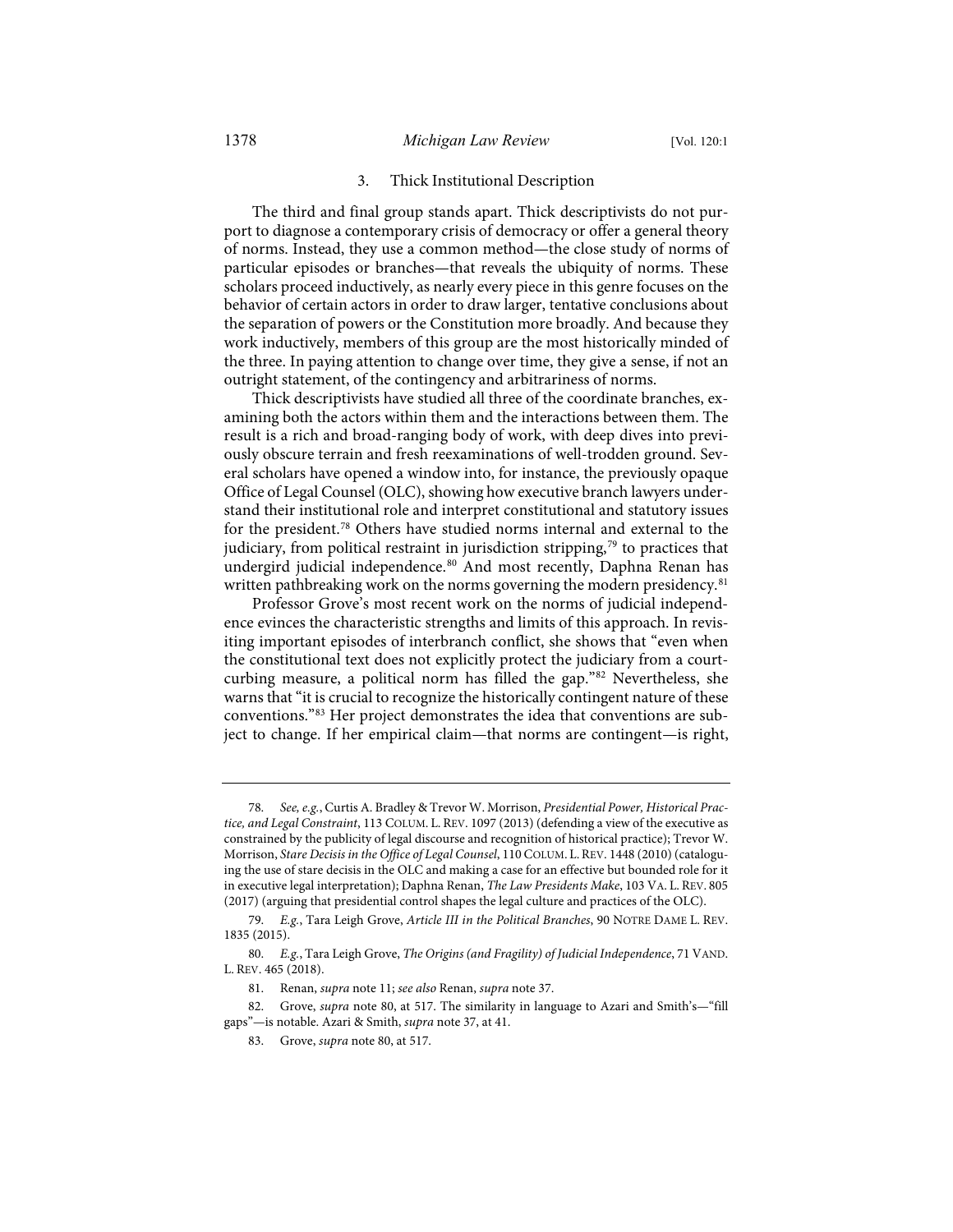then we still have to answer further questions: Why are they contingent? And if they are, how does a constitutional order persist given this contingency?

The rest of this Article complements thick descriptive work and responds to theoretical issues raised and left unresolved by game theorists and alarmists alike. It provides a conceptual account that explains the structure and character of norms thick descriptivists have indexed. The theory and practice unearthed go hand in hand. The theory illuminates the forces driving conventional change, and the empirical work highlights the ubiquity and importance of norms in our constitutional order.

# B. *The Need for a General Theory*

The current approaches have two significant limitations. First, they offer an incomplete theory of norms. Second, they consider norms ahistorically and thus view conventional change with deep concern. These problems are joined at the hip. If the theories we have on offer cannot give a full picture of the nature and function of norms, then it is unsurprising that we are alarmed when conventions do change, since we lack a standpoint to evaluate the erosion of any particular norm. This Section examines these problems in greater detail; the next Part addresses them.

The first problem is incompleteness. Consider the mismatch between the strategists and the alarmists. When the latter worry that norm erosion is a sign of crisis, the former respond by pointing out changed incentives. The problem is that describing how context shapes the life of a norm does not make anxiety about its death intelligible. In fact, if we take a cynical view of the matter, explaining norms purely in terms of costs and benefits makes anxiety about their demise seem either naive or disingenuous.<sup>84</sup>

Another way of getting at the problem of incompleteness is to press current theories to explain what problems norms are actually solving. This question is especially hard for game theory-inspired work, which trades on the language of instrumental reason. Adrian Vermeule makes the strongest version of this argument when he claims that "[c]onventions always have a coordination component . . . . Requiring that there be 'a reason for the rule' . . . assumes away the problem of *disagreement over good reasons* that creates the need for rule-based coordination in the first place."[85](#page-18-1) In essence, any focus on normative argument is at best ancillary, since the point of a norm is to coordinate behavior.

<span id="page-18-1"></span><span id="page-18-0"></span><sup>84.</sup> My criticism here parallels Bernard Williams's criticism of evolutionary psychologists and invisible hand explanations of ethics. Put simply, functional explanations that explain morality as a survival mechanism for the species are limited in two major ways: they can neither explain the persistence of many different moral rules that seem to have no connection to survival, and they have no account of how people themselves understand the norms they follow. BERNARD WILLIAMS, TRUTH AND TRUTHFULNESS: AN ESSAY IN GENEALOGY 27–35 (2002).

<sup>85.</sup> Vermeule, *supra* not[e 18,](#page-4-6) at 289.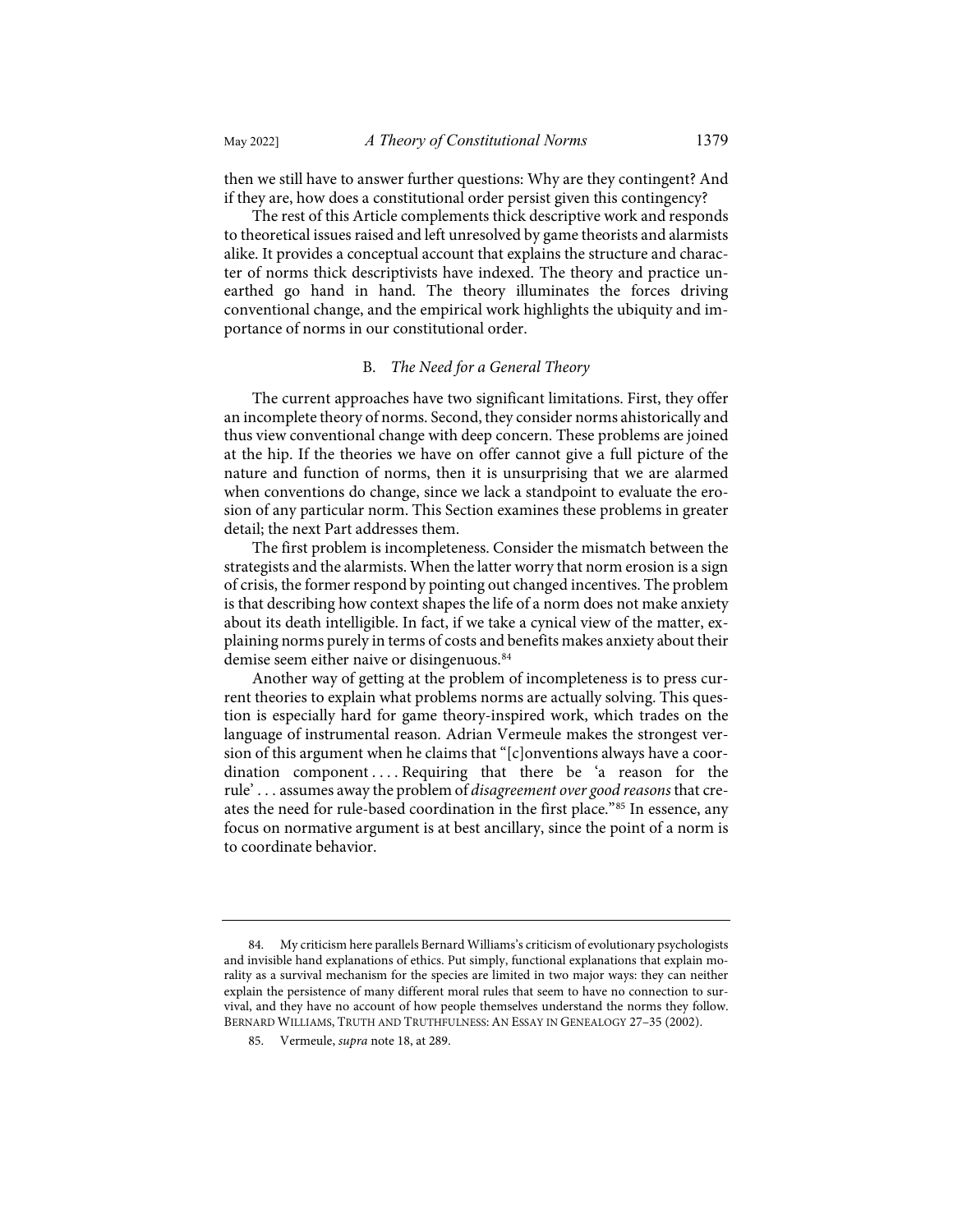<span id="page-19-7"></span>But what exactly are norms coordinating? While some norms do solve so-called coordination problems,<sup>[86](#page-19-0)</sup> it is hard to identify the relevant problem or game for many of the norms we are interested in. Consider, for instance, the norm against court-packing.[87](#page-19-1) When President Franklin Delano Roosevelt proposed drastically enlarging the Court, the resulting debate had nothing to do with a game. Instead, critics charged him with attacking the Constitution itself, despite the fact that he was on firm legal ground.<sup>[88](#page-19-2)</sup> As I will show, these commentators were primarily concerned with preventing a practice they thought violated a constitutional value—judicial independence—rather than preserving a coordination equilibrium. Moreover, our historical memory of the showdown and its lessons is distinctly normative. The episode is taught as an example of presidential "overreach"<sup>[89](#page-19-3)</sup> and a moment that threatened but ultimately bolstered judicial independence.<sup>[90](#page-19-4)</sup> Or take the battle over Merrick Garland's nomination to the Court: Mitch McConnell's actions triggered a national debate over the role and nature of the confirmation process.<sup>[91](#page-19-5)</sup>

These examples matter because they illustrate the limits of any approach that places incentives and strategy at the heart of norms. When norms are being built or dismantled, actors invoke constitutional values in their cause. These values may vary in their proximity to constitutional text, from disagreement about the meaning of the Appointments Clause, [92](#page-19-6) to structural concepts like judicial independence, but they remain recognizably constitutional. Accounts that do not explain the role of constitutional values risk reducing debates over norms to Kabuki theater. Agents might couch their arguments in constitutional language, but they are primarily motivated by political gain for

<span id="page-19-2"></span>88. *See, e.g.*, WILLIAM E. LEUCHTENBURG, THE SUPREME COURT REBORN: THE CONSTITUTIONAL REVOLUTION IN THE AGE OF ROOSEVELT 137–39, 146 (1995).

<span id="page-19-0"></span><sup>86.</sup> Later on in the Article, I discuss a convention—blue slips—that likely solved coordination problems, at least at its inception. *See infra* Section IV.A.

<span id="page-19-1"></span><sup>87.</sup> One important wrinkle to this example is the convention against court-packing does not seem to have been in place at the time the event occurred. Of course, participants at the time invoked previous historical practice as evidence of the convention, but if the lack of a certain practice *X* necessarily means that there is a convention *against doing* X, then this threatens to stretch the idea of a convention too thin. Instead, conventions of forbearance are often actively forged, not born. *See infra* Sections IV.B–C.

<span id="page-19-3"></span><sup>89.</sup> William E. Leuchtenburg, *When Franklin Roosevelt Clashed with the Supreme Court—and Lost*, SMITHSONIAN MAG. (May 2005), [https://www.smithsonianmag.com/history/](https://www.smithsonianmag.com/history/when-franklin-roosevelt-clashed-with-the-supreme-court-and-lost-78497994) [when-franklin-roosevelt-clashed-with-the-supreme-court-and-lost-78497994](https://www.smithsonianmag.com/history/when-franklin-roosevelt-clashed-with-the-supreme-court-and-lost-78497994) [\[perma.cc/AKH7-](https://perma.cc/AKH7-2ZDG) [2ZDG\]](https://perma.cc/AKH7-2ZDG).

<span id="page-19-4"></span><sup>90.</sup> *See* John Yoo & Robert J. Delahunty, *The Foolish Court-Packing Craze*, NAT'L REV. (July 19, 2018, 6:30 AM)[, https://www.nationalreview.com/2018/07/court-packing-ideas-threaten](https://www.nationalreview.com/2018/07/court-packing-ideas-threaten-judicial-independence)[judicial-independence](https://www.nationalreview.com/2018/07/court-packing-ideas-threaten-judicial-independence) [\[perma.cc/8R97-KP39\]](https://perma.cc/8R97-KP39).

<span id="page-19-6"></span><span id="page-19-5"></span><sup>91.</sup> Lana Ulrich, *Tracking the Controversy over Judge Garland's Nomination*, NAT'L CONST. CTR. (May 27, 2016), [https://constitutioncenter.org/blog/tracking-the-controversy](https://constitutioncenter.org/blog/tracking-the-controversy-over-judge-garlands-nomination)[over-judge-garlands-nomination](https://constitutioncenter.org/blog/tracking-the-controversy-over-judge-garlands-nomination) [\[perma.cc/TCU7-ZLQ8\]](https://perma.cc/TCU7-ZLQ8).

<sup>92.</sup> U.S. CONST. art. II, § 2, cl. 2.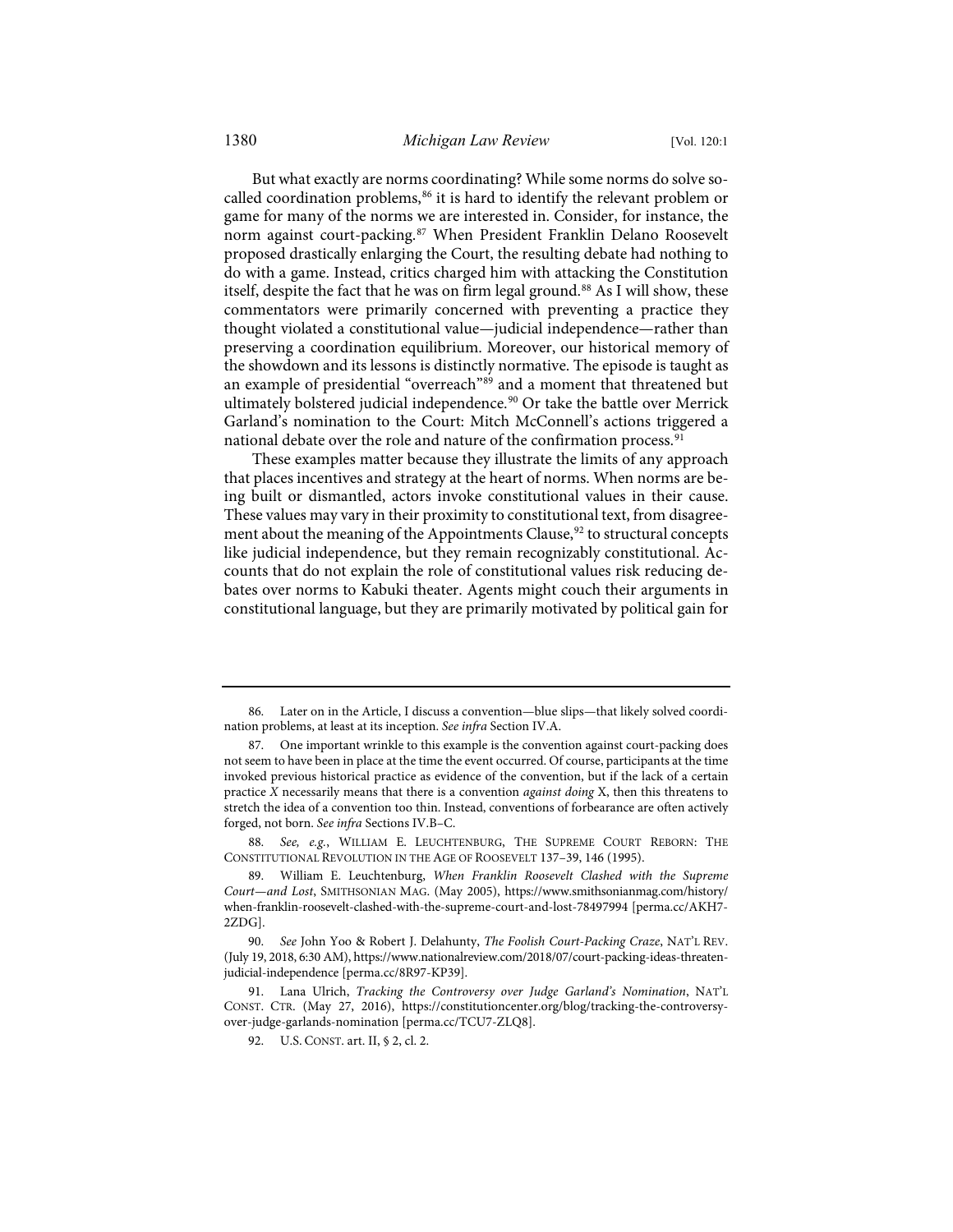a party<sup>93</sup> or branch. By contrast, this Article takes agents' normative positions seriously. We can, at the same time, grant that actions taken in "bad faith"<sup>[94](#page-20-1)</sup> are less likely to succeed as a political matter and that normative argument over a practice is irreducibly normative. We need a theory that connects the structure of norms to the claims people make in their defense.

The second issue in current work is its blinkered approach to change. History, or its absence, poses theoretical and empirical problems for current approaches. Theoretically, we can ask especially hard questions of the democratic alarmists. Is it the fact that norms change that should worry us? Or should we be worried about the breakdown of a particular norm? If the former, then we need an explanation of why conventional change is a bad thing, or at least deviant in some way. If the latter, we need both a specific defense of the particular norm at stake and reasons why the convention's aftermath is worse than the status quo. At the very least, a blanket statement that norm erosion is either alien or inimical to democracy will not do.

The problem is also practical. As we have seen, scholars like Siegel, Levit-sky, and Ziblatt are sharply presentist.<sup>[95](#page-20-2)</sup> To the extent that constitutional alarmists turn to history, they do so in service of what is in their view a bleak present.[96](#page-20-3) While this is a common way of using history, it misses an important lesson of historical inquiry—contingency. The norms they defend float free of their origins and are reified into permanent features of our constitutional order. And when these practices erode, we are told, it is symptomatic of broader decay.[97](#page-20-4)

<span id="page-20-7"></span>Yet the problem of ahistoricism is not limited to constitutional alarmists. Among those who use a strategic approach, only Chafetz and Pozen view con-ventional change as plausible.<sup>[98](#page-20-5)</sup> Their examination thoughtfully lays out different forms of norm erosion ("destruction" and "decomposition") and describes the conditions of change.<sup>[99](#page-20-6)</sup> And they rightly encourage future normative and historical work precisely because of the "inherent instability of

<span id="page-20-1"></span><span id="page-20-0"></span><sup>93.</sup> Daryl J. Levinson & Richard H. Pildes, *Separation of Parties, Not Powers*, 119 HARV. L. REV. 2311 (2006).

<sup>94.</sup> David E. Pozen, *Constitutional Bad Faith*, 129 HARV. L. REV. 885 (2016).

<sup>95.</sup> *See supra* Section I.A.2.

<span id="page-20-3"></span><span id="page-20-2"></span><sup>96.</sup> *See* Josh Chafetz, Essay, *Unprecedented? Judicial Confirmation Battles and the Search for a Usable Past*, 131 HARV. L. REV. 96 (2017) (explaining the challenges in crafting meaningful historical analogies).

<span id="page-20-4"></span><sup>97.</sup> Jack Balkin, *Constitutional Rot and Constitutional Crisis*, BALKINIZATION (May 15, 2017, 2:02 PM),<https://balkin.blogspot.com/2017/05/constitutional-rot-and-constitutional.html> [\[perma.cc/DKG9-LBU3\]](https://perma.cc/DKG9-LBU3).

<span id="page-20-6"></span><span id="page-20-5"></span><sup>98.</sup> Chafetz & Pozen, *supra* not[e 19.](#page-5-1) In an important recent article, Tamir extends Chafetz and Pozen's work on the different ways norms change and offers his own account of how to counter it. *See also* Oren Tamir, *Constitutional Norm Entrepreneuring*, 80 MD. L. REV. 881 (2021). I part ways with Tamir on the analogy between convention and law on a Hartian model. *See infra* Section III.B.

<sup>99.</sup> Chafetz & Pozen, *supra* note [19,](#page-5-1) at 1435–45.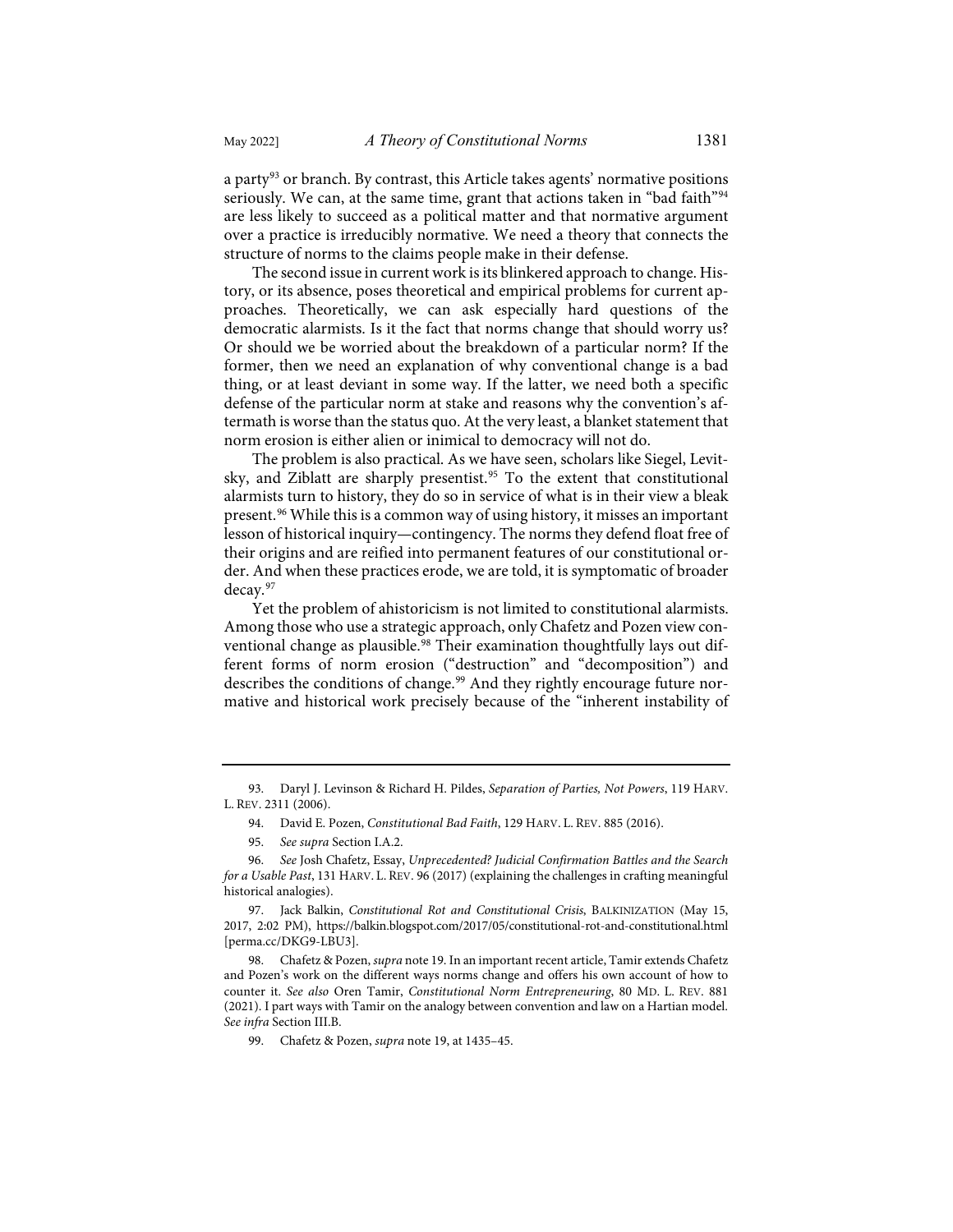such norms."<sup>[100](#page-21-0)</sup> Nevertheless, even their article explains change in largely functional terms. Whether and what sort of relation values might bear to conventional change remain open questions.

The gaps in our understanding of norms are not limited to intramural academic debate. Given the importance of historical practice in constitutional interpretation, incomplete theory has high stakes. Indeed, Larry Tribe's description of certain rules and principles as the Constitution's "dark matter" applies equally to norms.<sup>[101](#page-21-1)</sup> Like dark matter, norms are pervasive. The next Part begins developing an account of them.

# II. WHAT MAKES A NORM CONVENTIONAL?

This Part explains what makes a practice conventional.<sup>[102](#page-21-2)</sup> Recent literature bypasses this question and goes directly to theorizing constitutional norms. This Part, by contrast, takes seriously the idea that a constitutional norm is first a *convention*. Understanding conventionality lays the groundwork for explaining how norms are *constitutional*.

This strategy also helps show why norms are valued for reasons beyond their utility. It does so by introducing the concept of a constitutive convention: practices that *concretize* principles. Current work either assumes that constitutional norms coordinate action or ignores their conventionality altogether. The former reduces their normativity to solving coordination problems, and the latter obscures the ways constitutional norms remain contingent and arbitrary.

<span id="page-21-4"></span>I use philosophy to approach these issues. While scholars have sometimes drawn from other disciplines, such as economics or history, to discuss a particular norm, philosophy has gone untapped. This is a significant omission. Philosophers have long been alive to conventions<sup>[103](#page-21-3)</sup> and have clarified their conceptual structure. While this might not matterin other areas of legal scholarship—you do not have to revisit Hart on the nature of law every time you discuss the Fourteenth Amendment—the lack of conceptual clarity is an issue for norms. Treating norms philosophically addresses that problem. When we grasp the basic structure of a convention, we can more easily see the seemingly confusing or unexplained aspects of norms.

<sup>100.</sup> *Id.* at 1458–59.

<sup>101.</sup> TRIBE, *supra* not[e 33,](#page-8-8) at 38.

<span id="page-21-2"></span><span id="page-21-1"></span><span id="page-21-0"></span><sup>102.</sup> Recall that norms are conventions. I stick to the term "norm" only to avoid the confusion that the term "constitutional convention" might cause.

<span id="page-21-3"></span><sup>103.</sup> As early as 1738, David Hume explained both property and justice in conventional terms. Each emerged, he observed, from "a general sense of common interest; which sense all the members of the society express to one another, and which induces them to regulate their conduct by certain rules. . . . And this may properly enough be called a convention or agreement betwixt us, though without the interposition of a promise." DAVID HUME, 1 A TREATISE OF HUMAN NATURE 314–15 (David Fate Norton & Mary J. Norton eds., Oxford Univ. Press 2007) (1739).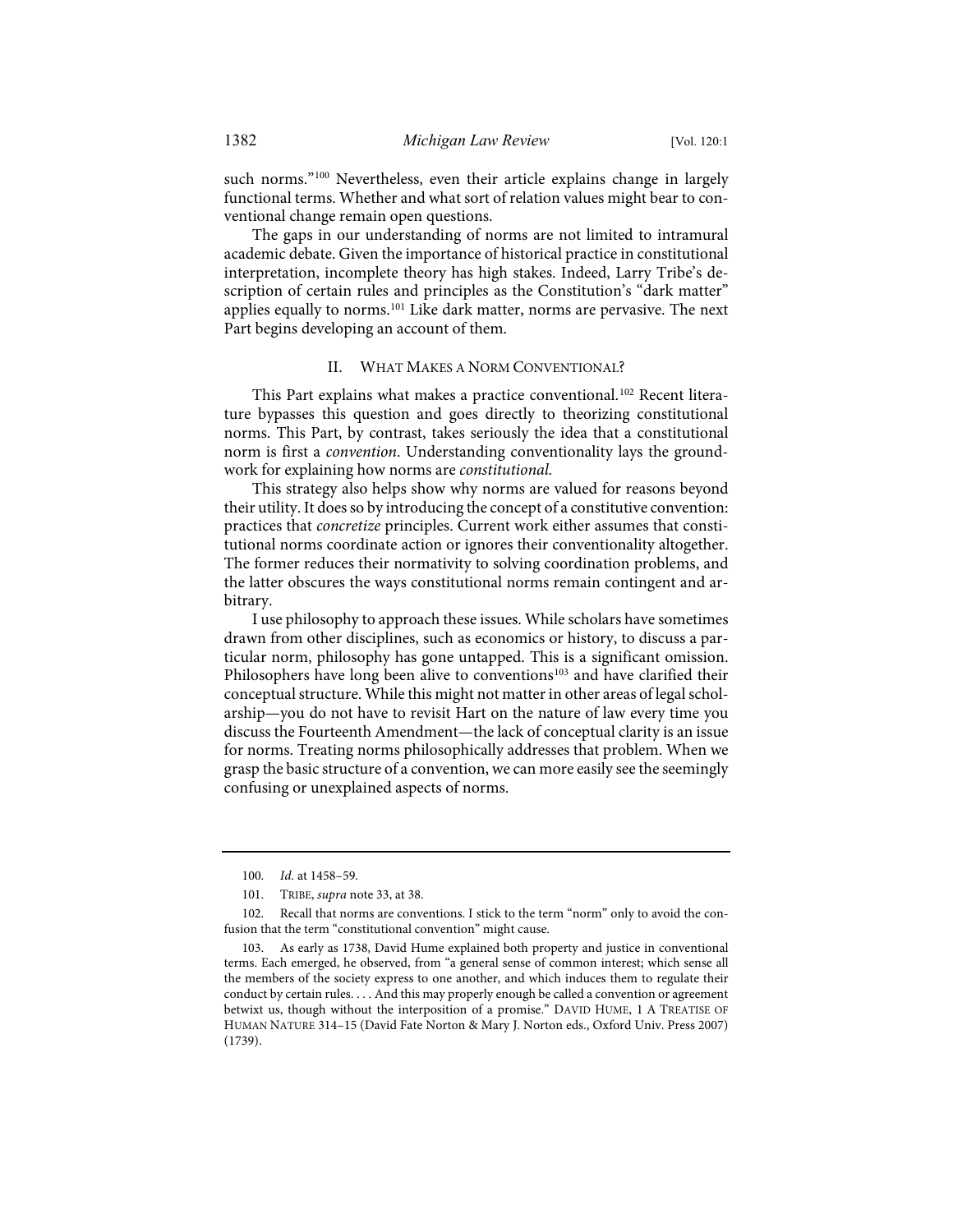This Part proceeds in three sections. First, it discusses coordinating conventions—practices that help coordinate action—and their analytic limits. It then introduces the idea of a constitutive convention, practices that help *concretize* principles. Finally, it explores norms' features. It illustrates how constitutive conventions are *normative* in a thicker way than merely being useful. It shows how conventions are *contingent*. And it concludes by explaining how conventions are *arbitrary*.

#### <span id="page-22-0"></span>A. *Coordination*

The first thing conventions do is *coordinate* behavior. This function so dominates our understanding of them that David Lewis's foundational book, *Convention*, is entirely devoted to it.[104](#page-22-1) In his view, conventions exclusively solve coordination games. The latter "are situations of interdependent decision by two or more agents in which coincidence of interest predominates and in which there are two or more proper coordination equilibria."[105](#page-22-2) Put more simply, coordination problems arise when actors have a mutual interest in acting the same way. This definition is intentionally broad. It describes equally well everyday situations like a couple's decision about how to spend an even-ing<sup>[106](#page-22-3)</sup> or figuring out how to row a two-person boat<sup>[107](#page-22-4)</sup> and more complex social problems such as choosing a common currency or language.

Coordinating conventions solve these games and make cooperation possible. They are "coordination equilibria"—non-exhaustive solutions to situations where parties benefit more from working together than against each other[.108](#page-22-5) The classic example is the convention of driving on the right side of the road. Driving on the left side, so long as everyone does it, would work just as well. Conventions thus solve problems that permit multiple solutions. These solutions do not have to be equally effective to be conventions; instead,

105. LEWIS, *supra* note [104,](#page-22-0) at 24.

<span id="page-22-1"></span><sup>104.</sup> *Convention* is the urtext in philosophy. It began as an intervention in a highly technical debate on the philosophy of language. The central question was whether language itself was conventional. In response, the philosopher W. V. Quine famously offered a naturalistic account. Quine's arguments set the stage for Lewis's monograph, which rejected Quine's approach and advanced a conventionalist view of language. Lewis's argument first defines conventions and then explains how language functions as a type of convention. I focus only on the first half of Lewis's argument, which contains his definition. W.V. Quine, *Foreword* to DAVID LEWIS, CONVENTION, at xi (1969); *see also* THOMAS C. SCHELLING,THE STRATEGY OF CONFLICT (2d ed. 1980) (providing the classic account of focal points from which Lewis drew); DAVID SINGH GREWAL, NETWORK POWER: THE SOCIAL DYNAMICS OF GLOBALIZATION 60-62 (2008) (drawing on Schelling and Lewis to explain the conventionality of different practices of globalization).

<span id="page-22-3"></span><span id="page-22-2"></span><sup>106.</sup> This refers to the canonical "Battle of the Sexes" coordination game, in which two players (a couple) are trying to decide how to spend an evening. While each partner prefers a different activity, both prefer spending time together to doing their preferred activities apart. ANATOL RAPAPORT, TWO-PERSON GAME THEORY 95–96 (1966); *see also* Russell Cooper, Douglas V. DeJong, Robert Forsythe & Thomas W. Ross, *Communication in the Battle of the Sexes Game: Some Experimental Results*, 20 RAND J. ECON. 568 (1989).

<span id="page-22-5"></span><span id="page-22-4"></span><sup>107.</sup> HUME, *supra* not[e 103,](#page-21-4) at 315.

<sup>108.</sup> *See* Postema, *supra* not[e 16,](#page-4-7) at 174–75 (describing features of coordination equilibria).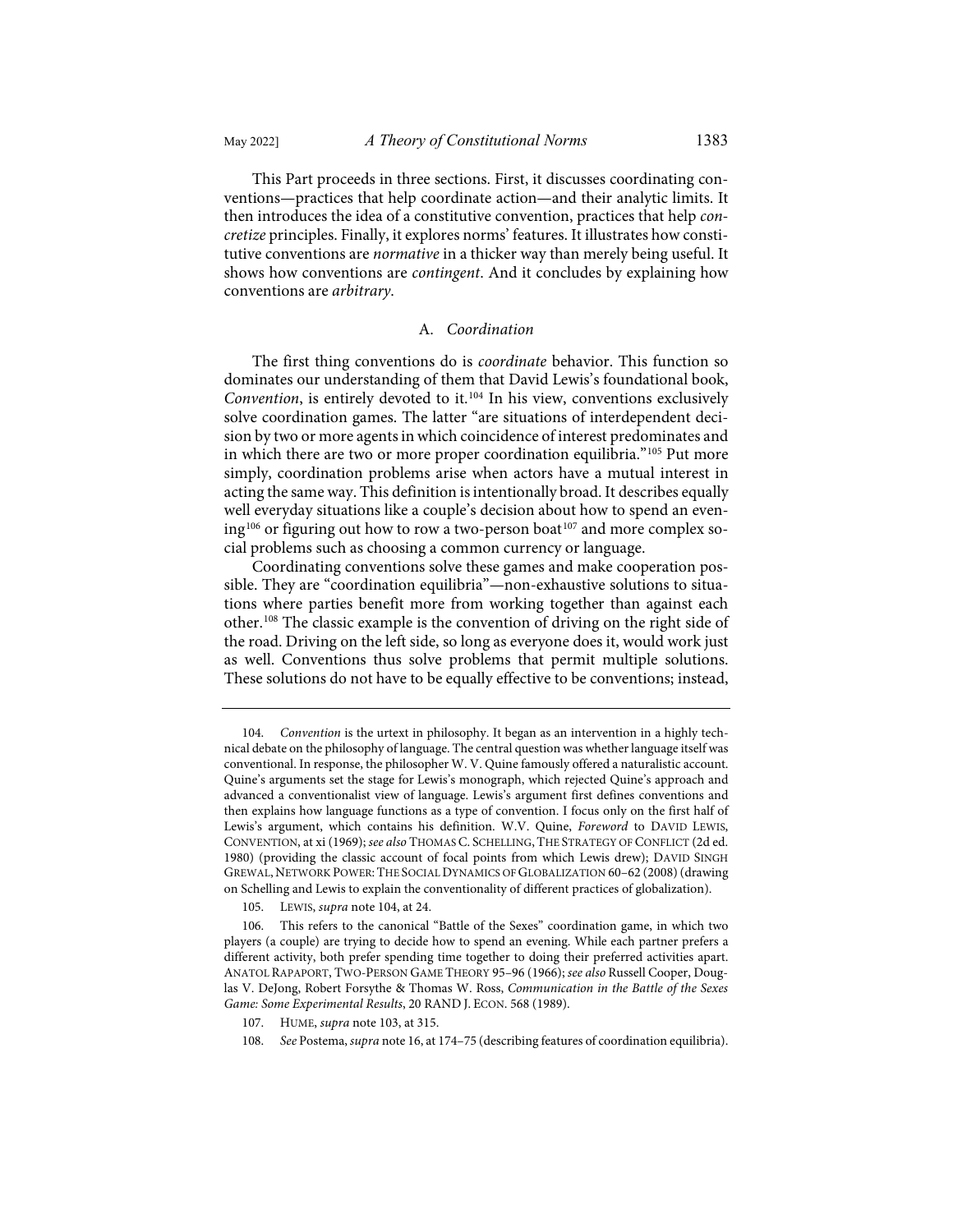an equilibrium needs to be "only good enough so that everyone is ready to do his part if the others do."<sup>[109](#page-23-0)</sup>

A general definition of a coordinating convention has two parts, a description of what they do and the conditions under which they emerge. Accordingly, a convention is regular behavior by members of a community among whom it is common knowledge that in a particular type of recurring situation, people generally follow the convention.<sup>[110](#page-23-1)</sup> Moreover, a convention persists *because* people expect each other to follow it. If this expectation were absent or people started converging on a different practice, the convention would no longer exist.

Each of these four conditions—preferences, mutual expectations, regularities of behavior, and common knowledge—are necessary for the existence of a convention. First, agents must have preferences. This is the uncontroversial idea that agents facing a coordination problem think some outcomes are better than others. Second, conventions require agents to share mutual expectations about their behavior. Only if an actor is sufficiently confident that others will act a certain way will they also conform their behavior. While a stylized economic model can specify exactly the level of confidence agents need to form a convention, real-world coordination problems are often too complex to give concrete thresholds. Instead, the level of certainty required for a convention will vary depending on the type of situation agents face.

Regularity of behavior and common knowledge—the third and fourth conditions—are explained by the idea of precedent.<sup>111</sup> When agents reach a convention by way of precedent, they rely on their shared awareness that a

<span id="page-23-1"></span><span id="page-23-0"></span>110. *Id.* at 78. Lewis's formal definition is the following:

A regularity *R* in the behavior of members of a population *P* when they are agents in a recurrent situation *S* is a *convention* if and only if it is true that, and it is common knowledge in *P* that, in almost any instance of *S* among members of *P*,

- (1) almost everyone conforms to *R*;
- (2) almost everyone expects almost everyone else to conform to *R*;
- (3) almost everyone has approximately the same preferences regarding all possible combinations of actions;
- (4) almost everyone prefers that any one more conform to *R*, on condition that almost everyone conform to *R*;
- (5) almost everyone would prefer that any one more conform to *R'*, on condition that almost everyone conform to *R'*,

where *R'* is some possible regularity in the behavior of members of *P* in *S*, such that almost no one in almost any instance of *S* among members of *P* could conform both to *R'* and to *R*.

*Id.*

<span id="page-23-2"></span>111. "Precedent" here means a prior, observed pattern of behavior. It differs from the legal meaning of the word.

<sup>109.</sup> LEWIS, *supra* note [104,](#page-22-0) at 50.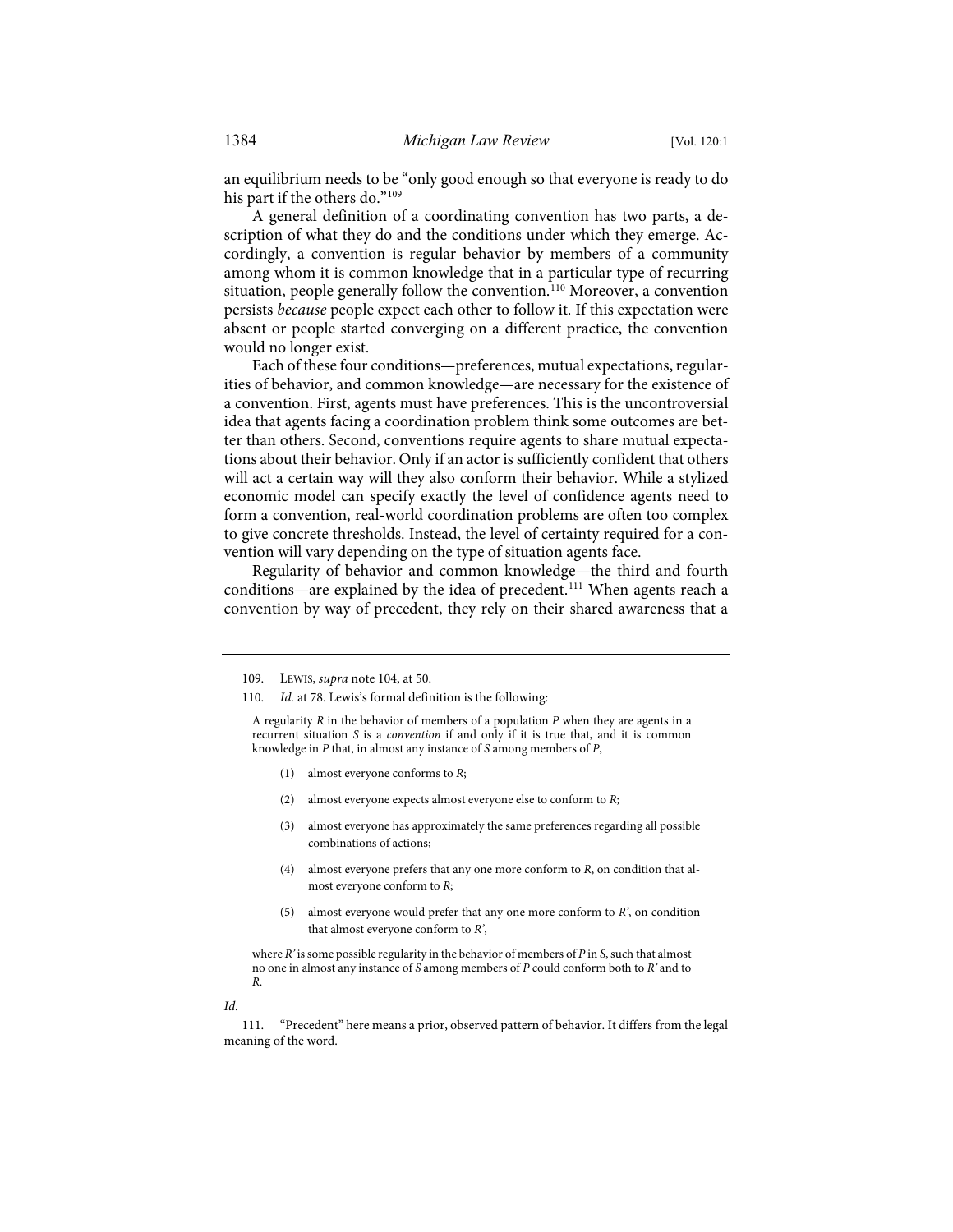previous form of coordinated behavior achieved the desired outcome. From that shared awareness, agents facing an analogous situation in the future be-have similarly if the knowledge is sufficiently widespread.<sup>[112](#page-24-0)</sup> Together, the third and fourth conditions teach us the following: over sufficiently long stretches of time, agents observe regularities of behavior that license analogical reasoning in similar future situations, and it becomes a part of the "common knowledge" in a community that you do *X* in situations of type *Y*. [113](#page-24-1)

Legal scholarship, like the game-theoretic approaches discussed in Part I, pays close attention to coordinating conventions, and rightly so. Coordination is vital to social ordering, including law. Social life is fraught with problems that require solutions that are "good enough," if not perfect. In these situations, it is more important that everyone settles on a solution, than that a so-lution be optimal in all respects.<sup>[114](#page-24-2)</sup>

Yet for all its explanatory value, coordination does not exhaust our understanding of conventions. We still lack an explanation of how values relate to conventions. Lewis acknowledges as much: "The definition I gave of convention did not contain normative terms . . . '[C]onvention' itself, on my analysis, is not a normative term. . . . [C]onventions may *be* a species of norms: regularities to which we believe one ought to conform."[115](#page-24-3) On this view, a convention might endure because people think they *should* adhere to it, but that is the extent of its normativity.

Just as this view is deficient in the constitutional realm, it also falls short at a general level. Social life is full of practices we find meaningful beyond the convenience they provide. While we might not care which side of the road we drive on, we attach value to conventional practices in areas like art and etiquette. And for constitutional theory in particular, a general theory has to make sense of the characteristic alarm that norm erosion provokes. This is

<span id="page-24-0"></span>112. As Lewis notes:

LEWIS, *supra* note [104,](#page-22-0) at 41.

<span id="page-24-1"></span>113. *Id.* at 57 ("Precedents also are a basis for common knowledge that everyone will do his part of a coordination equilibrium; and, in particular, past conformity to a convention is a basis for common knowledge of a tendency to go on conforming.").

<span id="page-24-2"></span>114. In fact, pernicious conventions can endure because of compliance dependence even if people think a different practice would be better. *See, e.g.*, Leonardo Bursztyn, Alessandra L. González & David Yanagizawa-Drott, *Misperceived Social Norms: Women Working Outside the Home in Saudi Arabia*, 110 AM. ECON. REV. 2997 (2020) (providing experimental and survey data showing that women's participation in Saudi labor markets is limited because their husbands wrongly believe other men disapprove of women working outside the home).

<span id="page-24-3"></span>115. LEWIS, *supra* note [104,](#page-22-0) at 97.

Coordination by precedent . . . [is the] achievement of coordination by means of shared acquaintance with a *regularity* governing the achievement of coordination in a class of past cases which bear some conspicuous analogy to one another and to our present coordination problem. Our acquaintance with this regularity comes from our experience with some of its instances, not necessarily the same ones for everybody. . . . We acquire a general belief, unrestricted as to time, that members of a certain population conform to a certain regularity in a certain kind of recurring coordination problem for the sake of coordination.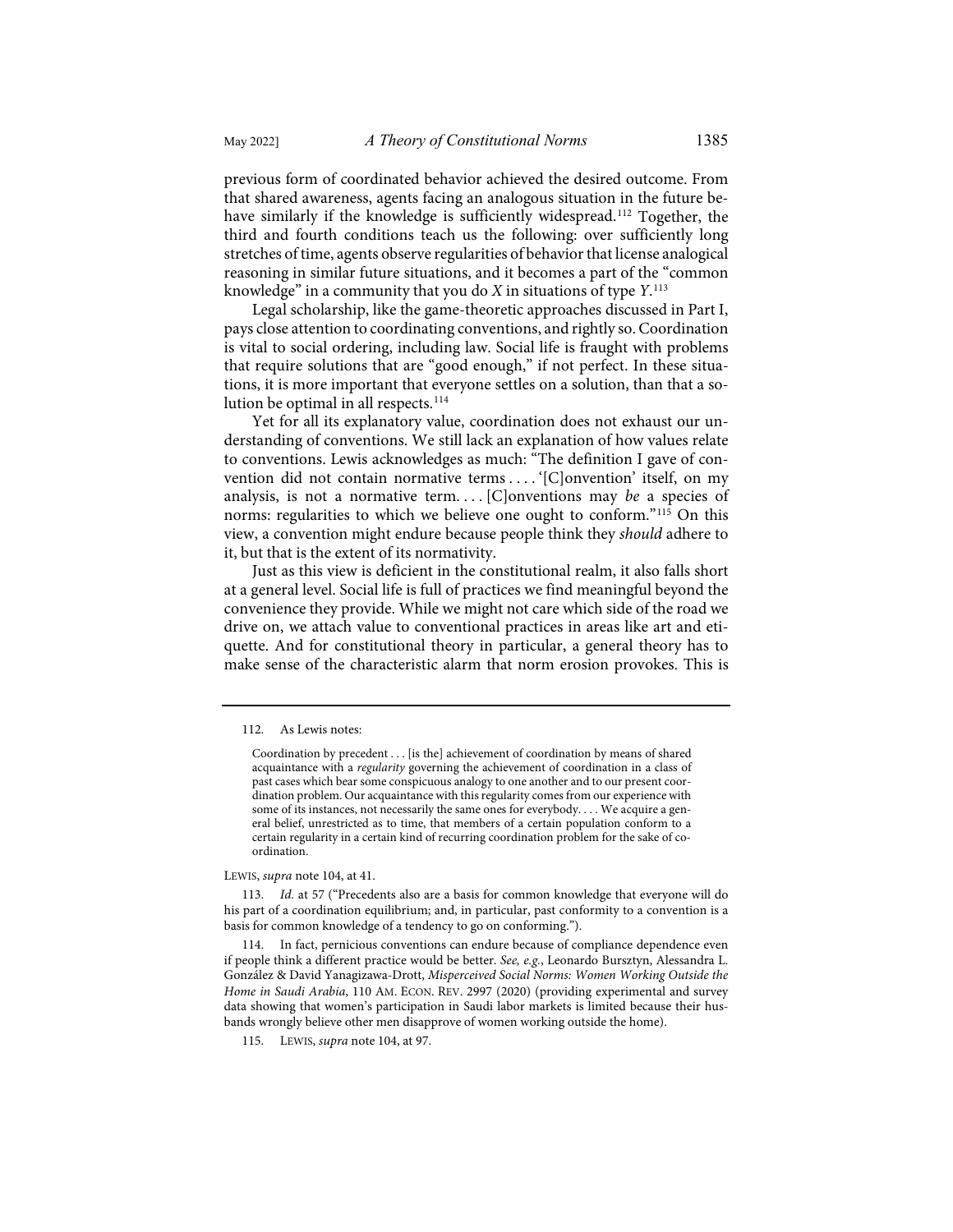especially important since few constitutional norms resemble solutions to coordination games; executive noninterference in administrative adjudication is not the same type of rule as driving on the right side of the road. These practices are often distinct from picking on which side of the road to drive. Happily, Andrei Marmor's notion of constitutive conventions helps fill in the other half of our account.

# <span id="page-25-3"></span>B. *Constitution*

Conventions do not only coordinate behavior; they also concretize principles into practice. These functions are not mutually exclusive.[116](#page-25-0) A convention can conceivably do both. For our purposes, however, implementing a principle as a practice is especially important. Andrei Marmor develops this idea in response to Lewis[.117](#page-25-1) His theory better tracks what conventions do in daily life and how people understand them. And it trains our attention on the salient features of conventions for constitutional theory.

Constitution is intimately linked to normativity. Constitutive conventions are practices we recognize that we *should* follow. The operative question here is where that "*should*" comes from. What does a convention do, beyond making cooperation possible, that commands our respect?

Constitution answers that question by highlighting the link between practices and their underlying values. Constitutive conventions are a type of constitutive rule<sup>118</sup>-rules that make up a particular sort of activity or social practice. Constitutive rules are ubiquitous: the rules of chess, the structure of

A rule, R, is conventional, if and only if all the following conditions obtain:

- There is a group of people, a population, P, that normally follow R in circumstances C.
- 2. There is a reason, or a combination of reasons, call it A, for members of P to follow R in circumstances C.
- 3. There is at least one other potential rule, S, that if members of P had actually followed in circumstances C, then A would have been a sufficient reason for members of P to follow S instead of R in circumstances C, and at least partly because S is the rule generally followed instead of R. The rules R and S are such that it is impossible (or pointless) to comply with both of them concomitantly in circumstances C.

ANDREI MARMOR, SOCIAL CONVENTIONS: FROM LANGUAGE TO LAW 2 (2009).

<span id="page-25-2"></span>118. The philosopher John Searle discussed the concept of a constitutive rule in his book *Speech Acts*. JOHN R. SEARLE, SPEECH ACTS (1969). *See also* John R. Searle, *Constitutive Rules*, 4 ARGUMENTA 51, 51 (2018) ("Constitutive rules create new forms of reality, with new powers, they typically require language, and they are the basis of human civilization.").

<sup>116.</sup> *See infra* Section IV.A.

<span id="page-25-1"></span><span id="page-25-0"></span><sup>117.</sup> Indeed, Marmor begins with a definition that is essentially Lewisian: a convention is a social rule agents follow in a particular set of circumstances for a particular set of reasons, and there is at least one alternate rule they could follow in the same situations for the same reasons. More formally: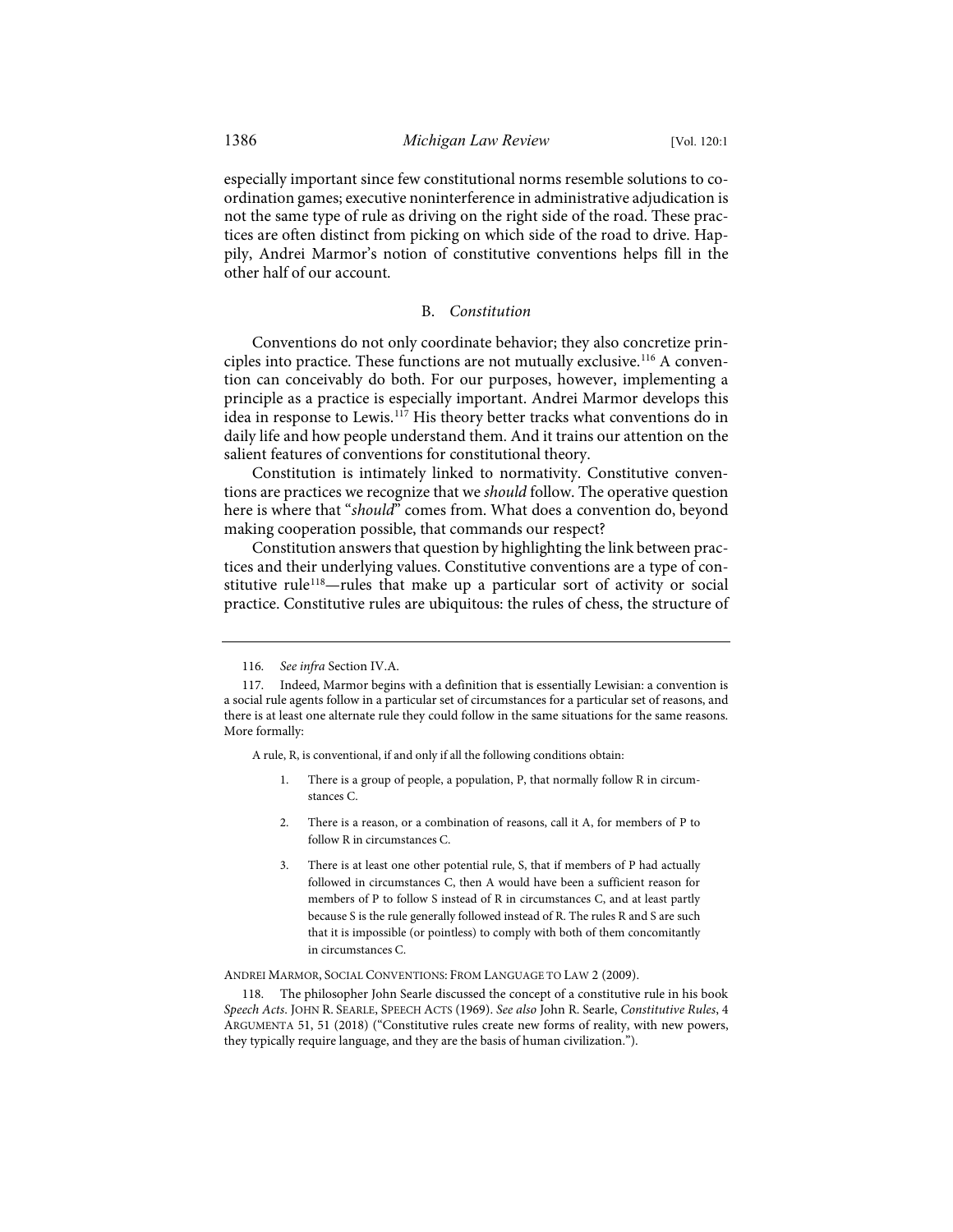a Greek tragedy, or the clauses of a written constitution.<sup>[119](#page-26-0)</sup> Nevertheless, they all play the same role: they bring into being and make a certain type of practice intelligible. They do so by linking together an underlying principle and a corresponding practice. For instance, consider the notion of etiquette or politeness. Telling someone to be polite, on its own, is vague and unhelpful. Instead, we have sets of practices that embody the idea of respect for another person. They comprise the conventions of etiquette. These practices often vary significantly. In one culture, etiquette might require taking off your shoes before entering a home, and in another, removing footwear may seem rude and perplexing. In either context, however, the structure of the convention remains the same: the convention constitutes its underlying value.

It is important to clarify what "constituting" means. This is not the strong ontological claim that these rules "create" certain actions or behavior. We could be dancing the waltz without knowing it. Rather, constitutive rules create the "particular social meaning or significance of the action in question."[120](#page-26-1) In other words, unless the social convention of a waltz is in place, our dancing cannot be understood *as a waltz*. Constitutive rules thus make forms of social behavior meaningful. Nor do these rules exist only in isolation. Most social activities consist of many different constitutive rules that together form the "structure of rule-governed activity."[121](#page-26-2) This, as we will see, is important in the constitutional order, where a variety of conventions together guide and constrain behavior. Actors following constitutional conventions understand and defend their actions in constitutional terms.

Constitutive conventions are different from institutional rules, a distinction that is very important for constitutional norms[.122](#page-26-3) The former includes "structured conventional games (like chess, tennis, soccer), forms of art, some practices of etiquette, [and] social ceremonies and rituals," while the latter are "legal institutions (like legislatures, courts, administrative agencies), quasi-legal institutions (like political parties, sports leagues), and religious institutions (like a church)."[123](#page-26-4) Both constitute meaningful social activity, but they diverge in terms of their strength.

<span id="page-26-0"></span><sup>119.</sup> Stephen Holmes importantly observed that constitutions themselves are a set of constitutive rules for a democracy. Against prevailing theories of constitutionalism that view these documents as purely constraints on action, Holmes argues that constitutions are enabling devices. Stephen Holmes, *Precommitment and the Paradox of Democracy*, *in* PASSIONS AND CONSTRAINT 134, 163 (1995). The idea that law enables freedom, rather than merely constraining it, is an old and distinguished one. *See, e.g.*, John Locke, *The Second Treatise of Government* § 57, *in* TWO TREATISES OF GOVERNMENT 265, 305 (Peter Laslett ed., Cambridge Univ. Press 1988) ("[T]hat ill deserves the Name of Confinement which hedges us in only from Bogs and Precipices.").

<span id="page-26-1"></span><sup>120.</sup> MARMOR, *supra* not[e 117,](#page-25-3) at 34.

<span id="page-26-2"></span><sup>121.</sup> *Id.*

<span id="page-26-3"></span><sup>122.</sup> Constitutional norms are a type of constitutive convention.

<span id="page-26-4"></span><sup>123.</sup> MARMOR, *supra* not[e 117,](#page-25-3) at 35 (cleaned up).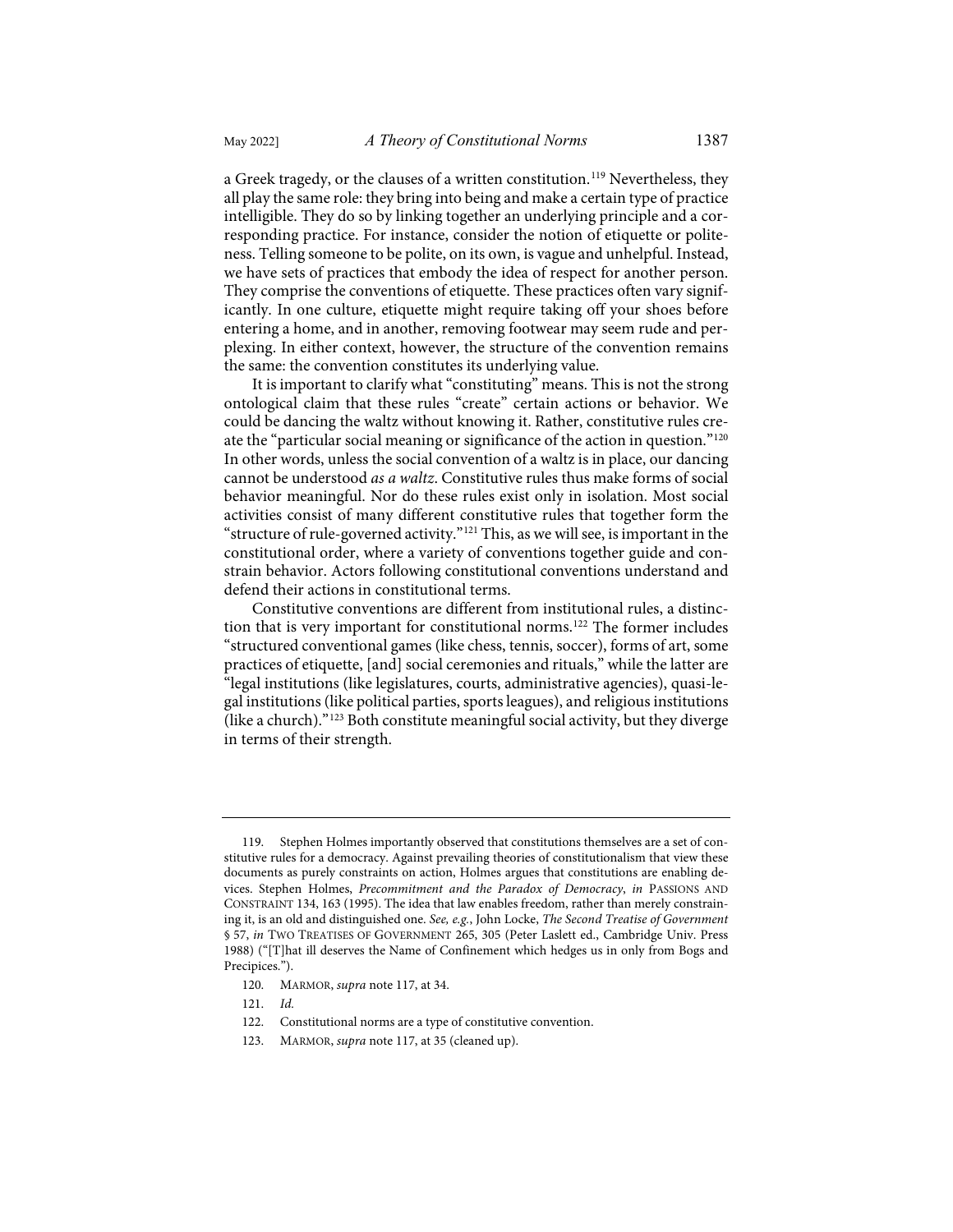The line between the two is porous. Conventions, when recognized by the relevant institutions, are replaced by institutional practices.<sup>[124](#page-27-0)</sup> When this happens, a convention loses its characteristic informality (and flexibility) and is transformed into an authoritative rule. As an example, consider the Court's decision in *NLRB v. Noel Canning*. [125](#page-27-1) There, the Court, after surveying the practice of past presidents, decided that the Recess Appointments Clause em-braced both inter- and intra-session appointments.<sup>[126](#page-27-2)</sup> The decision exemplifies institutional codification. A legal institution, the Supreme Court, empowered to declare law, turned past practice into a decisive rule.<sup>[127](#page-27-3)</sup> This rule was then enforced by the relevant authorities: law enforcement and courts. A convention was thus transformed into law.

In contrast to institutional rules, conventions are informal. They lack the pedigree of institutional rules and therefore make weaker, more tentative claims to authority. Even when conventions command broad obedience and respect, we cannot point to a particular locus of power or procedure that makes a convention binding.[128](#page-27-4) In constitutional politics, the difference between conventions and institutional rules roughly tracks one between conventions and law. Constitutive rules in our constitutional order sort into conventions and law, with the latter enunciated by the typical actors (courts, legislatures, agencies) in the typical ways (judicial decisions, statutes, regulations).

Given how common constitutive conventions are and the central role they play in social life, it is easy to lose track of "what makes such rules conventional at all.["129](#page-27-5) The vast difference between what coordinating and constitutive conventions do make it hard to see what they share in common. Yet conventions, regardless of their function, are united by a shared quality: "com-pliance dependen[ce]."<sup>[130](#page-27-6)</sup> A convention is compliance dependent because one of the reasons we follow it is that others follow it too.[131](#page-27-7) Consider again, the

<span id="page-27-6"></span><span id="page-27-5"></span><span id="page-27-4"></span>128. This fact, of course, squares with a key feature of conventions: compliance dependence, which I take up in the later discussion of arbitrariness. Keith Whittington is the rare mainstream constitutional theorist who cites Marmor's work, and only for the idea of compliance dependence.

- 129. MARMOR, *supra* not[e 117,](#page-25-3) at 41.
- 130. *See id.* at 11.
- <span id="page-27-7"></span>131. Again, the formal definition of compliance dependence is:

<span id="page-27-1"></span><span id="page-27-0"></span><sup>124.</sup> *See id.* ("[S]ometimes conventional practices are replaced by institutional codification, and thus they may become institutional practices.").

<sup>125. 573</sup> U.S. 513 (2014).

<sup>126.</sup> *Id.* at 538.

<span id="page-27-3"></span><span id="page-27-2"></span><sup>127.</sup> *See* MARMOR, *supra* not[e 117,](#page-25-3) at 50–51. The transformation of convention into law is also central to the theory of common law. Oliver Wendell Holmes made this very argument in recounting the history of the law of contracts in *The Common Law*. *See* OLIVER WENDELL HOLMES, THE COMMON LAW 223–60 (Harvard Univ. Press 2009) (1881). I thank Lev Menand for this point.

A reason for following a rule R is compliance dependent if and only if, for a population P in circumstances C,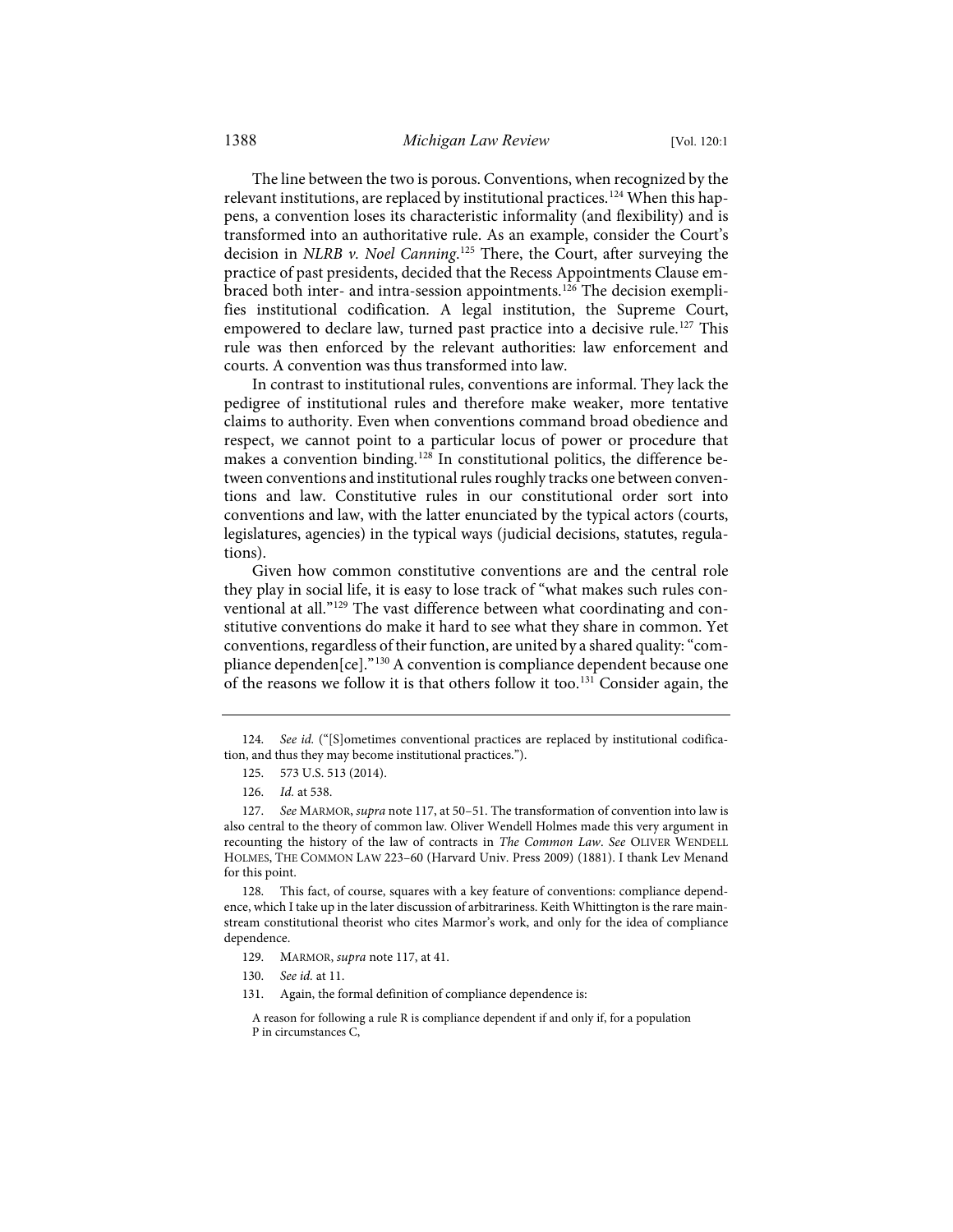example of a coordinating convention: driving on the right side of the road. In that case, a different rule—driving on the left side—could equally solve the coordination problem. The reason we drive on the right side is that everyone else is doing it. The value of a pure coordinating convention is thus entirely connected to the problem it solves. The same only partly applies to constitutive conventions, perhaps less obviously. There might be various reasons why we follow a rule of etiquette, but one major reason is that others follow the rule.

Compliance dependence is also important for understanding the arbitrariness of conventions since it explains the nature of the relationship between a rule and our reasons for following it. I turn to that shortly. But for now, it is enough to observe that compliance dependence makes clear why one rule prevails over other satisfactory ones. The successful rule simply enjoys enough support to become self-sustaining.

Finally, the notion of a constitutive convention carries with it several important observations about how conventions emerge and their flexibility over time. First, people do not always exercise equal influence over the construction of a convention. Some actors, by virtue of their social position, are better situated to construct and shape conventions. Take the law: "The conventions that determine what counts as law in the relevant legal system, are, first and foremost, the conventions of judges, particularly in the higher courts. . . . [O]ther legal officials can also play various roles in determining the content of such conventions."[132](#page-28-0) These other actors include agencies, police officers, and the like, and together they suggest a "division of labor" in the formation of conventions.[133](#page-28-1) In this way, constitutive conventions, like coordinating conventions, emerge from the interaction of various agents, sometimes similarly situated but often not.

This view of a "division of labor" applies equally well to the constitutional context. There is a vast set of actors who are responsible for the construction of constitutional conventions including not only the obvious ones—the Supreme Court, the president, and Congress—but also other agents in and out

#### <span id="page-28-1"></span><span id="page-28-0"></span>*Id.* at 11.

<sup>1.</sup> there is a reason for having R, which is also a reason for having at leas[t] one other alternative rule, S, and,

<sup>2.</sup> part of the reason to follow R instead of S (in circumstances C) consists in the fact that R is the rule actually followed by most members of P in circumstances C. In other words, there is a reason for following R if R is generally complied with, and the same reason is a reason for an alternative rule if that alternative is the rule generally complied with.

<sup>132.</sup> *Id.* at 46.

<sup>133.</sup> *Id.* at 46–47.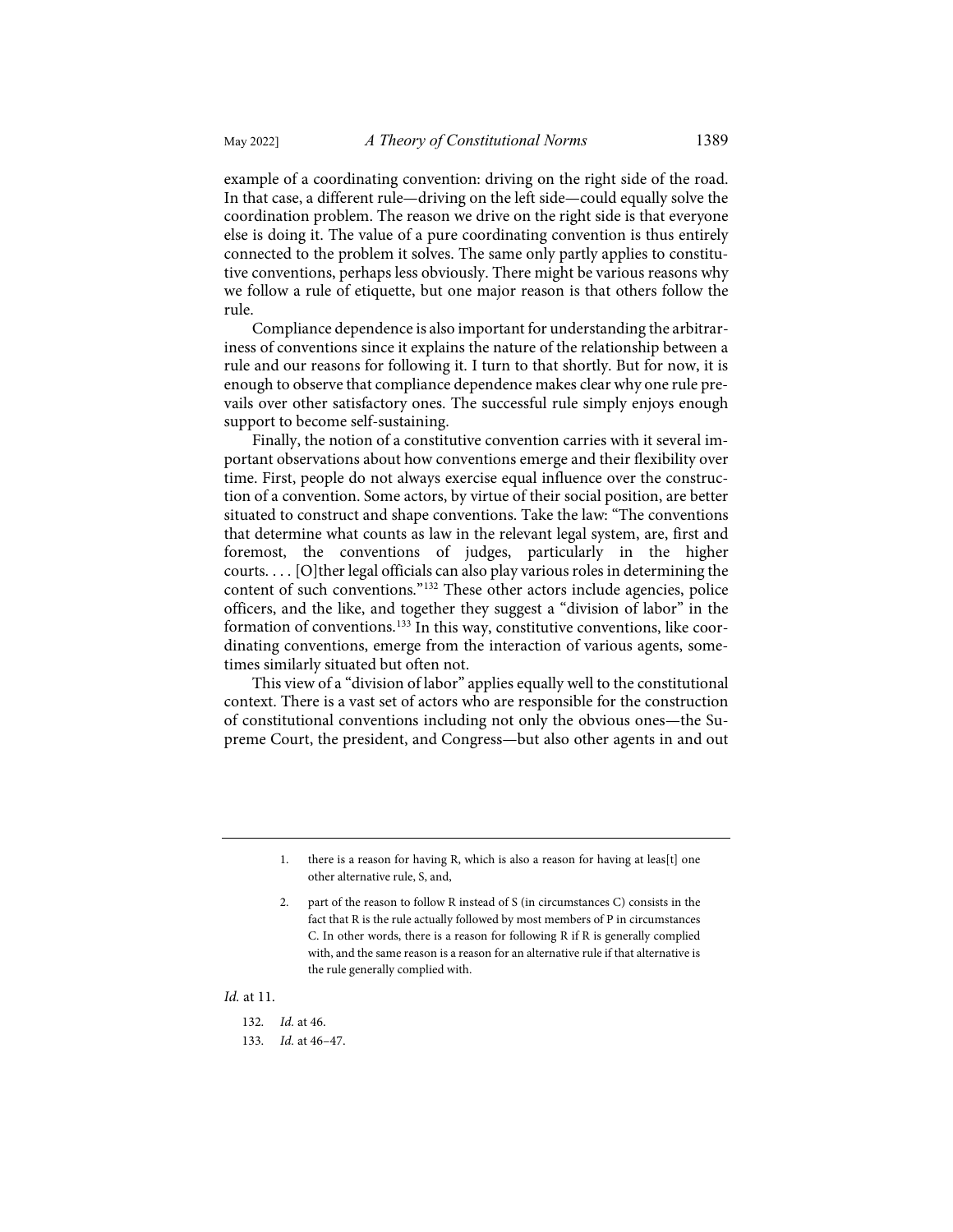of the government. These range from the OLC and the press to powerful in-stitutions like law schools and their faculties.<sup>[134](#page-29-0)</sup> Indeed, much recent scholarship can be understood as an active attempt by legal academics to influence the force and meaning of norms. By highlighting and defending constitutional norms, some scholars have tried to sustain, with varied success, the authority of past practice and to moor in place a constitutional order in flux. The politics of norms is part and parcel of constitutional politics writ large.

# C. *Features of Norms*

# 1. Normativity

Conventions are normative. They prescribe behavior that "must be regarded as binding by the relevant population."[135](#page-29-1) This is equally true for coordinating and constitutive conventions. While we do not attach any special value to driving on the right side of the road, we do think it is a rule we should follow, even if it is just because everyone else does. Similarly, when agents respect a constitutive convention, they do so partly because they think the be-havior is socially required.<sup>[136](#page-29-2)</sup> This explains why, for instance, we wear a suit to a job interview: it is just what you wear to those things. Both of these examples highlight the previous idea of compliance dependence—the fact that one of the reasons we follow a convention is the expectation that others will too.

Yet compliance dependence only gets us a thin notion of normativity. If the only reason we followed a convention were the expected compliance of others, then there would be little separating coordination and constitution. Even if a convention did either of those things, people would respect it for the *same* reasons. This would leave us with the same view of conventions as the strategic approaches: value depends entirely on function. This view implies that any concern about the collapse of constitutional conventions is mere handwringing.

Happily, conventions enjoy a thick idea of normativity. This thick view helps make sense of the anxiety of constitutional alarmists. Recall a central problem with an exclusively coordinating account of conventions: finding the relevant game. While conventions can serve as solutions to coordination games, "[f]or many types of familiar conventions . . . , this story does not make sense" since "there is no coordination problem that we can identify."<sup>[137](#page-29-3)</sup> And even in those cases where we can trace the emergence of a convention to a historical coordination problem, once the convention is in place it can persist for reasons "that are quite independent of the story of why and how the

<span id="page-29-3"></span><span id="page-29-2"></span><span id="page-29-1"></span><span id="page-29-0"></span><sup>134.</sup> *See* Liora Lazarus, *Constitutional Scholars as Constitutional Actors*, 48 FED. L. REV. 483, 487, 491 (2020).

<sup>135.</sup> MARMOR, *supra* not[e 117,](#page-25-3) at 3.

<sup>136.</sup> *Id.* at 41.

<sup>137.</sup> *Id.* at 22.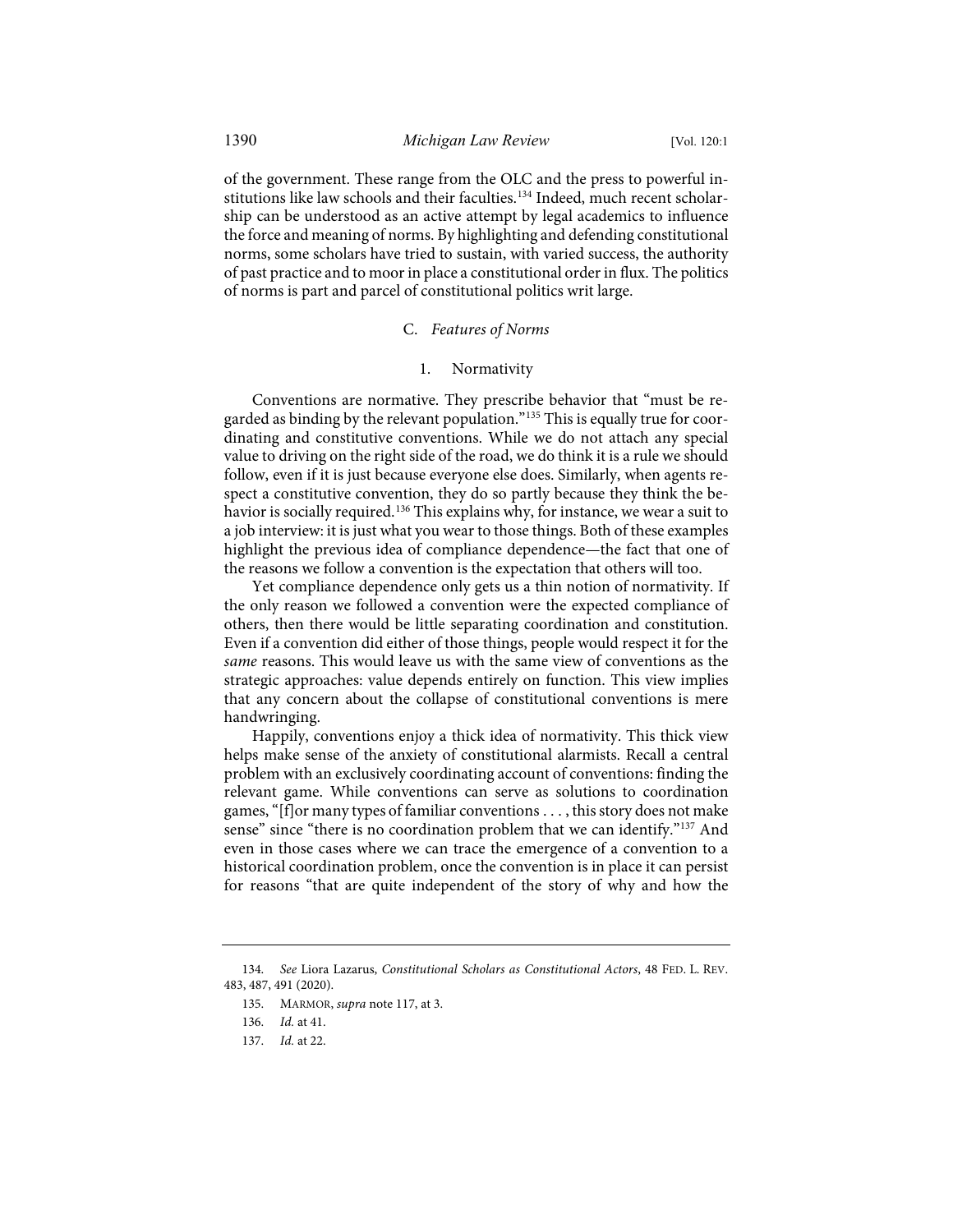game . . . emerged."[138](#page-30-0) This exact problem prompted Marmor to add consti-tution as a separate function.<sup>[139](#page-30-1)</sup> Constitution helps explain the relationship between a convention and its underlying value: the former embodies the latter in practice.<sup>[140](#page-30-2)</sup>

Once the central role of values is kept in view, the broad conclusion is that conventions are irreducibly normative beyond mere compliance dependence. Constitutive conventions are thickly normative. We follow them because we attach importance to them beyond the way they enable cooperation. Failing to follow a convention, then, is not (or not just) bad strategy or being "foolish or wrong."[141](#page-30-3) It is also understood as transgression. Since "[c]onventions are rules of conduct, and they are normatively significant as such,"[142](#page-30-4) when we fail to follow them—say by wearing pajamas to a funeral—we offend.<sup>[143](#page-30-5)</sup> This more expansive view of conventions better makes sense of the "wide variety of social functions" they serve, including but not limited to coordination.<sup>[144](#page-30-6)</sup> Thus, pajamas to a funeral not only evinces irrationality (why self-sabotage?) but also warrants condemnation (your outfit was disrespectful).

The idea that conventions are thickly normative also begins to explain why constitutional alarmists have reacted so strongly to the breakdown of long-standing practices. If constitutional norms only coordinated action, then alarmists bemoan the loss of a functional regime and nothing more. If, however, constitutional norms are constitutive, then alarmists are worried about the breakdown of a practice and its underlying value. Widespread norm erosion thus reflects the breakdown of a particular form of constitutional morality.

#### 2. Contingency

<span id="page-30-0"></span>Conventions are *contingent* because their existence and survival depend on the state of the world.[145](#page-30-7) As the world changes, so do conventions. This

<span id="page-30-5"></span><span id="page-30-4"></span><span id="page-30-3"></span><span id="page-30-2"></span><span id="page-30-1"></span>143. As we will see shortly, constitutional norms are normative because they implement constitutional values; these underlying values imbue the practice with normativity. While American constitutional theorists have not recognized the limits of coordinating conventions for constitutional norms, comparative law scholars have noted the limits without fleshing out alternatives. *See, e.g.*, Joseph Jaconelli, *The Nature of Constitutional Convention*, 19 LEGAL STUD. 24, 44 (1999) ("If we consider for a moment the examples of convention that are given by David Lewis, . . . [i]t could be argued . . . that conventions of this type—where the element of underlying reason is exiguous—are not typically to be found in matters constitutional.").

144. MARMOR, *supra* not[e 117,](#page-25-3) at 25.

<span id="page-30-7"></span><span id="page-30-6"></span>145. Contingency might suggest that the Constitution makes complete internal sense, with values that are eternal and fixed but subject to the vagaries of a fickle and unprincipled real world. I reject such constitutional Platonism and do not mean to imply it (nor do I think these other authors take a Platonist view). Instead, my account tethers principles to concrete practices.

<sup>138.</sup> *Id.* at 24.

<sup>139.</sup> *Id.* at 31.

<sup>140.</sup> *Id.* at 36–37.

<sup>141.</sup> *Id.* at 15.

<sup>142.</sup> *Id.*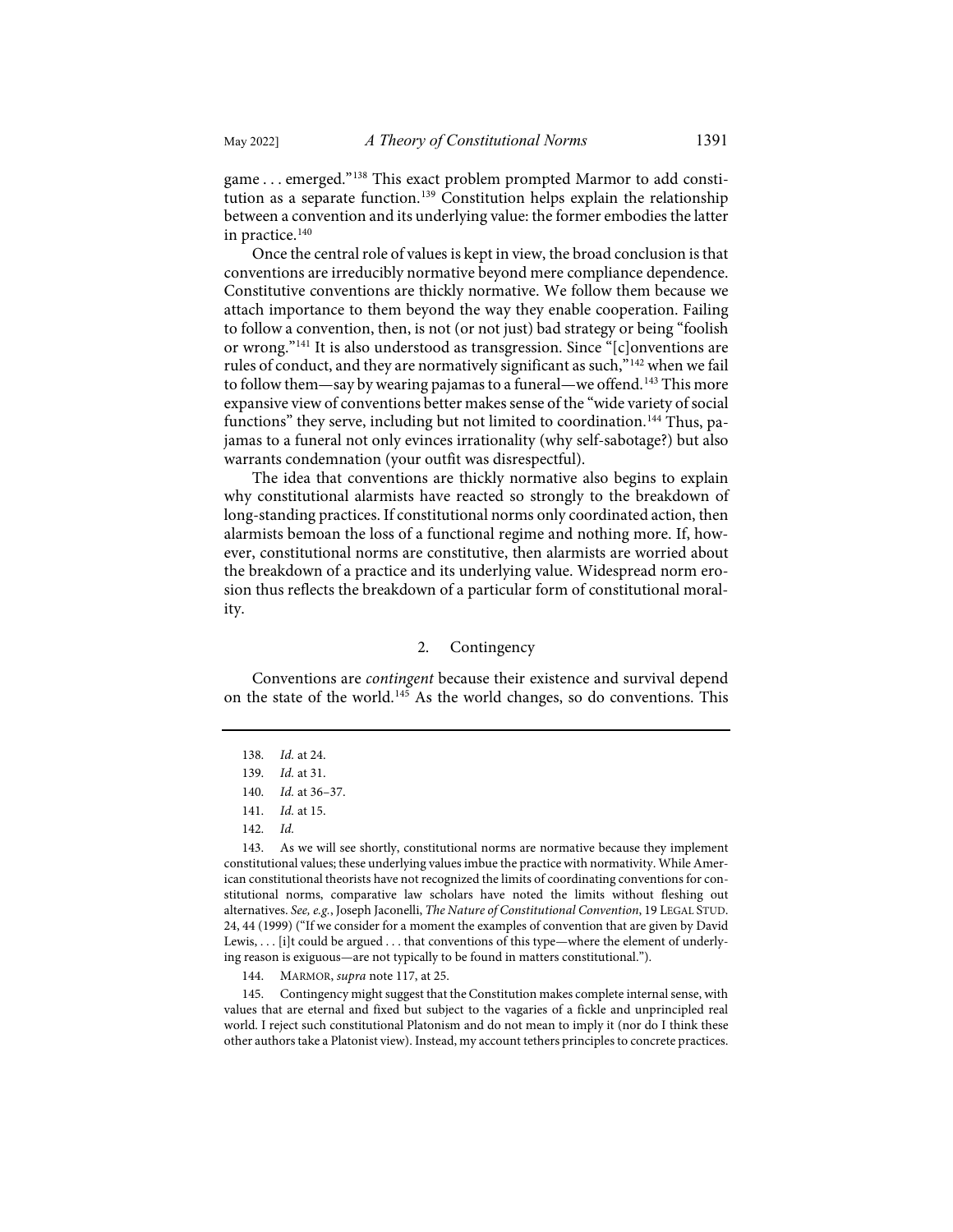explains why conventional change is both possible and normal. A pure coordinating convention is the clearest example of this idea. When agents are not normatively attached to a convention—few people find meaning in driving on the right side of the road—it is easier to change their behavior. Pure coordination conventions do not "stick" any longer than the time it takes for a com-munity to learn that people are behaving differently.<sup>[146](#page-31-0)</sup>

Coordination games in the real world are not static. Imagine a warm-weather society where the convention of a mid-afternoon nap develops.<sup>[147](#page-31-1)</sup> If the climate begins to cool and some actors realize they can forego the afternoon nap and conduct more business, others might follow, and the napping convention will collapse. Whenever any convention dissipates, it might or might not be replaced by another one. In each case it depends, and in many circumstances, it might take time for the common knowledge and mutual expectations necessary for a new convention to develop.[148](#page-31-2) But the underlying point remains: conventions are contingent because the world is.

That applies equally well to constitutional politics where constitutive conventions abound. A particular practice, say, executive noninvolvement in the Department of Justice, can be normatively important and also depend on political incentives for its survival. When these incentives change—a president discovers that they can flout them with impunity—the practice can also erode. When the world changes, we begin questioning past practices and can more easily imagine new ones.

# 3. Arbitrariness

Conventions are *arbitrary* for two reasons.<sup>149</sup> First, conventions, coordinating and constitutive, are arbitrary because they are compliance dependent. Compliance dependence refers to the fact that one of the reasons we follow a

<span id="page-31-2"></span>148. Highly salient events can scramble people's common knowledge and upset previous conventions. *See, e.g.*, Leonardo Bursztyn, Georgy Egorov & Stefano Fiorin, *From Extreme to Mainstream: The Erosion of Social Norms*, 110 AM. ECON. REV. 3522 (2020) (providing experimental support for the claim that the election of Donald Trump has relaxed adherence to previous conventions against expressing xenophobic views publicly).

That connection denies that principles can be cleanly distinguished from the practices that embody them; to the extent that these principles are fixed, they are empty. In other words, "separation of powers" and federalism simply *are* the practices that define them at any given time.

<sup>146.</sup> *See, e.g.*, LEWIS, *supra* not[e 104,](#page-22-0) at 49–51.

<span id="page-31-1"></span><span id="page-31-0"></span><sup>147.</sup> The siesta has evolved since its Roman origins when high mid-day heat and a primarily agricultural economy made it a useful practice. *It's Time to Put the Tired Spanish Siesta Stereotype to Bed*, BBC: WORKLIFE (June 9, 2017), [https://www.bbc.com/capital/story/20170609](https://www.bbc.com/capital/story/20170609-its-time-to-put-the-tired-spanish-siesta-stereotype-to-bed) [its-time-to-put-the-tired-spanish-siesta-stereotype-to-bed](https://www.bbc.com/capital/story/20170609-its-time-to-put-the-tired-spanish-siesta-stereotype-to-bed) [\[perma.cc/C234-5RPG\]](https://perma.cc/C234-5RPG).

<span id="page-31-3"></span><sup>149.</sup> Arbitrariness as defined here does not mean unreasoned or unjustified. As I explain below, a norm is arbitrary for different reasons than say, agency action under the Administrative Procedure Act. An "arbitrary and capricious" decision by an agency is one that does not offer reasons that can withstand judicial scrutiny. Motor Vehicle Mfrs. Ass'n. v State Farm Mut. Auto. Ins. Co., 463 U.S. 29, 42–43 (1983). There might be many reasons to sustain a norm, even if other ones could plausibly concretize the same underlying principle or text. Thanks to Todd Aagaard for pointing out the administrative law context.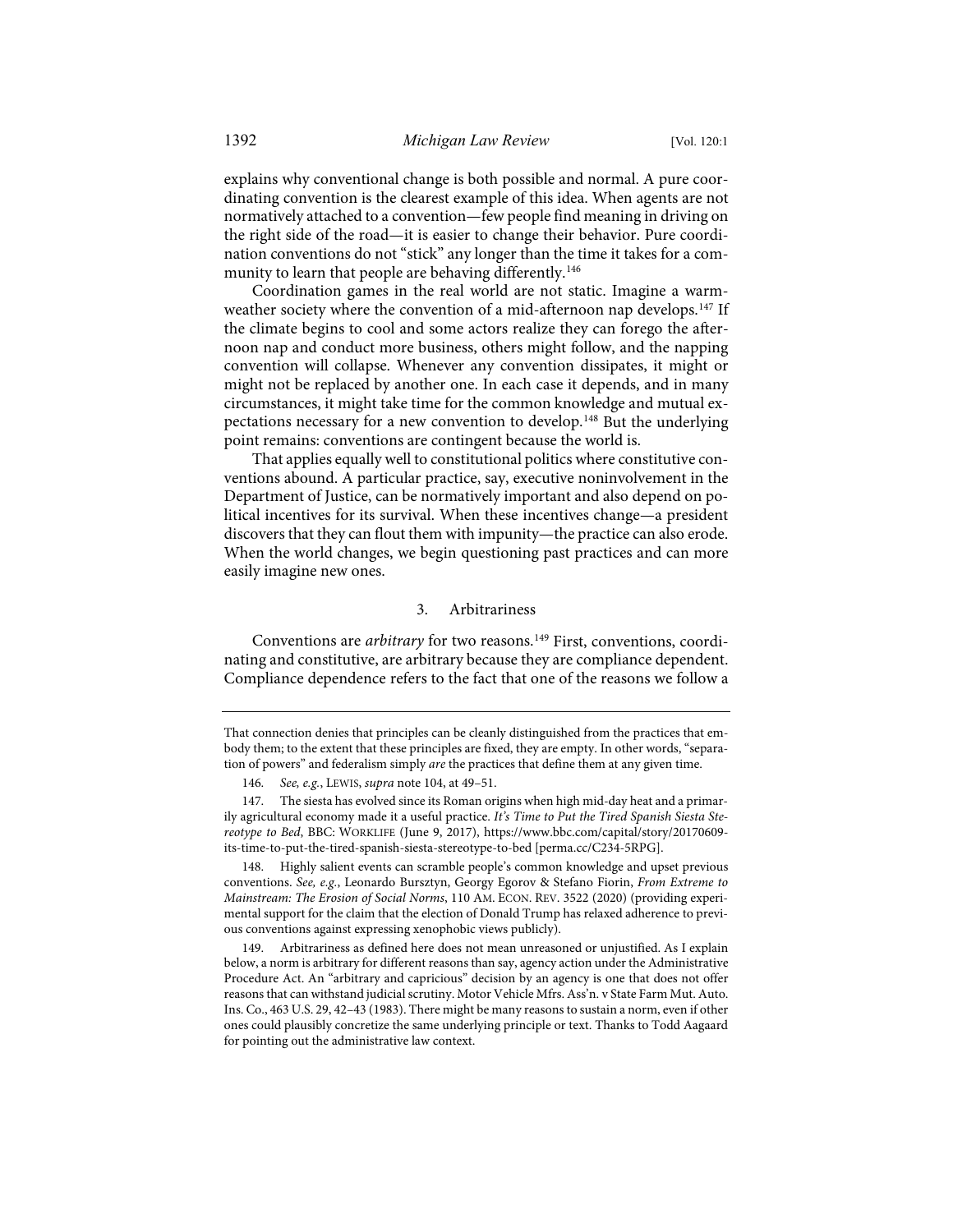convention is because others follow it too.<sup>[150](#page-32-0)</sup> It describes the relationship between the reasons we have for following a practice and the practice itself. Nothing inherent about driving on one side of the road or wearing a suit marks it as the governing practice.

Second, constitutive conventions are arbitrary because of the nature of the underlying values and how they are cashed out in practice. These "needs, functions, or values . . . radically *underdetermine* the content of the rules that constitute the relevant social practice.["151](#page-32-1) While certain "[n]orms of rationality, and basic moral norms" do not qualify as conventions since "they do not admit of alternatives," many other values and principles can be realized through a variety of ways.[152](#page-32-2) Social conventions implement values in intelligible action. To return to an earlier example, the basic norm of "being polite" can be practiced through shaking hands or making eye contact. As we know, however, etiquette ranges wildly between cultures, and being polite elsewhere might involve a downward gaze. "Politeness" is thus too abstract to specify the type of conduct required.

Arbitrariness does not imply, however, that the relationship between principle and practice is unidirectional. Instead, people enact principles in certain practices and then understand the principle in light of those very same practices. The relationship is dialectical. As Marmor puts it, "constitutive conventions tend to be in a constant process of interpretation and reinterpretation that is partly affected by external values, but partly by those same values that are constituted by the conventional practice itself."<sup>[153](#page-32-3)</sup> Moreover, conventions develop over long periods of time even if, as in constitutional politics, we can identify discrete moments in time when a previous convention was abandoned or a future convention was first adopted.

Because constitutive conventions take time to develop, they typically have "a history, and the history tends to be socially significant."[154](#page-32-4) It is no surprise, then, that arguments from history feature prominently during moments of constitutional change. Actors who challenge long-followed conventions usually meet resistance from defenders of the status quo. The former often insist that their changes are entirely consistent with the current practice, while the latter will assert a necessary connection between the status quo and the relevant constitutional principle. This pattern is played out in the examples considered in Part IV.

Arbitrariness is especially important for constitutional practices, where the underlying values are multiply realizable.[155](#page-32-5) The idea of a separation of

<sup>150.</sup> *See supra* Section II.B.

<sup>151.</sup> MARMOR, *supra* not[e 117,](#page-25-3) at 41.

<sup>152.</sup> *Id.* at 9–10.

<span id="page-32-4"></span><span id="page-32-3"></span><span id="page-32-2"></span><span id="page-32-1"></span><span id="page-32-0"></span><sup>153.</sup> *Id.* at 48. Ironically, this view of conventions strongly resembles Dworkin's theory of interpretive concepts. *See* DWORKIN, *supra* not[e 16,](#page-4-7) at 45–86.

<sup>154.</sup> MARMOR, *supra* not[e 117,](#page-25-3) at 49.

<span id="page-32-5"></span><sup>155.</sup> *See, e.g.*, Aziz Z. Huq & Jon D. Michaels, *The Cycles of Separation-of-Powers Jurisprudence*, 126 YALE L.J. 346, 352 (2016) (noting that, in the separation-of-powers context, doctrinal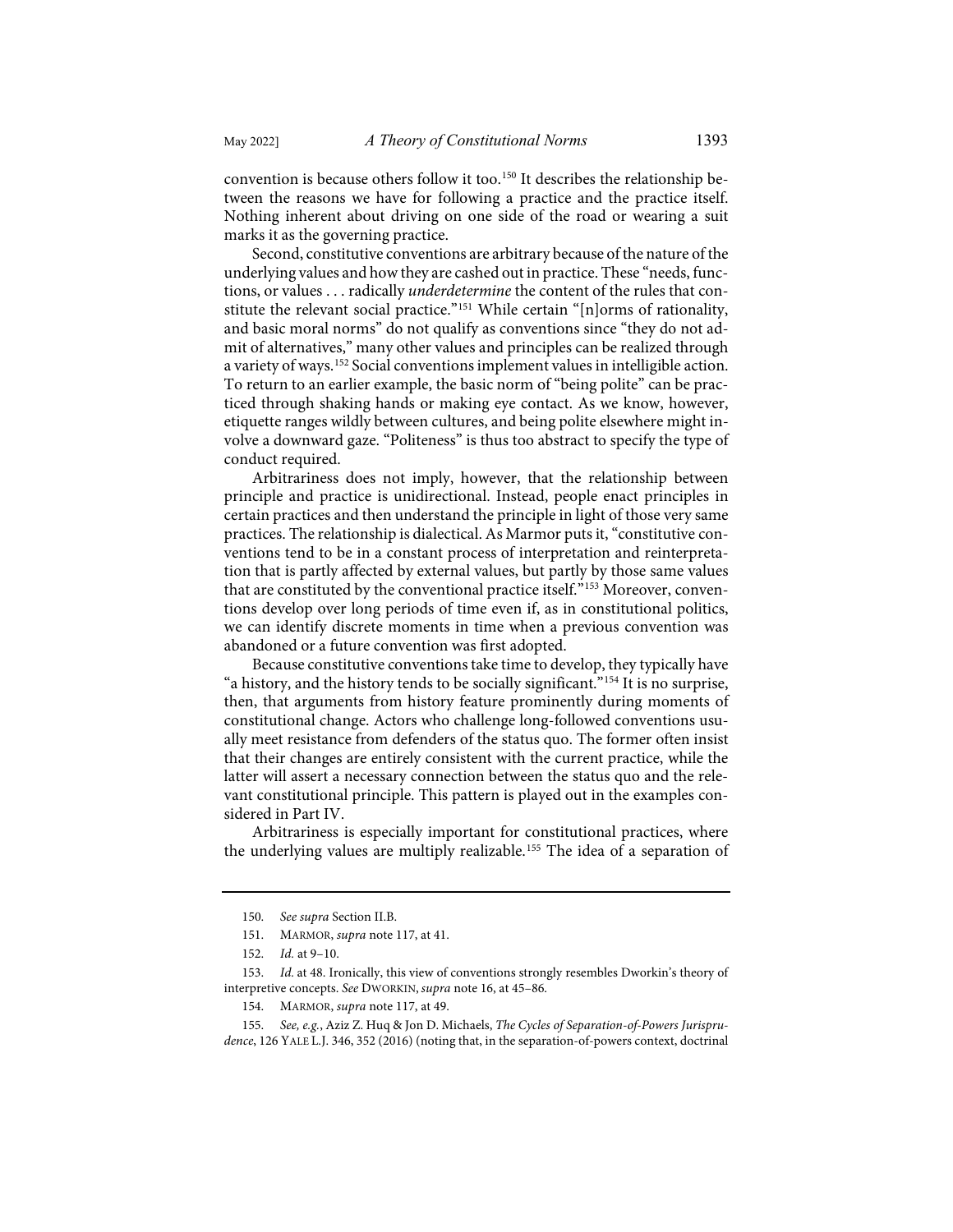powers, for instance, can be implemented in many different ways. The fact that much of the recent scholarship on conventions has concentrated in this area and the perennial divide between hard and fast allocations of power and functionalism speaks to the indeterminacy of this principle.<sup>[156](#page-33-0)</sup> Conventions are practices that address that indeterminacy without dissolving it. Taken together, arbitrariness and normativity suggest something important about conventions and constitutional norms in particular: there are many norms that actors follow because they think such norms are right, without recognizing that alternate practices could work just as well if not better.

That conventions are at the same time arbitrary and normative may seem like a problem. Arbitrariness often has a negative normative valence. This likely stems from a view of morality as analogous to mathematics: we start with accepted normative premises and step by valid inferential step reach a sound conclusion. Arbitrariness destroys that picture. It suggests that a current practice, value, or rule could be otherwise. Yet just because we can do things differently does not mean that the current rule is not valuable. Rather, arbitrariness means that our normative imagination cannot be bound by the status quo. Defense of a convention, to wit, cannot simply rest on it being the way we have done things before. When alarmists warn us about norm erosion, they miss that a given constitutional morality is always particular and nonexhaustive because it is both the product of history and a single expression of capacious values.

#### III. CONSTITUTIONAL NORMS

This Part answers a second question: when is a norm constitutional? The answer lies in the fact that constitutional norms are a type of constitutive convention. These conventions concretize values into practices. Constitutional norms are normative, contingent, and arbitrary practices that implement con-stitutional text and principle.<sup>[157](#page-33-1)</sup> And they enjoy the respect of actors in and out of government because they recognize them as constitutional. So, while they share the same features as all other conventions, constitutional norms are distinct because the things they concretize are constitutional.

After explaining what makes a norm constitutional, this Part concludes by defending the distinction between constitutional norm and law. Despite their importance to everyday constitutional practice, norms enjoy respect that falls short of the obedience individuals pay to law. Unconventional behavior

approaches that are "sensitive to the multiplicity of normative values . . . might well take the seemingly incoherent form of oscillating rules and standards").

<span id="page-33-0"></span><sup>156.</sup> *See id.*, for an example of this recent scholarship tracking the "zigzagging" between rules and standards in separation-of-powers law, and David E. Pozen, *Self-Help and the Separation of Powers*, 124 YALE L.J. 2 (2014), for a discussion of the limits of constitutional text for understanding separation-of-powers dynamics. *See also* Manning, *supra* note [25](#page-7-3) (underlining the lack of a baseline in many areas of separation-of-powers issues).

<span id="page-33-1"></span>Since I have defined constitutional conventions as constitutive conventions, I use "implement" instead of "constitute." While constitutional conventions *do* concretize constitutional text and principle in practice, that formulation, for obvious reasons, is ponderous.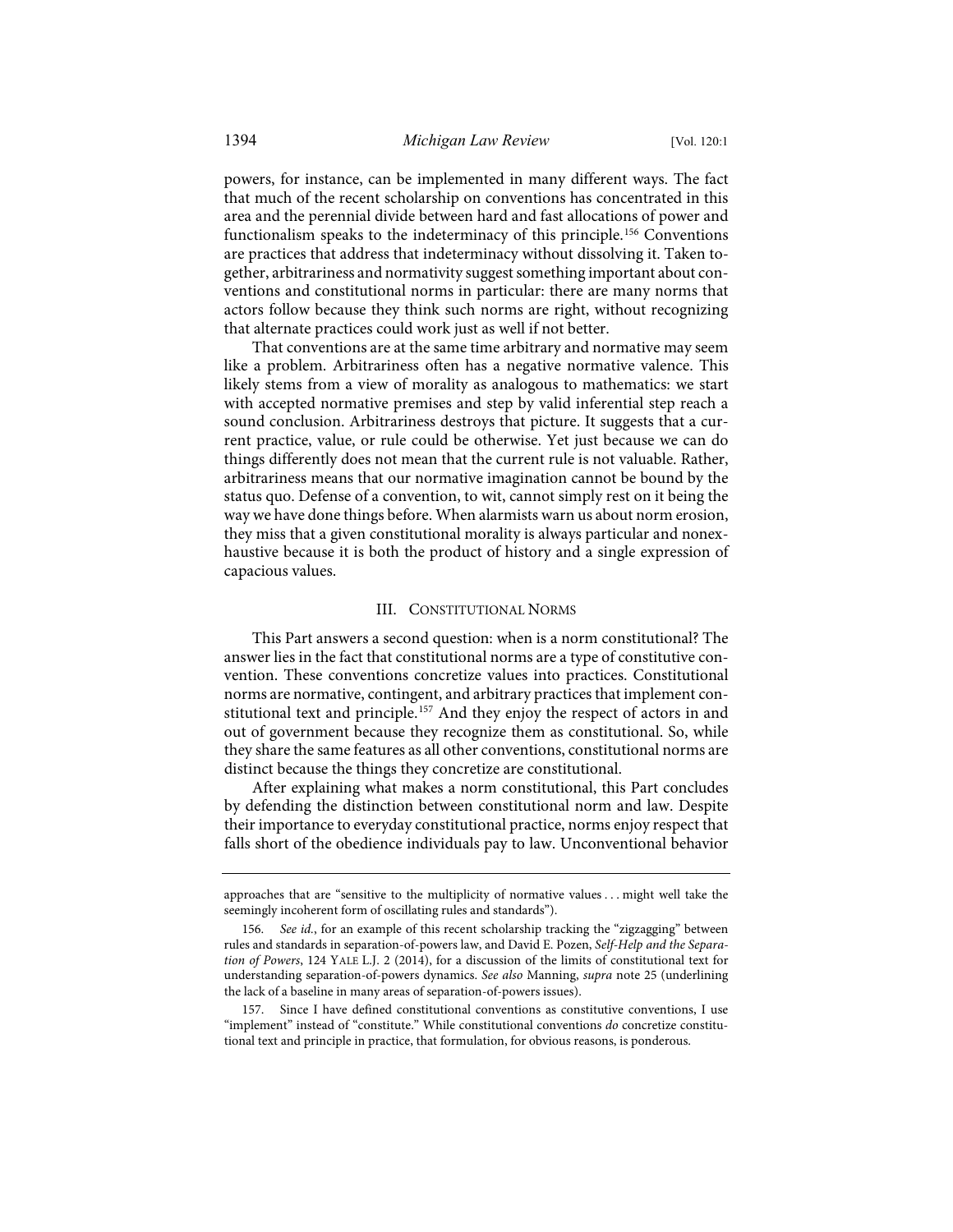is more common than lawbreaking precisely because unconventional acts are not illegal. And when we do want to stem conventional change, we often turn to law. For both conceptual and practical reasons, the distinction remains important.

# A. *When Is a Norm Constitutional?*

Part II explained that practices are conventional when they are normative, contingent, and arbitrary and either coordinate or concretize. As I have noted throughout, coordination fits poorly with constitutional norms. We rarely, if ever, can identify a coordination problem the practice solves.<sup>[158](#page-34-0)</sup> Instead, constitutional norms are constitutive. They link principle and practice. So, what makes these norms constitutional?

There are two possible answers: actor-centric and practice-centric. An *actor-centric* view holds that a given norm is constitutional when it involves constitutionally identifiable actors discharging a constitutional role. Given its breadth, the actor-centric view potentially covers a large swath of government. For instance, the rules and practices of executive branch lawyers<sup>[159](#page-34-1)</sup> are constitutional norms because they shape the presidency. Similarly, the conduct of a textually specified actor—the Senate—in fulfilling a particular textual duty advice and consent for treaties—qualifies as a constitutional norm, especially in the absence of applicable law.<sup>[160](#page-34-2)</sup> This definition also allows scholars to declare sets of practices as the "norms" of a particular branch, like Daphna Renan has done with the presidency. [161](#page-34-3) Thus, under Renan's framework, there is a shift from the Framers' norm<sup>[162](#page-34-4)</sup> against the president speaking directly to the public to today's "rhetorical presidency."[163](#page-34-5) The *practice-centric* view focuses more squarely on the norm itself. It holds that a norm is constitutional when it implements constitutional principle or text. Constitutional norms are constitutive. These conventions concretize values, the way a handshake embodies politeness. Constitutional norms also instantiate constitutional principles. For example, executive noninvolvement in administrative adjudication respects at least two different principles—due process and judicial independ-ence.<sup>[164](#page-34-6)</sup> The first has an explicit textual basis;<sup>[165](#page-34-7)</sup> the latter belongs to that category of constitutional values Charles Black called structural principles.<sup>166</sup>

<sup>158.</sup> *See* MARMOR, *supra* not[e 117,](#page-25-3) at 34.

<span id="page-34-0"></span><sup>159.</sup> *See* sources cited *supra* not[e 78.](#page-17-7) 

<sup>160.</sup> *See, e.g.*, AMAR, *supra* not[e 33,](#page-8-8) at 310–18; Whittington, *supra* not[e 10,](#page-3-12) at 1859.

<sup>161.</sup> Renan, *supra* not[e 11.](#page-3-8) 

<sup>162.</sup> *Id.* at 2231.

<span id="page-34-5"></span><span id="page-34-4"></span><span id="page-34-3"></span><span id="page-34-2"></span><span id="page-34-1"></span><sup>163.</sup> *See generally* JEFFREY K. TULIS, THE RHETORICAL PRESIDENCY (Princeton Classics ed. 2017).

<span id="page-34-8"></span><span id="page-34-7"></span><span id="page-34-6"></span><sup>164.</sup> Vermeule, *supra* not[e 12.](#page-3-11) *See also* William Baude, *Adjudication Outside Article III*, 133 HARV. L. REV. 1511, 1521 (2020) (emphasizing executive branch adjudication as subject to Due Process constraints).

<sup>165.</sup> U.S. CONST. amend. V.

<sup>166.</sup> *See* BLACK, *supra* note [33.](#page-8-8)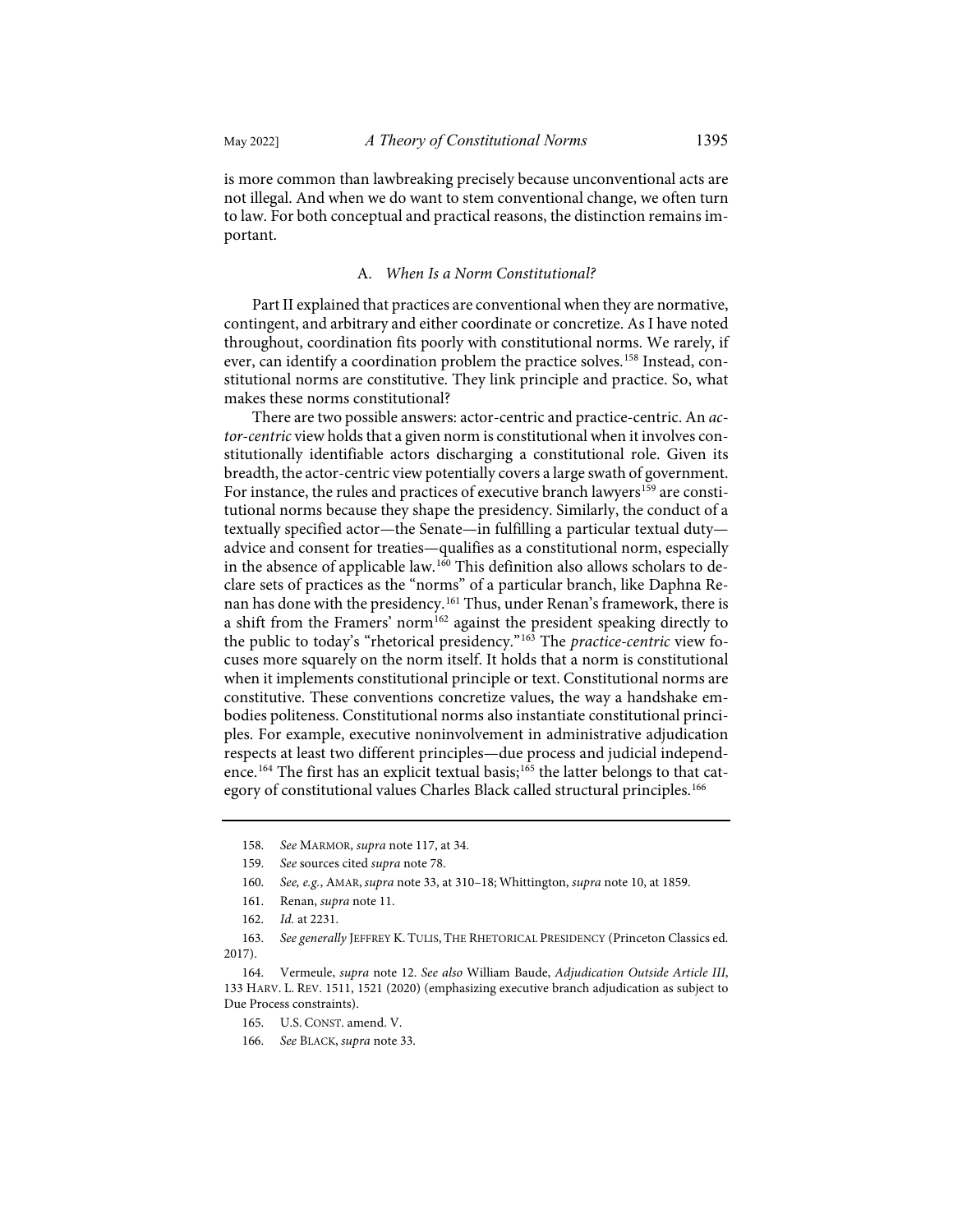As the previous example shows, constitutional norms and their underlying principles do not need one-to-one correspondence. A given practice can implement multiple constitutional values. Conventions, more generally, operate the same way. The convention of a performer bowing in front of an audience after applause can represent several different principles at the same time: etiquette in showing gratitude, an appreciation of the hierarchy of patron and artist, and respect for the tradition of performance. Because conventions are both common and vital in making normative action possible, their multivalence is expected. Our ordinary lives are full of practices that are normatively significant in a number of ways at the same time. For our purposes, this means many norms are complex practices that can bear varied constitutional meanings.

The two ways of defining constitutional norms—actor-centric and practice-centric—are not mutually exclusive, but I use the latter for three reasons. First, the actor-centric view risks sweeping too broadly and pitching the relevant practice at too high a level of abstraction. It is hard to limit both who counts as "constitutional actor" and what qualifies as the discharge of a duty. Take, for instance, the shift to the "rhetorical presidency." The president is obviously a constitutional actor.[167](#page-35-0) But what is the relevant constitutional duty they are discharging? The Take Care Clause<sup>[168](#page-35-1)</sup> is a possible option, but also a highly capacious one. If the rhetorical presidency is a constitutional convention since it involves a constitutional actor, the president, fulfilling their constitutional duty under the Take Care Clause, then an entire style of governance is a norm. This is not a decisive problem for this definition since we might want a theory of norms to capture shifts in the way politics works. After all, the idea of a "constitutional order" is a broad one.<sup>[169](#page-35-2)</sup> Yet range comes at the cost of precision; when a practice is defined too expansively, it is hard to see what the practice actually means.<sup>[170](#page-35-3)</sup>

<span id="page-35-0"></span><sup>167.</sup> In this case, the president sits comfortably in the "core" of the rule. H.L.A. Hart, *Positivism and the Separation of Law and Morals*, 71 HARV. L. REV 593, 607 (1958).

<span id="page-35-1"></span><sup>168. &</sup>quot;[H]e shall take [c]are that the [l]aws be faithfully executed." U.S. CONST. art. II, § 3, cl. 5.

<sup>169.</sup> *See supra* not[e 2](#page-2-4) and accompanying text.

<span id="page-35-3"></span><span id="page-35-2"></span><sup>170.</sup> The choice between a broader and more specific definition of a constitutional convention is analogous to the decisions different scholars of administrative constitutionalism have made in defining that concept widely or narrowly. On one end of the spectrum is Sophia Lee, who defines administrative constitutionalism "to include only agencies' interpretation and implementation of the United States Constitution." Sophia Z. Lee, *From the History to the Theory of Administrative Constitutionalism*, *in* ADMINISTRATIVE LAW FROM THE INSIDE OUT: ESSAYS ON THEMES IN THE WORK OF JERRY L. MASHAW 109, 109 (Nicholas R. Parrillo ed., 2017). Others have taken much more expansive views. *See, e.g.*, Gillian E. Metzger, *Administrative Constitutionalism*, 91 TEX. L. REV. 1897, 1899 (2013) (expanding the notion to include "the statutes and legal requirements that create and govern the modern administrative state"). Like Lee, I opt for the narrower definition. It is more useful for grasping the interpretive issues reasoning from historical practice raises.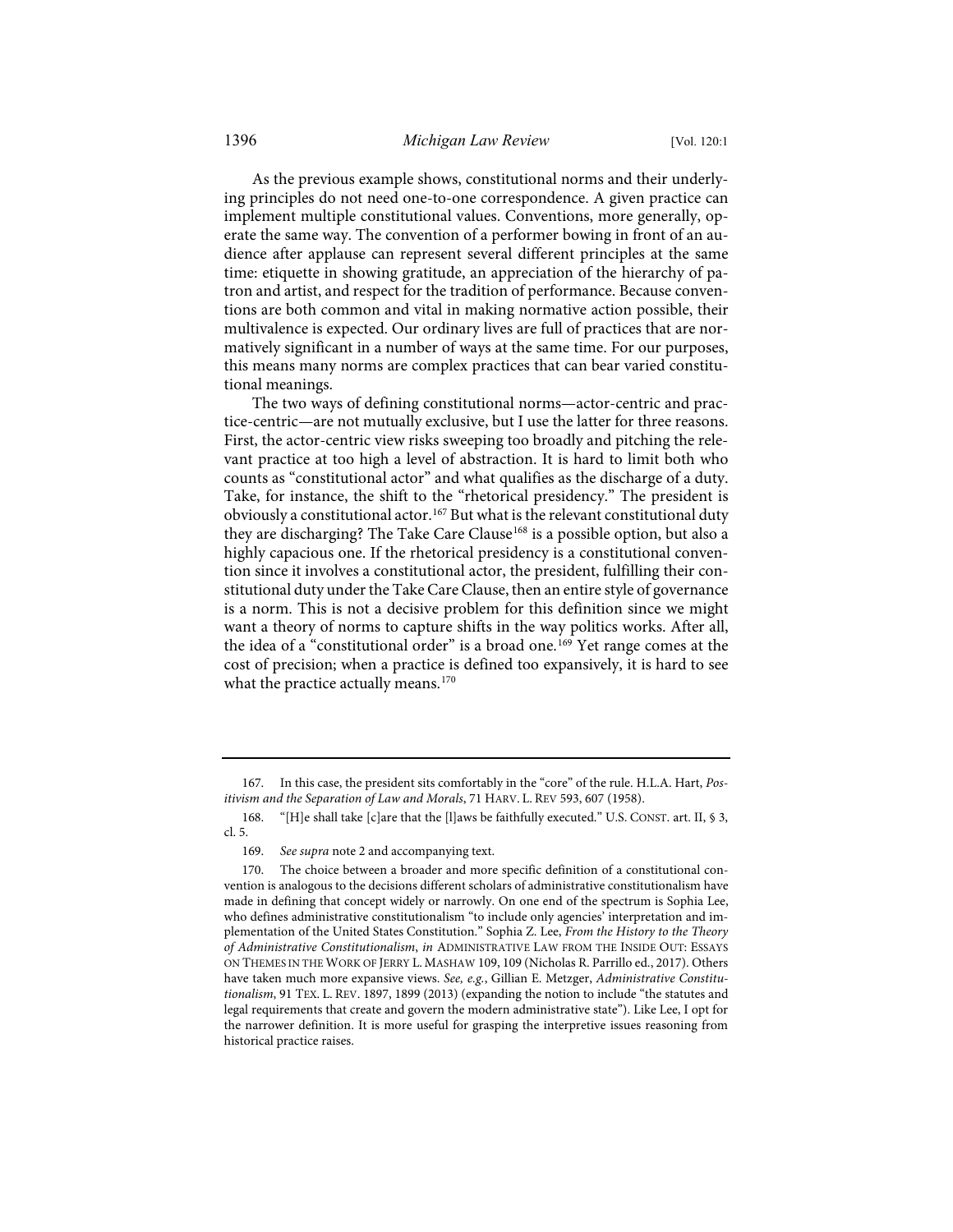Second, the practice-centric view trains our attention on the structure of the norm. As I argued in Part II, constitutive conventions—of which constitutional norms are an example—have two parts: a practice and the underlying value it constitutes. The practice-centric view conditions a norm's constitutional status on the nature of the value at stake. When the underlying value is either a recognizable constitutional principle, like federalism or the separation of powers, or constitutional text, then the practice is a constitutional norm. A practice-centric view expresses the following intuition: a norm is constitutional if a reasonable viewer seeing the practice thinks it may be required by the Constitution.<sup>[171](#page-36-0)</sup> Constitutional norms enjoy this respect from reasonable viewers because they form part of the constitutional morality of a given era. Taking the practice-centric view, then, has the virtue of showing how constitutional norms track the structure of conventions generally.

The final reason in favor of the practice-centric view involves constitutional interpretation. Sometimes courts have to decide whether a norm should inform their decisions. The practice-centric view focuses our attention on what this involves: judges using norms as a source of law. This reason, again, is not decisive. If the goal is to give a rich account of how the constitutional order works, the actor-centric view is sociologically attractive. But if we are interested in the interpretive consequences of using norms as law, the practice-centric model makes more sense. It tethers the practice to a constitutional principle or text and asks us how that relationship should bear on legal rea-soning.<sup>[172](#page-36-1)</sup>

The distinction between the two views is not hard and fast since application and limits overlap. Any norm under the practice-centric view will also satisfy the actor-centric one. And many actor-centric norms will count as practice-centric ones. This means some constitutional norms can be framed either way. Presidential noninterference with the Department of Justice is one example. That norm is constitutional because it constitutes important consti-tutional principles and text like due process,<sup>[173](#page-36-2)</sup> equal protection,<sup>174</sup> and free speech and association<sup>[175](#page-36-4)</sup> and because it informs how the president enforces federal law.

The practice-centric view can still be vulnerable to the charge of excess abstraction, though less so than the actor-centric view. Constitutional norms,

<sup>171.</sup> I thank Arjun Ramamurti for this formulation.

<span id="page-36-2"></span><span id="page-36-1"></span><span id="page-36-0"></span><sup>172.</sup> The interpretive consequences of this approach are only considered in the final Section of this paper. *See infra* Conclusion.

<sup>173.</sup> U.S. CONST. amend. V.

<sup>174.</sup> *Id.* amend. XIV.

<span id="page-36-4"></span><span id="page-36-3"></span><sup>175.</sup> *Id.* amend. I. All of these amendments are plausible textual hooks for this convention. PROTECT DEMOCRACY, NO "ABSOLUTE RIGHT" TO CONTROL DOJ: CONSTITUTIONAL LIMITS ON WHITE HOUSE INTERFERENCE WITH LAW ENFORCEMENT MATTERS (2018), [https://s3.document](https://s3.documentcloud.org/documents/4498818/2018-Protect-Democracy-No-Absolute-Right-to.pdf)[cloud.org/documents/4498818/2018-Protect-Democracy-No-Absolute-Right-to.pdf](https://s3.documentcloud.org/documents/4498818/2018-Protect-Democracy-No-Absolute-Right-to.pdf) [\[perma.cc/](https://perma.cc/6HYV-HYUF) [6HYV-HYUF\]](https://perma.cc/6HYV-HYUF). Historically, however, those who have followed the convention have linked it to the Take Care Clause. *See infra* Section IV.C.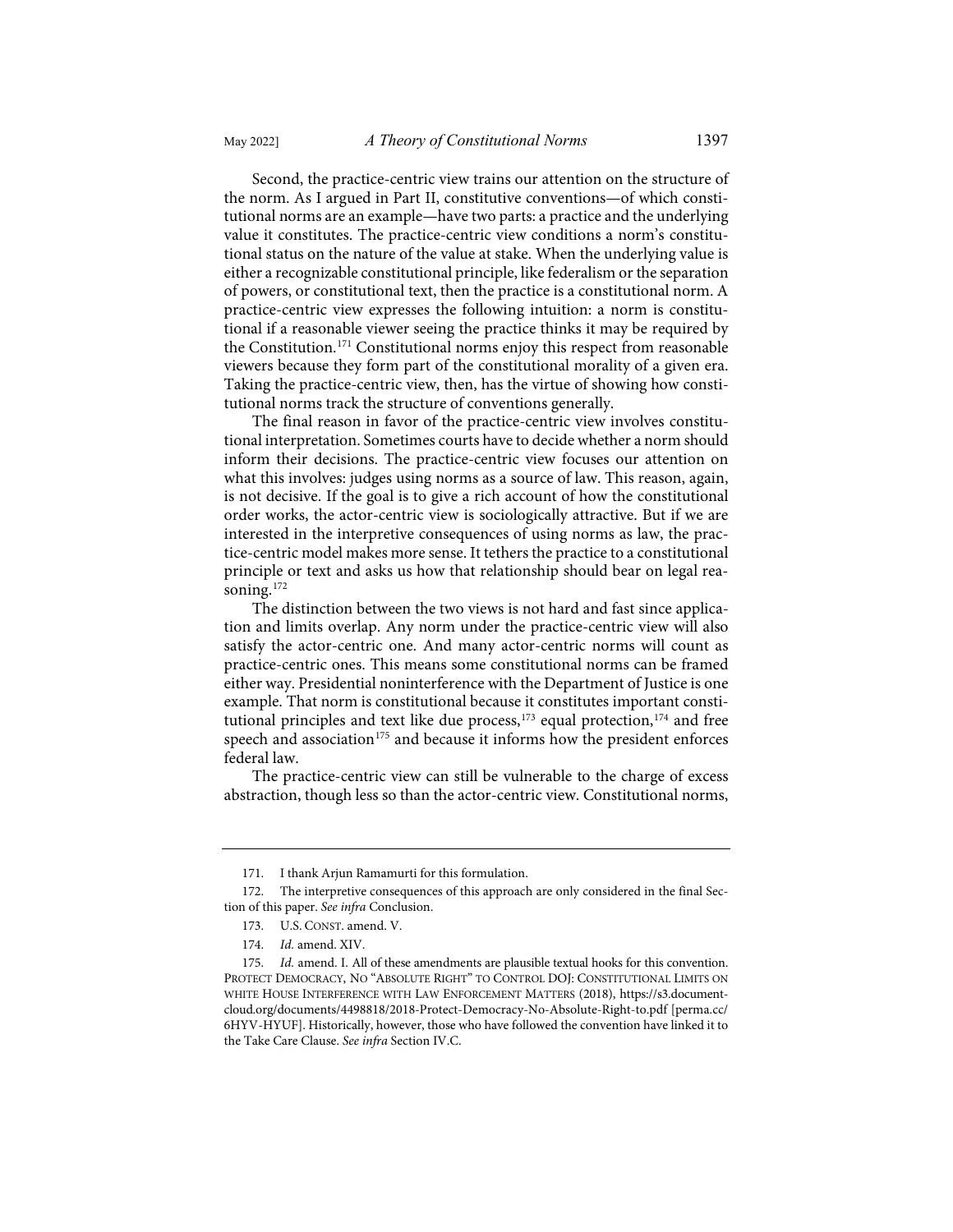even when we identify them in a practice-centric way, can vary in their normative and practical complexity. A norm can range from something as prosaic as attaching a slip of paper to a nomination to something as grand as respecting the structure and powers of a coordinate branch. Moreover, these norms can be *nested*: a relatively broad convention can be composed of smaller, constituent conventions. We can thus specify norms at various levels of abstraction. That analysis turns on several factors such as the complexity of the actors involved (a particular office within a branch or the branch itself), the relevant function (coordination or concretization), and the history and development of the practice.[176](#page-37-0) The practice-centric view, unlike its counterpart, requires us to identify the underlying constitutional text or principle for a given practice. When we cannot (or the connection between practice and principle is highly attenuated), this counts against labeling it constitutional. So, while the shift to a "rhetorical presidency" is very important, the practice is better understood as a political norm, not a constitutional one.

Both approaches, however, recognize that constitutional norms are fundamentally constitutive conventions. The issue for constitutional scholarship is that normativity and arbitrariness sit together uneasily. Constitutional law scholars, understandably enough, are often focused on questions with clear and usable answers. Examples include "can a sitting president be indicted?"[177](#page-37-1) or "is West Virginia unconstitutional?"[178](#page-37-2) And law professors have a comparative advantage in answering these questions. The questions are distinctly legal and invite traditional forms of analysis drawing from familiar sources: constitutional text, doctrine, statutes, and regulations. The question of normativity is either built into the question—what is normative is what is constitutional—or bracketed and addressed separately—what is constitutional and what is desirable? By contrast, I argue arbitrariness is an inherent feature of practices that remain normative. Just because a norm is, in a basic sense, arbitrary does not mean we should stop honoring it. Instead, constitutional conventions challenge us to live with contingency and uncertainty as facts of our constitutional order. They cannot be wished away.

## B. *Constitutional Norms vs. Law*

This Section considers the distinction between constitutional norm and law, which matters for several reasons. First, it is one of the few consistent threads in the norm scholarship. Despite its diversity, all recent scholars either

<span id="page-37-0"></span><sup>176.</sup> This Article does not give a full account of what makes a constitutional convention complex or simple. For our purposes, it is enough to observe the complexity of constitutional conventions, describe relevant examples, and connect their character to that of conventions generally.

<span id="page-37-1"></span><sup>177.</sup> Laurence H. Tribe, *Yes, the Constitution Allows Indictment of the President*, LAWFARE (Dec. 20, 2018, 11:55 AM), [https://www.lawfareblog.com/yes-constitution-allows-indictment](https://www.lawfareblog.com/yes-constitution-allows-indictment-president)[president](https://www.lawfareblog.com/yes-constitution-allows-indictment-president) [\[perma.cc/N632-9JUQ\]](https://perma.cc/N632-9JUQ).

<span id="page-37-2"></span><sup>178.</sup> Vasan Kesavan & Michael Stokes Paulsen, *Is West Virginia Unconstitutional?*, 90 CALIF. L. REV. 291 (2002) (cleaned up).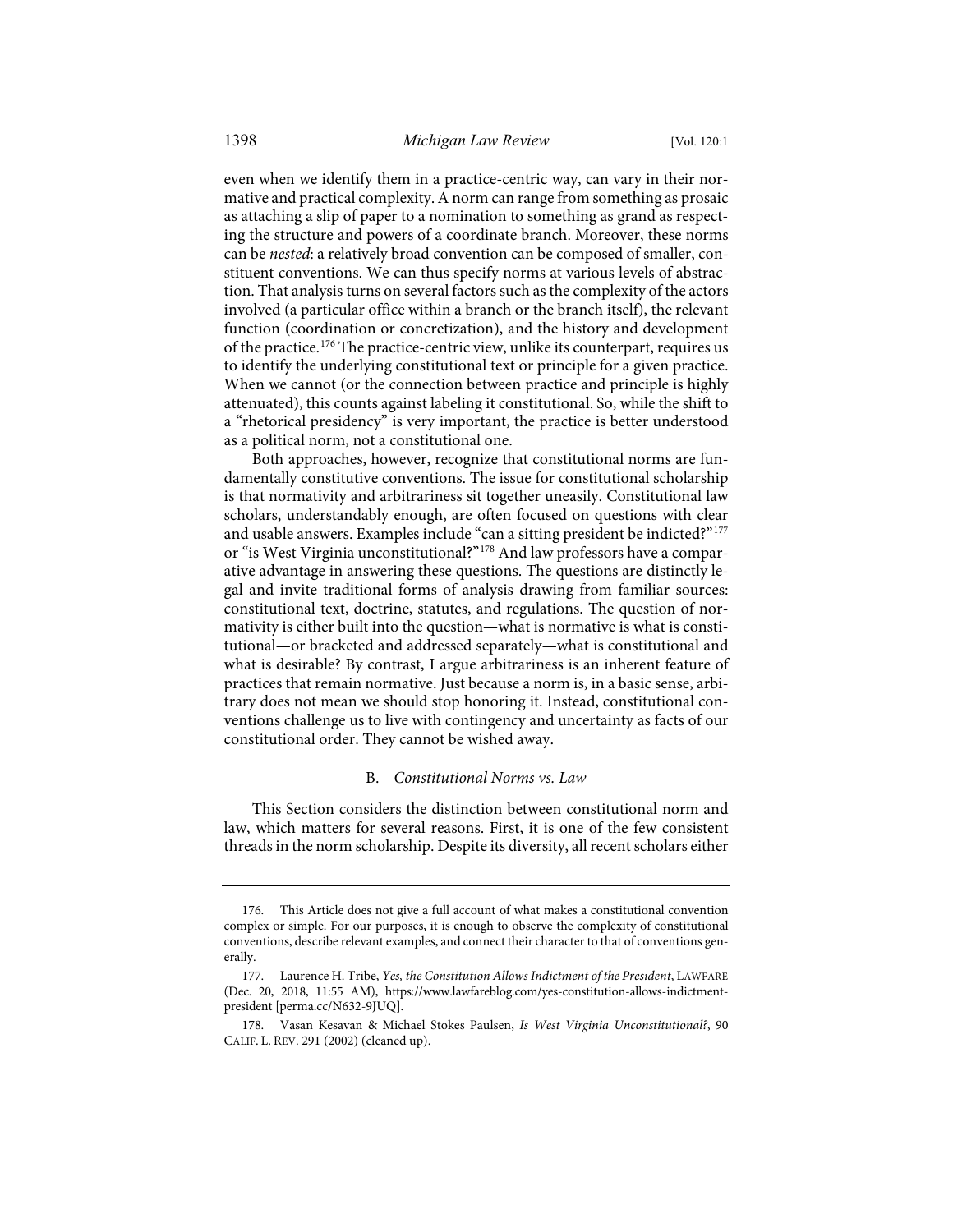recognize or assume that norm is different from law. If that assumption is unsound, then we are not analyzing anything special. Second, that distinction must hold for any consideration of the relationship between historical practice and constitutional interpretation. If norms—a form of historical practice—are not meaningfully distinct from laws, then there is nothing unique about reasoning from historical practice. Third, the distinction is yoked to the differ-ence between conventions and institutional rules.<sup>[179](#page-38-0)</sup> Conventions are different from institutional rules because the latter are ratified by authoritative institutions. If institutional imprimatur does not matter, then it is hard to explain why norms can be violated without regular penalties but laws cannot.

Conventionalist theories of law, however, put pressure on the border between norm and law. It is easy to see the problem in relation to Hart's rule of recognition. In any given legal system, a rule of recognition solves the problem of what counts as law by "specify[ing] some feature or features possession of which by a suggested rule is taken as a conclusive affirmative indication that it is a rule of the group to be supported by the social pressure it exerts."[180](#page-38-1) Put simply, a legal system's rule of recognition tells us how to identify a law as law.<sup>[181](#page-38-2)</sup> Picking out what the rule of recognition is in any given legal system is hard because these rules "may take any of a huge variety of forms, simple or complex," but Hart maintains that every legal system will have a rule of recognition.[182](#page-38-3)

The problem is that many legal positivists think the rule of recognition itself is conventional. Their arguments take different forms, variously stress-ing the coordinating,<sup>[183](#page-38-4)</sup> epistemic,<sup>184</sup> and constitutive<sup>185</sup> functions of the rules of recognition. Whichever view we choose, the resulting challenge is the same: if the very foundation of a legal system is a convention, can we meaningfully distinguish between law and norm?

We can respond in four ways. First, law might be conventional, but it is in a special way. Hart's discussion of pre-law and law-bound societies suggests

<span id="page-38-4"></span><span id="page-38-3"></span>182. Scholars have long tried to identify the rule of recognition in the American legal system. Indeed, Hart himself claims in passing that the American legal "system of course contains an ultimate rule of recognition and, in the clauses of its constitution, a supreme criterion of validity." HART, *supra* not[e 15,](#page-4-8) at 94, 106. Others have followed Hart's suggestion and offered complex descriptions of the American rule of recognition. *See* Kent Greenawalt, *The Rule of Recognition and the Constitution*, 85 MICH. L. REV. 621 (1987).

- 183. MARMOR, *supra* not[e 117,](#page-25-3) at 164.
- <span id="page-38-5"></span>184. *See id.* at 162 n.17.
- <span id="page-38-6"></span>185. *Id.* at 165.

<sup>179.</sup> *See supra* Section II.B.

<sup>180.</sup> HART, *supra* not[e 15,](#page-4-8) at 94.

<span id="page-38-2"></span><span id="page-38-1"></span><span id="page-38-0"></span><sup>181.</sup> *Id.* Scott Shapiro offers a simple example of a rule of recognition. Consider a village society with a legal system. In such a society, "[i]f there is a doubt about, say, how many mates are acceptable, the rule of recognition can direct the parties to the authoritative list of rules on the rock in the town square, the past pronouncements of the village elder, the practice of other villages and so on, to determine the answer." Scott J. Shapiro, *What Is the Rule of Recognition (and Does It Exist)?*(Yale L. Sch. Pub. L. & Legal Theory Rsch. Paper Series, Paper No. 181, 2009), [https://papers.ssrn.com/sol3/papers.cfm?abstract\\_id=1304645](https://papers.ssrn.com/sol3/papers.cfm?abstract_id=1304645) [\[perma.cc/KP62-8QFG\]](https://perma.cc/KP62-8QFG).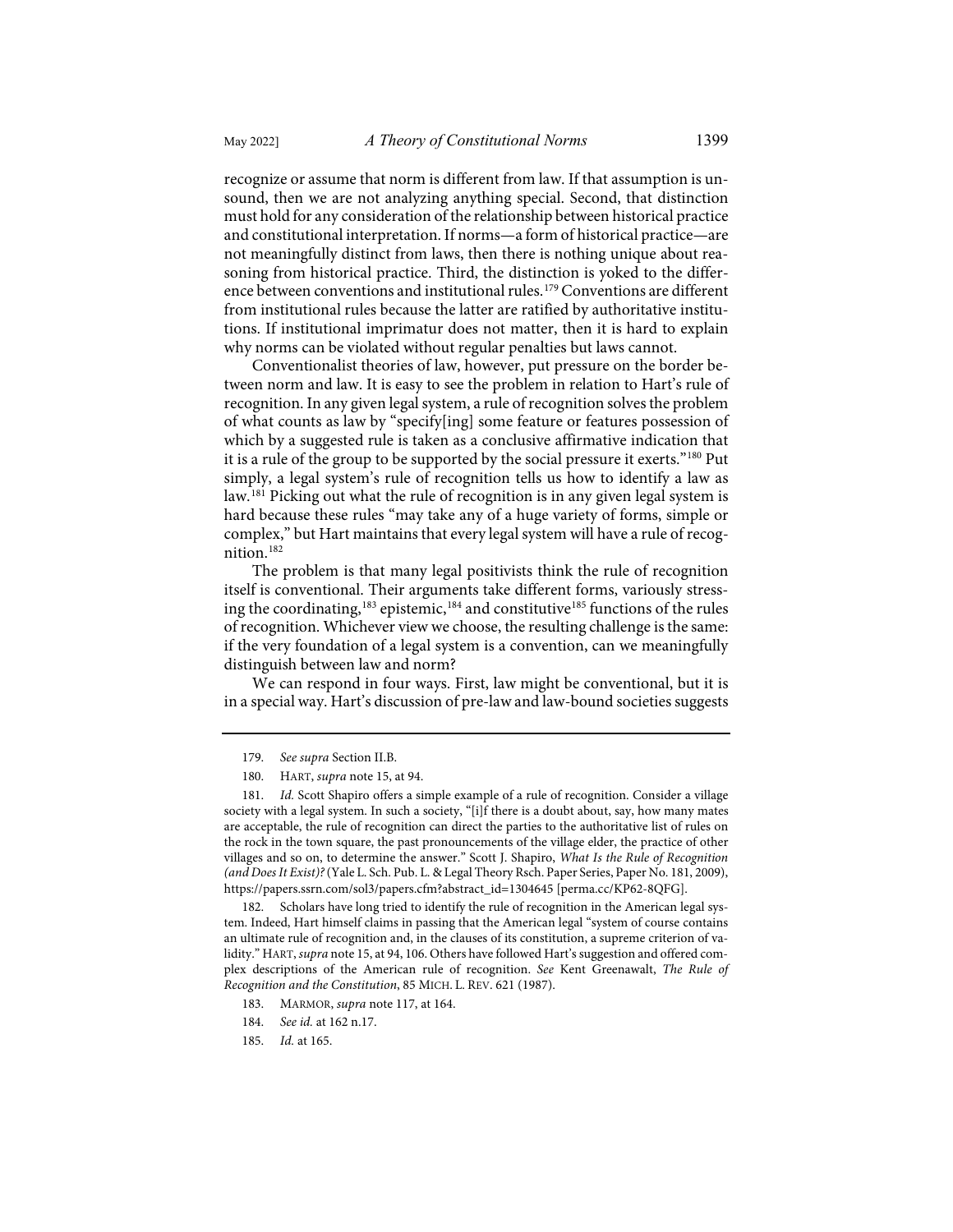there are alternative forms of social ordering to law.[186](#page-39-0) But conventions are not monolithic either. Marmor himself distinguishes between "deep" and "surface" conventions. The former include bedrock parts of social life, including language, art, and games; the latter include more specific examples such as English, Bauhaus, and chess.<sup>[187](#page-39-1)</sup> Deep conventions make surface conventions possible, and "in following surface conventions one also follows, albeit indirectly, the deep conventions that underlie it."<sup>[188](#page-39-2)</sup>

If we accept this view, it explains the relationship between constitutional norms and law as one of entailment: when you practice a constitutional norm, you are, in an attenuated sense, obeying a constitution and its law. Nevertheless, constitutional norms and law, even if they are fundamentally conventional, have different pedigrees—laws are created by authoritative institutions, while norms often emerge organically. This difference explains their disparate social strengths. So when we deploy the law–norm distinction, we do not commit ourselves to any strong position on the nature of law. And if law is in fact conventional, then the distinction is merely a shorthand for the difference between deep and surface conventions.

Second, if the distinction is not sound, then that result does not square with our ordinary experience at all. We know there are distinct differences in how we identify things like statutes and court decisions, which have defined institutional contours, and how we pick out norms, whose outlines are far less clear. If the problem of a stable divide between laws and norms still survives, then it applies equally to all legal scholarship. Every scholar of constitutional norms depends on this distinction. Without it, judicial decisions and statutes become the same as the norm against court-packing.

Third, abandoning the law–norm distinction deprives us of the ability to develop a more finely grained picture of our constitutional order. The very point of introducing the distinction is to account for patterns and regularities in constitutional politics that are governed by rules that are not laws. We need the concept of a constitutional norm as distinct from law in order to explain these practices.

Finally, law is one of our few tools for stemming norm erosion, and collapsing the distinction between the two can obscure that. This Article does not give a way of sorting between "good," "bad," and "neutral" conventional breakdowns. The answer always depends. But the theory developed so far does take conventional change as a given. Sophisticated analysts have argued that one effective response to harmful conventional change is "anti-hardball," which encases norm in law.<sup>[189](#page-39-3)</sup> For this response to work, law and norm must be meaningfully different. Even if it is a difference of degree and not kind, the

<span id="page-39-3"></span>189. *See* Fishkin & Pozen, *supra* not[e 54,](#page-12-6) at 981–82.

<span id="page-39-0"></span><sup>186.</sup> *See* HART, *supra* not[e 15,](#page-4-8) at 90–93.

<span id="page-39-1"></span><sup>187.</sup> MARMOR, *supra* not[e 117,](#page-25-3) at 59–62.

<span id="page-39-2"></span><sup>188.</sup> *Id.* at 63.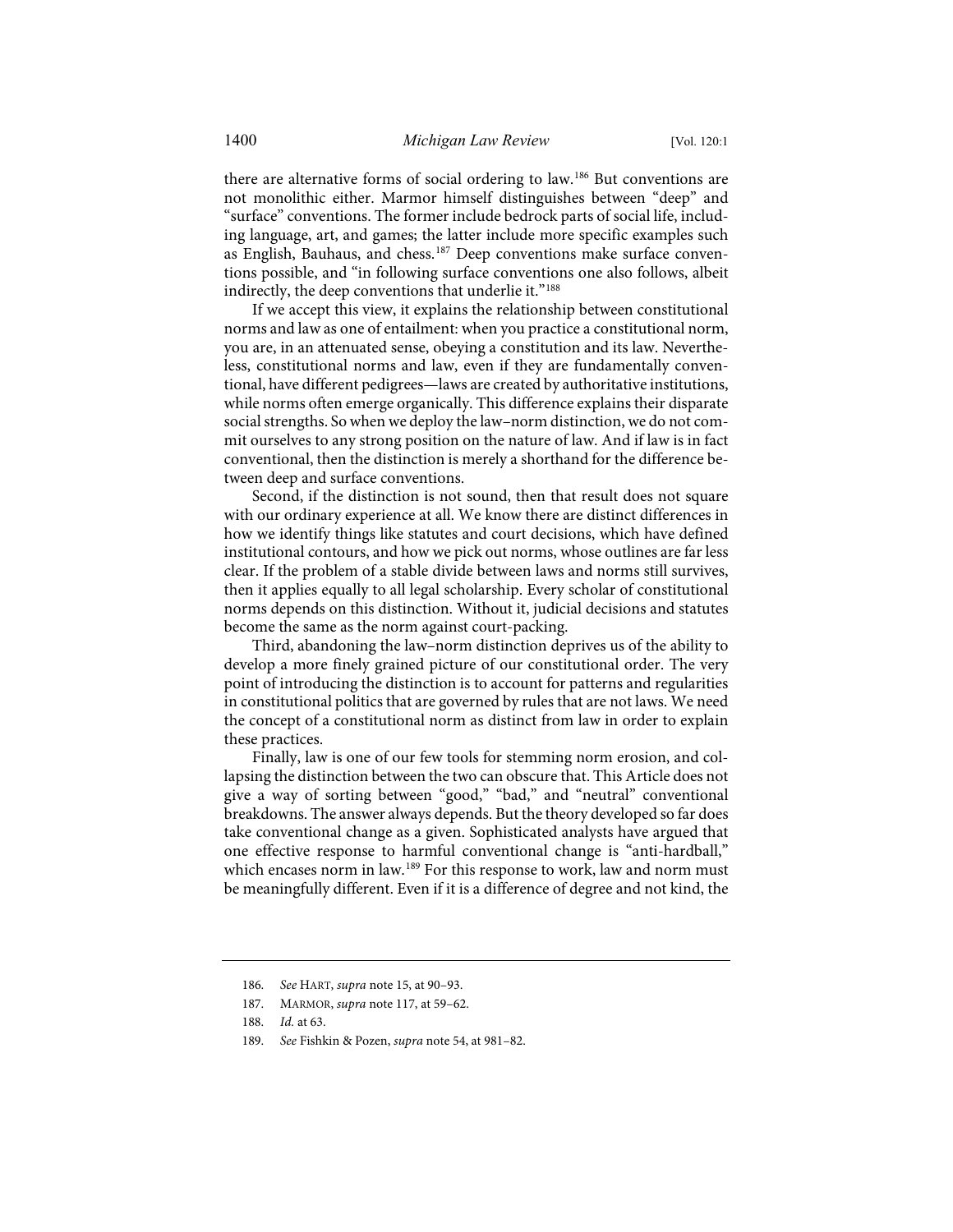fact that disobeying law comes with regular and effective penalties while flout-ing norm does not is meaningful for prescriptive purposes.<sup>[190](#page-40-0)</sup> For these reasons, philosophical and practical, I retain the distinction.

# IV. NORMS AT WORK

Thus far, my argument has been theoretical. Now the theory is put to work. This Part animates constitutional norms through three case studies: blue slips, the convention against court-packing (anti-court-packing), and presidential noninterference with the Justice Department. Despite ostensible differences, all share the same underlying character: they are normative, contingent, and arbitrary practices that implement constitutional text and principle.

Here, I offer three further observations. First, when a convention is con-stitutional, it is also normative.<sup>[191](#page-40-1)</sup> This is a premise of constitutional theory: if we think the Constitution requires us to do something, then it is something we think we should do. As each of the following examples shows, actors following a constitutional norm defend the practice in constitutional terms. If a widely respected practice is justified in constitutional language, then it is good evidence that the practice may be a norm.<sup>[192](#page-40-2)</sup>

Second, constitutional norms, like all conventions, have irregular "life cycles." They can emerge organically during relatively calm political periods or at moments of political upheaval. They can endure undisturbed for a long time or undergo small changes while keeping the broader practice intact. And norms can end. They can die out or be transformed into institutional practices, exchanging their malleability for greater endurance and authority.

Third, a norm's contingency and arbitrariness require a historical lens. For contingency, this is obvious. If a norm changes over time, then it is clearly contingent. Arbitrariness, however, is harder to see. In theory, we should be able to see how a practice is arbitrary since internal arbitrariness is a purely conceptual relation between principle and practice. Yet arbitrariness is not always obvious; in any given period, the convention often reflects the prevailing wisdom about how constitutional government *should* work.

Fortunately, a norm's contingency reveals its arbitrariness. When norms come under pressure, the relationship between principle and practice unravels. This can happen in several different, but related, ways. First, an underlying

<span id="page-40-0"></span><sup>190.</sup> *See* Tamir, *supra* not[e 98,](#page-20-7) at 887–88, 945 (observing the analogy between formal law and conventions and suggesting the latter clarifies the former). I part with Tamir on what bears emphasis in the comparison between law and convention. Where he stresses similarity, I press difference.

<sup>191.</sup> The converse, of course, is not true.

<span id="page-40-2"></span><span id="page-40-1"></span><sup>192.</sup> This is neither a sufficient condition nor always true. For instance, no one under age 35 has ever become president. This is not a convention. Instead, people are following a clear legal rule. U.S. CONST. art. II, § 1, cl. 5 ("[N]either shall any person be eligible to that Office who shall not have attained to the Age of thirty five Years . . . .").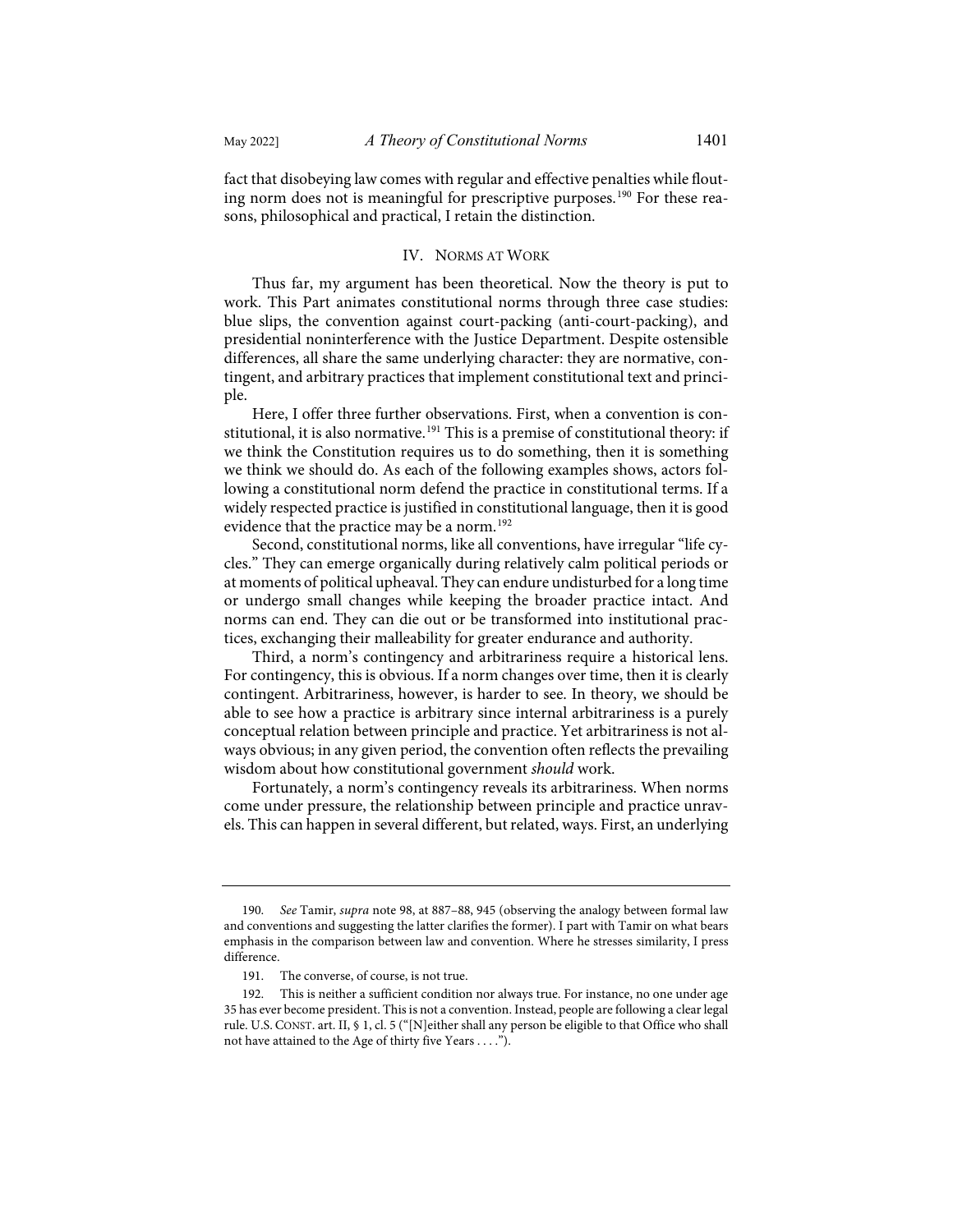value may be reinterpreted in a way that decouples it from past practice. Second, an alternative norm may be proposed that purports to better fit the underlying value. Third, the political world that made compliance not only appropriate but also attractive can change, creating incentives for actors to discard the practice. Whichever way a norm erodes, the resulting insight is the same: the norm bears no necessary relation to its underlying value and other ways of realizing constitutional text or practice are possible.

# <span id="page-41-0"></span>A. *Blue Slips for Judicial Nominations*

The senatorial blue slip is a constitutional norm that has implemented the Advice and Consent Clause<sup>[193](#page-41-1)</sup> and separation of powers and federalism values since the early twentieth century. It is a practice of the Senate Judiciary Committee by which home-state senators exert influence in the selection of federal judges.<sup>[194](#page-41-2)</sup> When the Senate Judiciary Committee is considering a judicial nominee for either a circuit or district court vacancy, the home-state senators are provided with blue slips of paper on which they can indicate approval or disapproval. The practice is an "informal custom"[195](#page-41-3) of the Senate and is not codified in its rules.<sup>196</sup> The basic procedure—the use of a blue slip by homestate senators—has remained intact throughout its recorded existence. Its effect on the committee's decision on whether to advance a nominee to a full vote by the Senate, however, has varied with different committee chairs.[197](#page-41-5)

<span id="page-41-7"></span>The origins of the blue slip are obscure. The few archival studies date the practice as far back as 1913, with the first confirmed blue slip appearing in the sixty-fifth Congress in 1917.<sup>[198](#page-41-6)</sup> The best account—Sarah Binder's—suggests

<span id="page-41-1"></span><sup>193. &</sup>quot;The President . . . shall nominate, and by and with the Advice and Consent of the Senate . . . appoint . . . Judges of the supreme Court, and all other Officers of the United States . . . ." U.S. CONST. art. II, § 2, cl. 2.

<span id="page-41-2"></span><sup>194.</sup> Senate blue slips are different from blue slips in the House. House blue slips are grounded in Article I, Section 7 of the Constitution—the Origination Clause—which provides that "All Bills for raising Revenue shall originate in the House of Representatives." U.S. CONST. art. I, § 7, cl. 1; JAMES V. SATURNO, CONG. RSCH. SERV., RL31399, THE ORIGINATION CLAUSE OF THE U.S.CONSTITUTION:INTERPRETATION AND ENFORCEMENT 1 (2011). Blue slips in this paper refer exclusively to the Senate's, unless otherwise indicated.

<span id="page-41-3"></span><sup>195.</sup> Scholars have linked it to the broader tradition of "senatorial courtesy." Brannon Denning, for example, has called the blue slip a "result of the Senate Judiciary Committee's institutionalization of 'senatorial courtesy.' " Brannon P. Denning, *The "Blue Slip": Enforcing the Norms of the Judicial Confirmation Process*, 10 WM. & MARY BILL RTS. J. 75, 76 (2001). Senatorial courtesy refers to a set of informal practices that shape interactions among senators and between the Senate and the president. *Id.* Whether blue slips are best seen as a form of senatorial courtesy—one where executive deference crosses party lines—or as a separate practice altogether, they are still conventions.

<span id="page-41-4"></span><sup>196.</sup> COMM. ON RULES & ADMIN., STANDING RULES OF THE SENATE, S. DOC. NO. 113–18 (1st Sess. 2013).

<sup>197.</sup> *See, e.g.*, Denning, *supra* not[e 195,](#page-41-0) at 78.

<span id="page-41-6"></span><span id="page-41-5"></span><sup>198.</sup> Sarah A. Binder, *Where Do Institutions Come From? Exploring the Origins of the Senate Blue Slip*, 21 STUD. AM. POL. DEV. 1, 7–8 (2007) (observing that solicitations of home-state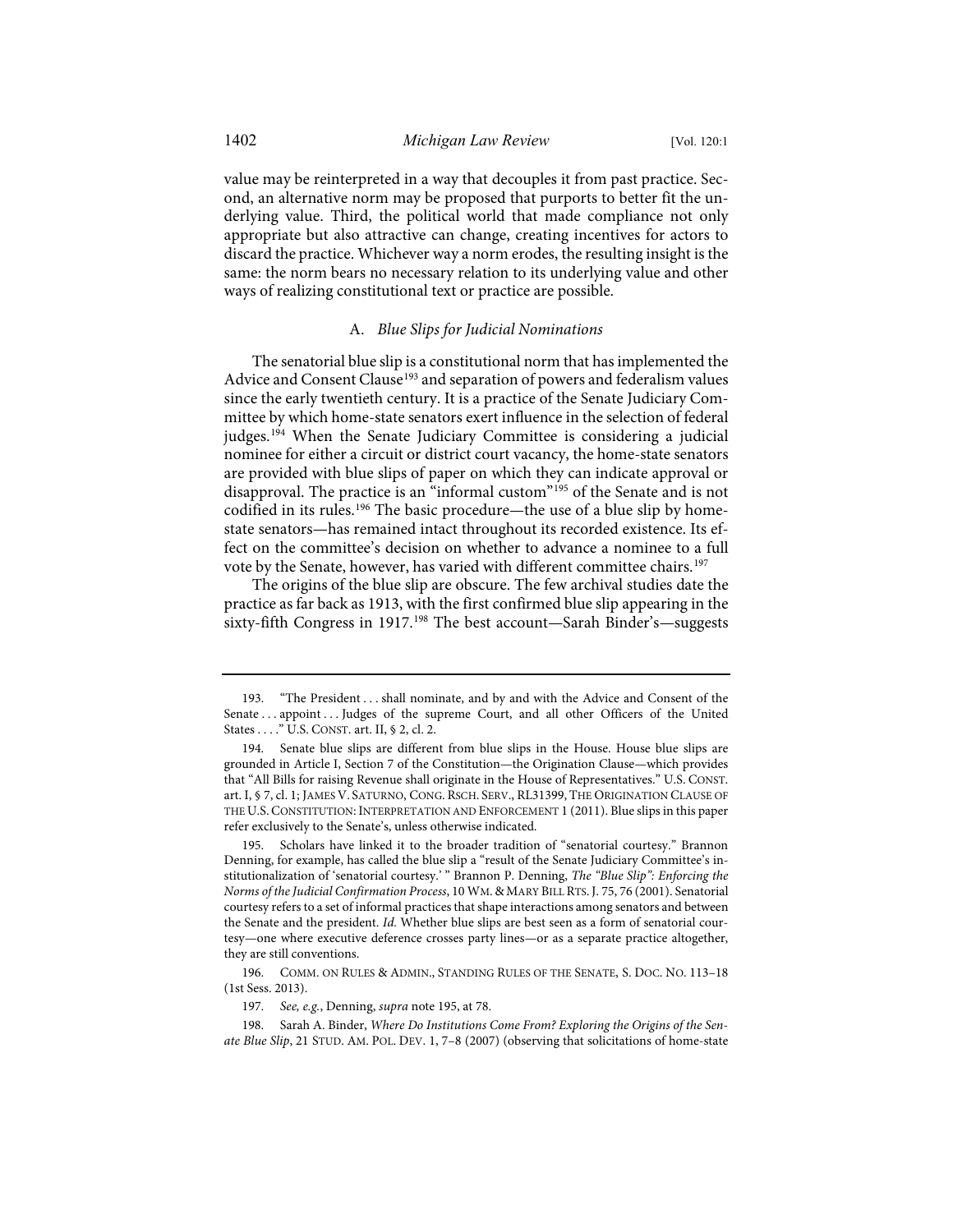<span id="page-42-0"></span>

that it first emerged as a tool for reducing uncertainty in the Senate (a coordination device).<sup>199</sup> The 1910s were a period of robust institutionalization and formalization as congressional workloads "burgeoned." The blue slip was nonpartisan—home-state senators could be from either party—and fit with the idea of a unified government trying to develop a "clear record of the home senators' views on pending nominees" in an effort "to facilitate confirmation."[200](#page-42-2)

While the blue slip may have begun as an attempt to make the nomination process more efficient, it was transformed into a constitutive norm. Senator James Eastland gave the blue slip its modern shape. Before Eastland, a negative blue slip did not, on its own, sink a nomination.<sup>[201](#page-42-3)</sup> But when Eastland became chair of the Judiciary Committee in 1956, he turned the blue slip into a veto: the committee would not move forward on a nominee without positive blue slips from both home state senators.[202](#page-42-4) Eastland's reasons for adopting this policy are unclear,<sup>[203](#page-42-5)</sup> but his successors entrenched it. Depending on their priorities and the broader ideological climate, chairs have adjusted the practice

- 199. Binder, *supra* not[e 198,](#page-41-7) at 1.
- 200. *Id.* at 10.

<span id="page-42-3"></span><span id="page-42-2"></span><span id="page-42-1"></span>201. BARRY J. MCMILLION, CONG. RSCH. SERV., R44975, THE BLUE SLIP PROCESS FOR U.S. CIRCUIT AND DISTRICT COURT NOMINATIONS: FREQUENTLY ASKED QUESTIONS 3 (2017). Negative blue slips during this period still carried weight but did not prevent a nominee from going to the Senate floor. For instance, in 1917, Senator Thomas W. Hardwick's objected to U.V. Whipple's nomination to the U.S. District Court for the Southern District of Georgia as "personally offensive and objectionable," and although Whipple made it out of committee, he was voted down in the Senate. Alex Seitz-Wald, *The Dubious Century-Old U.S. Senate 'Blue Slip' Custom May Finally End*, NBC NEWS (Oct. 14, 2017, 7:05 AM)[, https://www.nbcnews.com/poli](https://www.nbcnews.com/politics/congress/dubious-century-old-u-s-senate-blue-slip-custom-may-n810571)[tics/congress/dubious-century-old-u-s-senate-blue-slip-custom-may-n810571](https://www.nbcnews.com/politics/congress/dubious-century-old-u-s-senate-blue-slip-custom-may-n810571) [\[perma.cc/T2SM-](https://perma.cc/T2SM-BMLC)[BMLC\]](https://perma.cc/T2SM-BMLC). Similarly, Senator Paul Douglas's objections to two district court nominations by President Truman—a fellow Democrat—in 1951 led to the committee siding with Douglas but still sending the nominations to the Senate floor, where they were also rejected. This is a particularly notable pre-1956 example since Douglas was a consistent supporter of President Truman's legislative agenda. *Paul H. Douglas Award for Ethics in Government*, INST. GOV'T & PUB. AFFS., <https://igpa.uillinois.edu/ethics#section-1>[\[perma.cc/F793-AER3\]](https://perma.cc/F793-AER3); SHELDON GOLDMAN, PICKING FEDERAL JUDGES: LOWER COURT SELECTION FROM ROOSEVELT THROUGH REAGAN 75 (1997).

202. MCMILLION, *supra* not[e 201,](#page-42-0) at 3.

<span id="page-42-5"></span><span id="page-42-4"></span>203. I suspect that Eastland sought to control judiciary appointments in the wake of *Brown v. Board of Education*, 347 U.S. 483 (1954). First, leading civil rights groups, including the National Association for the Advancement of Colored People (NAACP) and Americans for Democratic Action (ADA) both directly petitioned then-Senator Lyndon B. Johnson to abandon the seniority rule that gave Eastland control of the committee after the death its previous chair, Senator Kilgore. 3 ROBERT A. CARO, THE YEARS OF LYNDON JOHNSON: MASTER OF THE SENATE 783 (2002). Second, Eastland fiercely opposed civil rights legislation and used procedural maneuvers in the Senate to combat it. *Id.* at 842–43, 874–875, 902–903 (documenting Eastland's efforts in delaying and defanging the 1957 Civil Rights Act). Finally, Eastland used his position as chair to

senators for judicial nominations "became routine in 1913" at the start of the sixty-third Congress); MITCHEL A. SOLLENBERGER, CONG. RSCH. SERV., RL32013, THE HISTORY OF THE BLUE SLIP IN THE SENATE COMMITTEE ON THE JUDICIARY, 1917–PRESENT 5 (2003). I follow Binder's 1913 dating since she is the only scholar who has tracked solicitation of home-state senators and not just the blue slip as a proxy—in the executive dockets of the Senate Judiciary Committee. Binder, *supra*, at 7.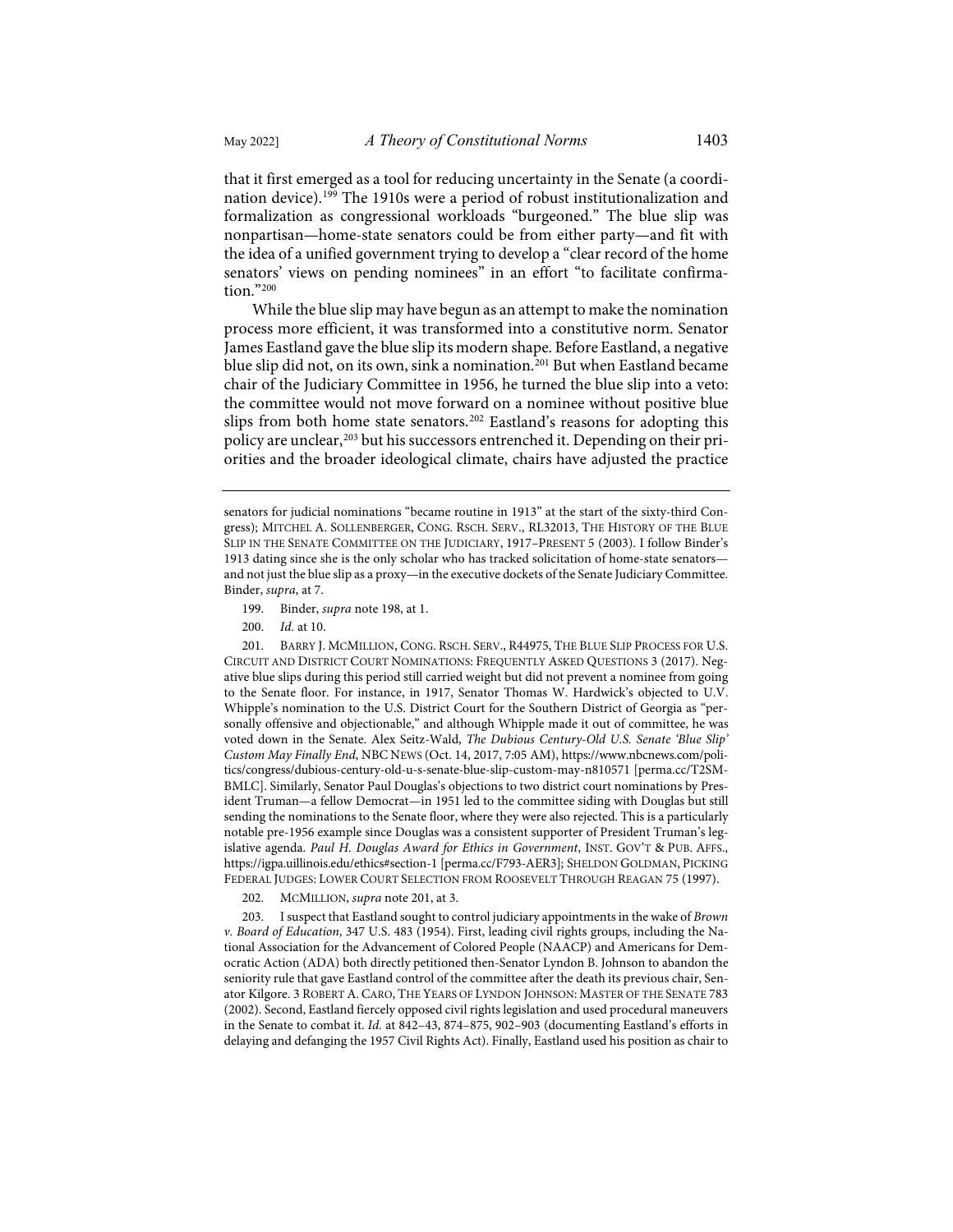while retaining its basic shape. Senator Kennedy briefly restored the blue slip to its pre-1956 strength<sup>[204](#page-43-0)</sup> to push through confirmations of more minorities, women, and liberals to the federal bench during the Carter presidency,[205](#page-43-1) but from the 100th Congress until our current 116th Congress, the blue slip has remained a fixture of senatorial judicial politics.

Historically, senators have invoked three different *constitutional* grounds to justify the norm: the Advice and Consent Clause,<sup>[206](#page-43-2)</sup> the separation of powers, and federalism. Senator Paul Douglas of Illinois gave one of the clearest statements of the perceived relationship between the blue slips and underlying constitutional text and principle during a nomination battle with President Truman. First, Douglas insisted that debates at the Founding made clear that "[t]he phrase 'with the advice and consent of the Senate' was not intended to be lightly construed."<sup>[207](#page-43-3)</sup> The history, on Douglas's construal, showed that the Advice and Consent Clause was a "relatively late . . . compromise" in which "the Senate was expected to play an active part in selecting Federal judges."[208](#page-43-4) The blue slip thus implemented advice and consent, helping the Senate play its "active part." Later senators have rehearsed the same claims. During Obama's second term, Senator Patrick Leahy explicitly invoked constitutional text. In language that seemingly nearly repeated the definition of a constitutive norm, Leahy claimed that blue slips "help[ed] make constitutional 'advice and consent' a reality.["209](#page-43-5) And Senator Orrin Hatch, at virtually the same time, maintained that the blue slip helped "make meaningful 'advice and consent' a reality."[210](#page-43-6)

<span id="page-43-0"></span>204. *See* MITCHEL A. SOLLENBERGER, JUDICIAL APPOINTMENTS AND DEMOCRATIC CONTROLS 100 (2011).

<span id="page-43-1"></span>205. Ryan C. Black, Anthony J. Madonna & Ryan J. Owens, *Qualifications or Philosophy? The Use of Blue Slips in a Polarized Era*, 44 PRESIDENTIAL STUD. Q. 290, 294 n.8 (2014); *see also* SOLLENBERGER, *supra* note [198,](#page-41-7) at 11 (documenting Sen. Kennedy moving forward with the nomination of James E. Sheffield, an African-American attorney, for a West Virginia district court seat, despite Senator Harry Byrd's negative blue slip).

<span id="page-43-2"></span>206. "The President . . . shall nominate, and by and with the Advice and Consent of the Senate, shall appoint . . . Judges of the supreme Court, and all other Officers of the United States . . . ." U.S. CONST. art. II, § 2, cl. 2.

bargain with liberal presidential administrations over judicial appointments. Eastland most famously opposed President Kennedy's nomination of then-lawyer Thurgood Marshall to the Second Circuit. According to one contemporary account, Eastland bargained over Marshall's nomination by telling Attorney General Robert Kennedy, "You tell your brother if he gives me Cox, I will give him his [\*\*\*\*\*\*]." Robert Shogan, *Ex-Mississippi Sen. Eastland Dies at Age 81*, L.A. TIMES (Feb. 20, 1986, 12:00 AM), [https://www.latimes.com/archives/la-xpm-1986-02-20-mn-](https://www.latimes.com/archives/la-xpm-1986-02-20-mn-9797-story.html)[9797-story.html](https://www.latimes.com/archives/la-xpm-1986-02-20-mn-9797-story.html) [\[perma.cc/C7LY-2FBT\]](https://perma.cc/C7LY-2FBT).

<sup>207. 97</sup> CONG. REC. 12,838 (1951) (statement of Sen. Paul Douglas).

<sup>208.</sup> *Id.*

<span id="page-43-5"></span><span id="page-43-4"></span><span id="page-43-3"></span><sup>209.</sup> Patrick Leahy, *'Blue Slips' Help Make Constitutional 'Advice and Consent' A Reality*, U.S. SEN. PATRICK LEAHY OF VT. (Apr. 7, 2014)[, https://www.leahy.senate.gov/press/blue-slips](https://www.leahy.senate.gov/press/blue-slips-help-make-constitutional-advice-and-consent-a-reality)[help-make-constitutional-advice-and-consent-a-reality](https://www.leahy.senate.gov/press/blue-slips-help-make-constitutional-advice-and-consent-a-reality) [\[perma.cc/32RW-RDYY\]](https://perma.cc/32RW-RDYY) (cleaned up).

<span id="page-43-6"></span><sup>210.</sup> Orrin Hatch, *Protect the Senate's Important 'Advice and Consent' Role*, HILL (Apr. 11, 2014, 8:00 AM), [https://thehill.com/opinion/op-ed/203226-protect-the-senates-important-ad](https://thehill.com/opinion/op-ed/203226-protect-the-senates-important-advice-and-consent-role)[vice-and-consent-role](https://thehill.com/opinion/op-ed/203226-protect-the-senates-important-advice-and-consent-role) [\[perma.cc/3PCY-GYZB\]](https://perma.cc/3PCY-GYZB).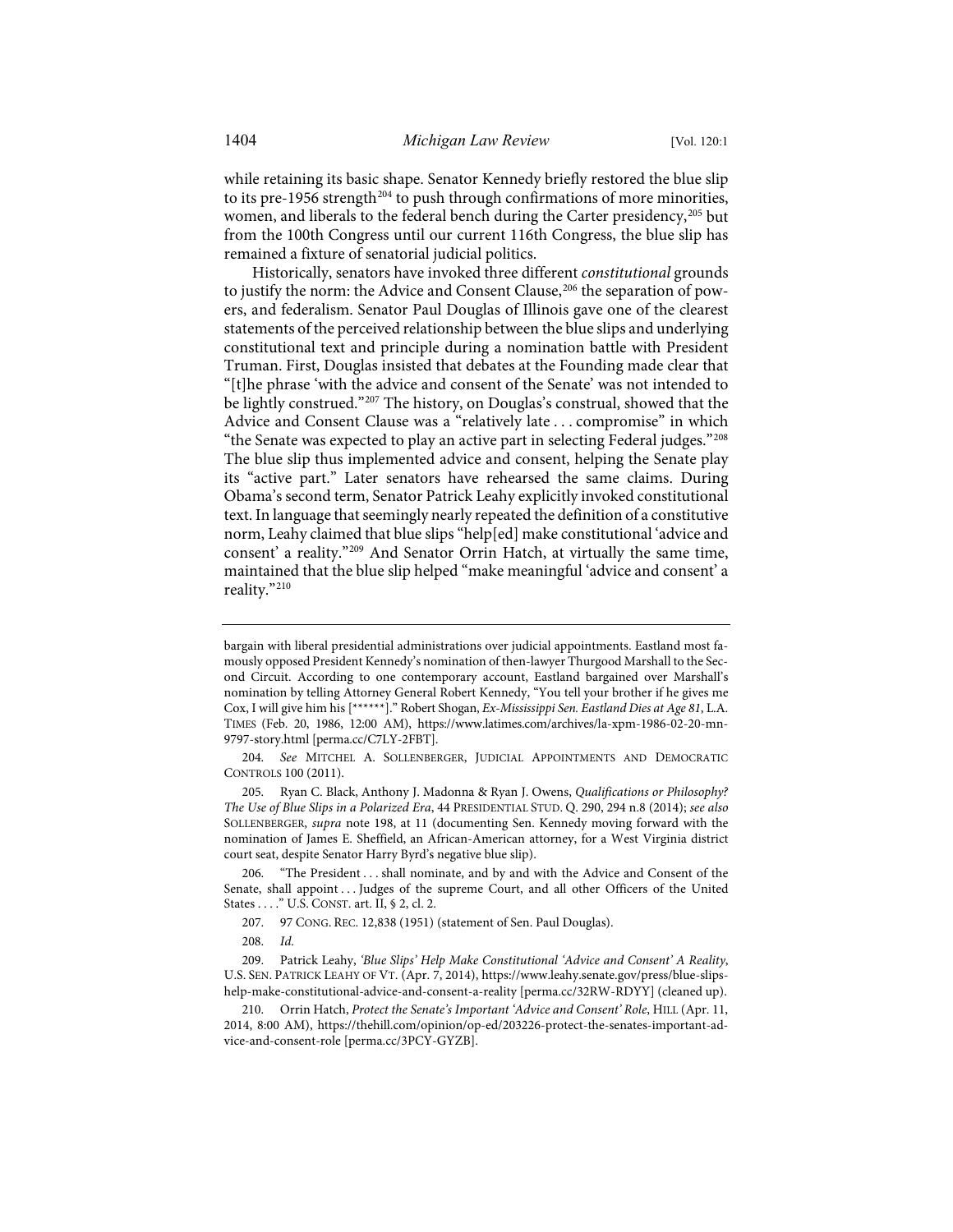Second, Douglas defended the blue slip on separation-of-powers grounds. Given the role of the judiciary as "the arbiter of grave and basic disputes" between the political branches, the blue slip helpfully divided authority between them.[211](#page-44-1) Third, Douglas and later senators urged that the blue slip embodied important federalism values. "However excellent [the president's] general knowledge," Douglas asserted, "[he] does not have the detailed knowledge of the qualifications, background, and record of judges in a particular State" that the Senators from that state have.<sup>[212](#page-44-2)</sup>

Senators after Douglas have made similar arguments from federalism. For instance, even as he tinkered with the blue slip, Senator Kennedy acknowledged the unique role of home-state senators in the nominations process: "Appointments to [lower federal] courts . . . have been of special interest to individual Senators because Federal judicial districts are drawn within the boundaries of individual States."[213](#page-44-3) During that same hearing, Senator Paul Laxalt, who opposed the change, framed the blue slip less as a senatorial privilege and more as a "responsibility" for home-state senators "to call these tough shots within our States."[214](#page-44-4)

<span id="page-44-0"></span>As the blue slip has become obsolete, last-ditch defenses of the practice have again sounded in federalism. In opposing a Ninth Circuit nominee to a seat in California, both Senator Dianne Feinstein and former Senator and current Vice President Kamala Harris underlined that the nominee was "not a part of California's legal community," and added that "[h]e attended law school and clerked for two federal judges on the East Coast."[215](#page-44-5) According to the senators, the nominee was "not familiar with the complicated, Californiaspecific issues that regularly come before the Ninth Circuit."[216](#page-44-6)

<span id="page-44-1"></span><sup>211. 97</sup> CONG. REC. 12,838 (1951) (statement of Sen. Paul Douglas). Senator Richard M. Russell made nearly identical arguments a year before Douglas in rejecting the nomination of M. Neil Andrews to a Georgia district court. He maintained that disregard for senatorial courtesy and the blue slip as an "action taken to be in derogation of the rights of individual Senators and of the dignity of the Senate as a coordinate branch of the Government. It is contrary to custom, and in defiance of the constitutional powers of the Senate." 96 CONG. REC. 12,105 (1950) (statement of Sen. Richard Russell).

<sup>212. 97</sup> CONG. REC. 12,838 (1951) (statement of Sen. Paul Douglas).

<span id="page-44-3"></span><span id="page-44-2"></span><sup>213.</sup> *The Selection and Confirmation of Federal Judges: Hearing Before the S. Comm. on the Judiciary*, 96th Cong. 3 (1979) (statement of Sen. Edward M. Kennedy, Chair, S. Comm. on the Judiciary).

<sup>214.</sup> *Id.* at 26 (statement of Sen. Paul D. Laxalt, Member, S. Comm. on the Judiciary).

<span id="page-44-5"></span><span id="page-44-4"></span><sup>215.</sup> Press Release, U.S. Sen. for Cal. Dianne Feinstein, Feinstein, Harris on Daniel Bress Nomination (June 19, 2019), [https://www.feinstein.senate.gov/public/index.cfm/press-re](https://www.feinstein.senate.gov/public/index.cfm/press-releases?id=495F52C1-2247-441F-89A7-A354E0FF9EC1)[leases?id=495F52C1-2247-441F-89A7-A354E0FF9EC1](https://www.feinstein.senate.gov/public/index.cfm/press-releases?id=495F52C1-2247-441F-89A7-A354E0FF9EC1) [\[perma.cc/H72Q-JWDP\]](https://perma.cc/H72Q-JWDP). The nominee, Daniel Bress, was confirmed despite two negative blue slips. *See* Hailey Fuchs, *Senate Confirms Trump Judicial Nominee to California-based 9th Circuit*, WASH. POST (July 9, 2019), [https://www.washingtonpost.com/politics/senate-confirms-trump-judicial-nominee-to-califor](https://www.washingtonpost.com/politics/senate-confirms-trump-judicial-nominee-to-california-based-9th-circuit/2019/07/09/34671d6c-a27f-11e9-b8c8-75dae2607e60_story.html)[nia-based-9th-circuit/2019/07/09/34671d6c-a27f-11e9-b8c8-75dae2607e60\\_story.html](https://www.washingtonpost.com/politics/senate-confirms-trump-judicial-nominee-to-california-based-9th-circuit/2019/07/09/34671d6c-a27f-11e9-b8c8-75dae2607e60_story.html) [\[perma.cc](https://perma.cc/RSP8-977P) [/RSP8-977P\]](https://perma.cc/RSP8-977P).

<span id="page-44-6"></span><sup>216.</sup> U.S. Sen. for Cal. Dianne Feinstein, *supra* not[e 215.](#page-44-0)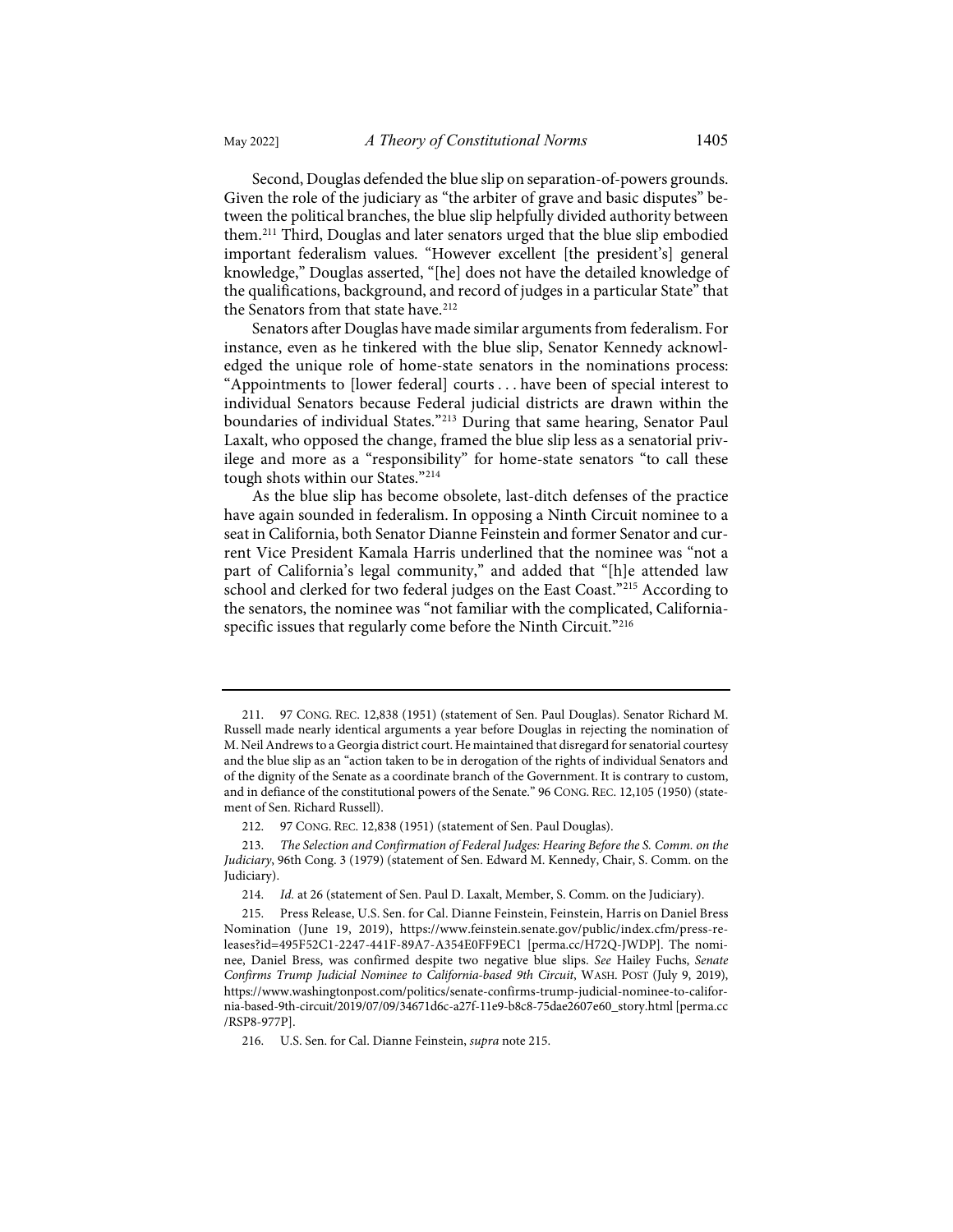The historical development of the blue slip shows it was clearly *contingent*. From its initial shift from a coordinating to a constitutive convention to its later iterations under different chairs to its recent obsolescence,<sup>[217](#page-45-0)</sup> the blue slip has evolved. Depending on the ideologies of various norm entrepreneurs<sup>[218](#page-45-1)</sup> and the political environment of a given era, the blue slip varied in strength until polarization rendered it untenable.

The blue slip's contingency also reveals that it is *arbitrary*. The various obituaries written about the blue slip are telling, as critics of both political persuasions have celebrated its death. David Lat, for instance, has highlighted the need for more federal judges and greater judicial efficiency given that "the vast majority of cases heard by federal courts are not political."<sup>[219](#page-45-2)</sup> And Kevin Drum cast recent developments as part of a "long, crooked road" to more robust ma-jority rule in Congress.<sup>[220](#page-45-3)</sup>

Notably, the emphasis on silver linings is not accompanied by any suggestion that something of constitutional importance has been lost. This absence makes sense. Blue slips represented only one way of implementing the "Advice and Consent" Clause and bore a tenuous relation to federalism values. After all, appellate judges often hear claims arising from different states because circuit courts encompass multiple states. The blue slip is thus a prototypical constitutional norm: a normative, contingent, and arbitrary practice that has implemented constitutional text and principle.

# B. *Anti-Court-Packing*

Anti-court-packing is roughly the norm against "manipulating the number of Supreme Court seats primarily in order to alter the ideological balance

<span id="page-45-0"></span><sup>217.</sup> John Crawley & Patrick L. Gregory, *Senate Blue Slip Custom 'Essentially Dead,' Feinstein Says*, BLOOMBERG L. (Mar. 28, 2019, 11:00 AM), [https://news.bloomberglaw.com/us-law](https://news.bloomberglaw.com/us-law-week/senate-blue-slip-custom-essentially-dead-feinstein-says)[week/senate-blue-slip-custom-essentially-dead-feinstein-says](https://news.bloomberglaw.com/us-law-week/senate-blue-slip-custom-essentially-dead-feinstein-says) [\[perma.cc/4PRZ-BBA2\]](https://perma.cc/4PRZ-BBA2).

<sup>218.</sup> *See* Tamir, *supra* note [98.](#page-20-7) 

<span id="page-45-2"></span><span id="page-45-1"></span><sup>219.</sup> David Lat, Opinion, *Good Riddance to Blue Slips*, N.Y. TIMES (May 9, 2018), <https://www.nytimes.com/2018/05/09/opinion/senate-judicial-nominees-blue-slips.html>[\[perma.](https://perma.cc/PW5K-UJ47) [cc/PW5K-UJ47\]](https://perma.cc/PW5K-UJ47).

<span id="page-45-3"></span><sup>220.</sup> Kevin Drum, *Blue Slips Are Finally Dead*, MOTHER JONES (Feb. 28, 2019)[, https://www.](https://www.motherjones.com/kevin-drum/2019/02/blue-slips-are-finally-dead) [motherjones.com/kevin-drum/2019/02/blue-slips-are-finally-dead](https://www.motherjones.com/kevin-drum/2019/02/blue-slips-are-finally-dead) [\[perma.cc/C2MH-L2J2\]](https://perma.cc/C2MH-L2J2).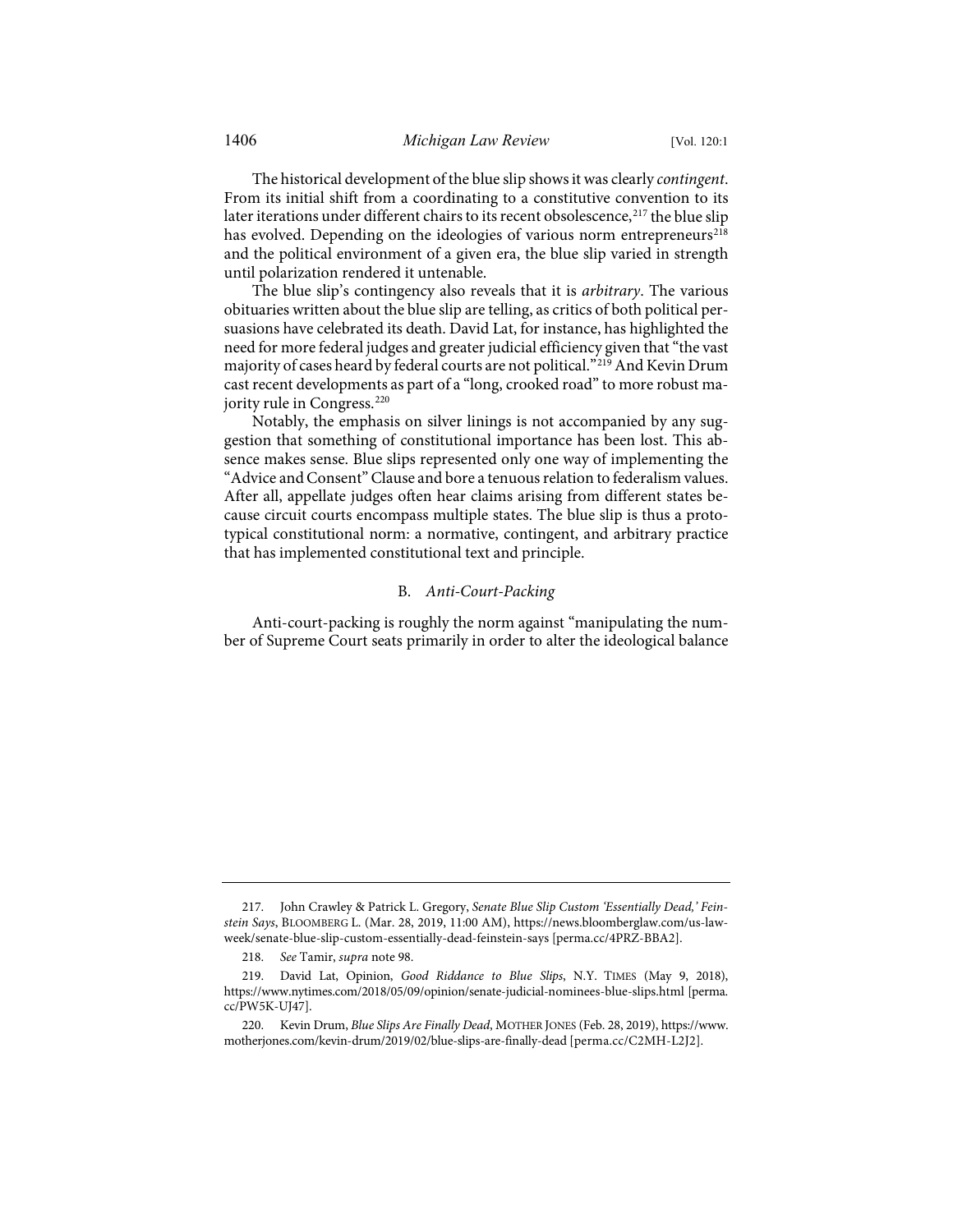<span id="page-46-8"></span><span id="page-46-0"></span>of the Supreme Court."[221](#page-46-1) Born during the climax of the New Deal Revolu-tion,<sup>[222](#page-46-2)</sup> anti-court-packing has implemented a nearly century-long commit-ment to judicial independence.<sup>[223](#page-46-3)</sup> As Grove has persuasively shown, anticourt-packing is one among several practices that constitute this principle.[224](#page-46-4) When the political branches forbear from expanding the Court for partisan purposes, they express respect for judicial independence. Judicial independence is an uncontroversial constitutional principle, even if its exact content is contested. Whether we define it as noninterference from the political branches or a statement that judicial decisionmaking is itself apolitical, it is clearly a

constitutional principle and connected to the separation of powers. And contemporaries warn that violating the norm would be "anti-constitutional"[225](#page-46-5) and would leave a "semi-permanently tainted Supreme Court."[226](#page-46-6) For defenders of the norm, judicial independence seems to entail anti-court-packing.

<span id="page-46-9"></span>The perceived entailment makes it hard to see how the norm is *contingent* and *arbitrary*. But as with so many norms, anti-court-packing's past and pre-sent are instructive.<sup>[227](#page-46-7)</sup> First, *contingency*: anti-court-packing was hard-won and its birth was by no means guaranteed. The conflict over the Court had both long-term and proximate causes. Seen in the longue durée, the events of 1937 are unsurprising. Criticism of the judiciary was common in the various

<span id="page-46-2"></span>222. *See* Alan Brinkley, *The Debate over the Constitutional Revolution of 1937: Introduction*, 110 AM. HIST. REV. 1046 (2005).

223. *See* Grove, *supra* not[e 80,](#page-17-0) at 532.

<span id="page-46-4"></span><span id="page-46-3"></span>224. *Id.* at 467–68. Other conventions here include compliance with federal court orders and respect for judicial tenure. *Id.*

226. *See* Braver, *supra* not[e 221,](#page-46-0) at 2798.

<span id="page-46-1"></span><sup>221.</sup> Joshua Braver, *Court-Packing: An American Tradition?*, 61 B.C. L. REV. 2747, 2748 (2020). My account here does not challenge Braver's learned argument about the novelty of Roosevelt's plan. *See id.* at 2802. Through a careful examination of previous historical episodes when the Court's size was changed, Braver claims that there never was a tradition of "court-packing." *See id.* at 2750–51. He is up against what he terms the "standard history of court-packing," which highlights several instances of court-packing during the nineteenth century. *See id.* at 2753. If Braver is right, then 1937 was the first constitutional showdown over court-packing. *See id.* at 2802. This leaves the conceptual argument that the anti-court-packing convention was forged at that moment, untouched. Braver concedes as much since he observes Tara Grove's argument "that there was no norm against court-packing until the 1950s . . . may still hold," regardless of the credibility of the "standard history." *See id.* at 2753 n.11.

<span id="page-46-5"></span><sup>225.</sup> *E.g.*, Neil Siegel, *The Anti-Constitutionality of Court-Packing*, BALKINIZATION (Mar. 26, 2019, 10:29 AM), [https://balkin.blogspot.com/2019/03/the-anti-constitutionality](https://balkin.blogspot.com/2019/03/the-anti-constitutionality-of-court_36.html)[of-court\\_36.html](https://balkin.blogspot.com/2019/03/the-anti-constitutionality-of-court_36.html) [\[perma.cc/SMC9-8FFL\]](https://perma.cc/SMC9-8FFL).

<span id="page-46-7"></span><span id="page-46-6"></span><sup>227.</sup> The court-packing crisis boasts its own impressive body of secondary work. This Section draws primarily from four major accounts of the genesis and timeline of the 1937 crisis. *See* WILLIAM E. LEUCHTENBURG, *The Origins of Franklin D. Roosevelt's "Court-Packing" Plan*, *in* THE SUPREMECOURT REBORN, *supra* not[e 88,](#page-19-7) at 82; WILLIAM E. LEUCHTENBURG, *FDR's "Court-Packing" Plan*, *in* THE SUPREME COURT REBORN, *supra* not[e 88,](#page-19-7) at 132; MARIAN C. MCKENNA, FRANKLIN ROOSEVELT AND THE GREAT CONSTITUTIONAL WAR: THE COURT-PACKING CRISIS OF 1937 (2002); JEFF SHESOL, SUPREME POWER: FRANKLIN ROOSEVELT VS. THE SUPREME COURT (2010).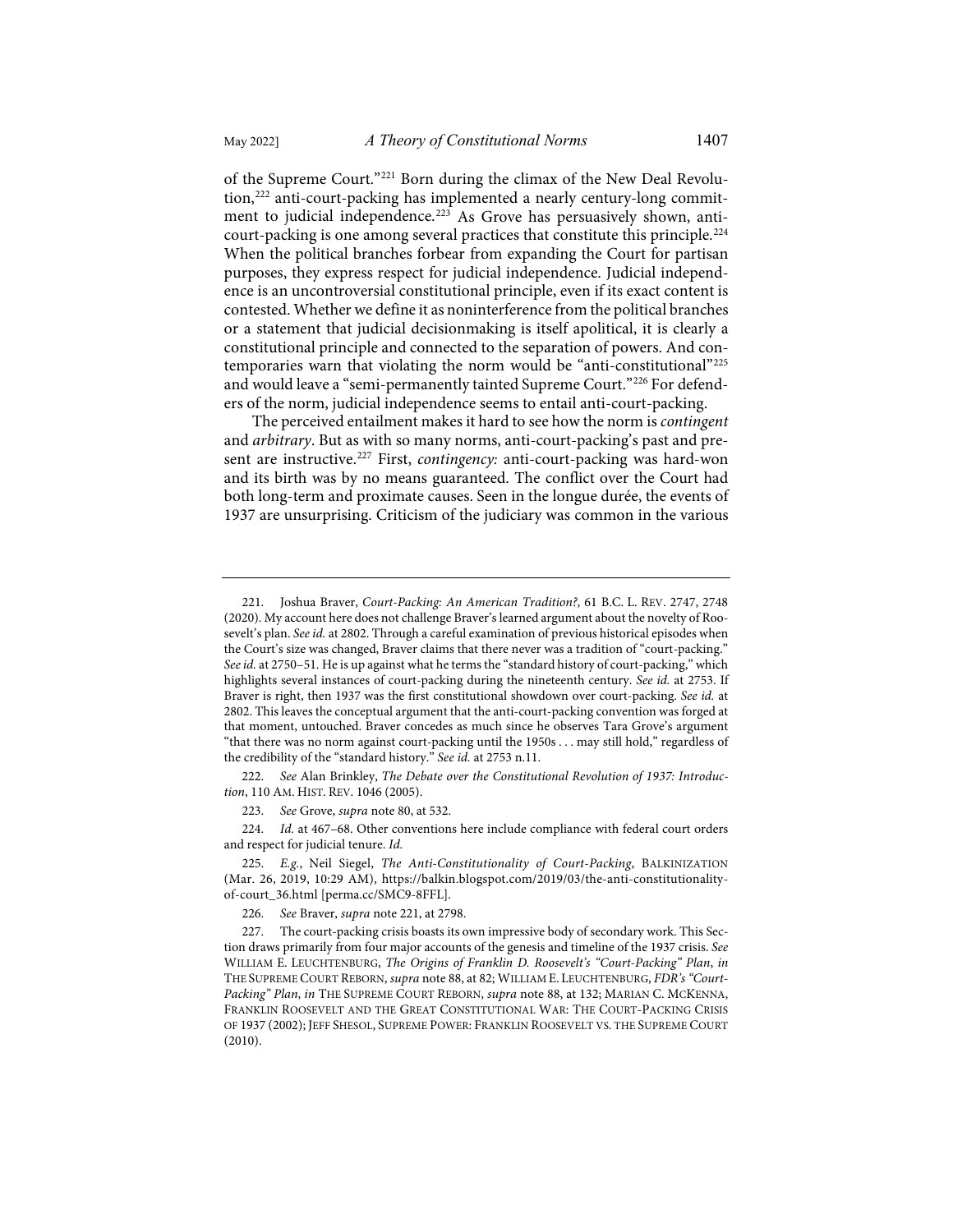<span id="page-47-0"></span>quarters of the American left<sup>[228](#page-47-1)</sup> as early as the 1890s.<sup>[229](#page-47-2)</sup> This early burst of outrage was fueled by judicial decisions invalidating labor reforms and redis-tributive legislation.<sup>[230](#page-47-3)</sup> Despite ebbs and flows,<sup>[231](#page-47-4)</sup> voices ranging from the socialist lawyer and failed judicial candidate Louis B. Boudi[n232](#page-47-5) to establishment figures like Roscoe Pound<sup>[233](#page-47-6)</sup> and Felix Frankfurter<sup>[234](#page-47-7)</sup> all expressed frustration with a conservative judiciary.

Alongside academic commentary were serious political proposals backed by a coalition of labor, populists, and Progressives all critical of courts.[235](#page-47-8) These proposals included popular recall of state judges,<sup>[236](#page-47-9)</sup> the elimination of the labor injunction, and a constitutional amendment allowing congressional override of federal judges.<sup>[237](#page-47-10)</sup> The political, social, and intellectual currents that

<span id="page-47-2"></span>229. WILLIAM G. ROSS, A MUTED FURY: POPULISTS, PROGRESSIVES, AND LABOR UNIONS CONFRONT THE COURTS, 1890–1937, at 1 (2016).

<span id="page-47-3"></span>230. Stuart S. Nagel, *Court-Curbing Periods in American History*, 18 VAND. L. REV. 925, 928–30 (1965). Court crises have been a regular feature of American politics since the early Republic. *Id.* at 925–26. What perhaps distinguishes 1937 is its extended prelude, during which discontent with the judiciary became a part of the country's political vocabulary.

<span id="page-47-4"></span>231. *See* Melvin I. Urofsky, *Myth and Reality: The Supreme Court and Protective Legislation in the Progressive Era*, Y.B. SUP. CT. HIST. SOC'Y, 1983, at 68–70 (observing that the White Court did reluctantly embrace a large role for government in the 1910s).

<span id="page-47-5"></span>232. L.B. Boudin, *Government by Judiciary*, 26 POL. SCI. Q. 238, 238, 264 (1911) (warning that judicial review had pushed the nation into "the condition of 'judicial despotism' ").

<span id="page-47-6"></span>233. Roscoe Pound, *The Causes of Popular Dissatisfaction with the Administration of Justice*, *in* REPORT OF THE TWENTY-NINTH ANNUAL MEETING OF THE AMERICAN BAR ASSOCIATION HELD AT ST. PAUL, MINNESOTA 395 (1906) (urging that judicial doctrine be more responsive to public opinion).

<span id="page-47-7"></span>234. Felix Frankfurter, Diary Entry of Felix Frankfurter (Oct. 27, 1911), *in* FROM THE DIARIES OF FELIX FRANKFURTER 113 (Joseph P. Lash ed., 1975) (calling the judiciary the "meanest, most selfish force in resisting just reforms and perpetuating public abuse in [the] administration of [our] laws").

235. ROSS, *supra* not[e 229,](#page-47-0) at 28–29.

<span id="page-47-10"></span><span id="page-47-9"></span><span id="page-47-8"></span>236. Stephen Stagner, *The Recall of Judicial Decisions and the Due Process Debate*, 24 AM. J. LEGAL HIST. 257, 265 (1980).

237*. See* DAVID P. THELEN, ROBERT M. LA FOLLETTE AND THE INSURGENT SPIRIT 172–73 (Oscar Handlin ed., 1976); NANCY C. UNGER, FIGHTING BOB LA FOLLETTE 289–90 (2000).

<span id="page-47-1"></span><sup>228.</sup> I use the term "left" to capture a broader range of the American political spectrum than the term "progressive." As more than a half-century of historical scholarship has shown, the Progressives comprised a diverse and often times loosely organized group of reformers drawn from various elements of American society, concerned with the social, political, and economic consequences of industrialization. The movement's internal diversity and its lack of a discrete institutional form thus make it hard to describe it as "leftist" in a conventional sense (there were, after all, Republican Progressives) or use it as a catchall term for antijudicial sentiment. Arthur S. Link, *What Happened to the Progressive Movement in the 1920's?* 64 AM. HIST. REV. 833, 836 (1959). *See generally* ROBERT H. WIEBE, THE SEARCH FOR ORDER, 1877–1920 (1967) (situating the Progressives in a broader transformation of the United States from localism to an organized, industrial society); David M. Kennedy, *Overview: The Progressive Era*, 37 HISTORIAN 453 (1975) (reviewing scholarly attempts to conceptualize the Progressive movement); Daniel T. Rodgers, *In Search of Progressivism*, 10 REVS. AM. HIST. 113 (1982) (arguing debates over the elusive characteristics of progressivism provide less insight than inquiries into the context of surrounding progressivism).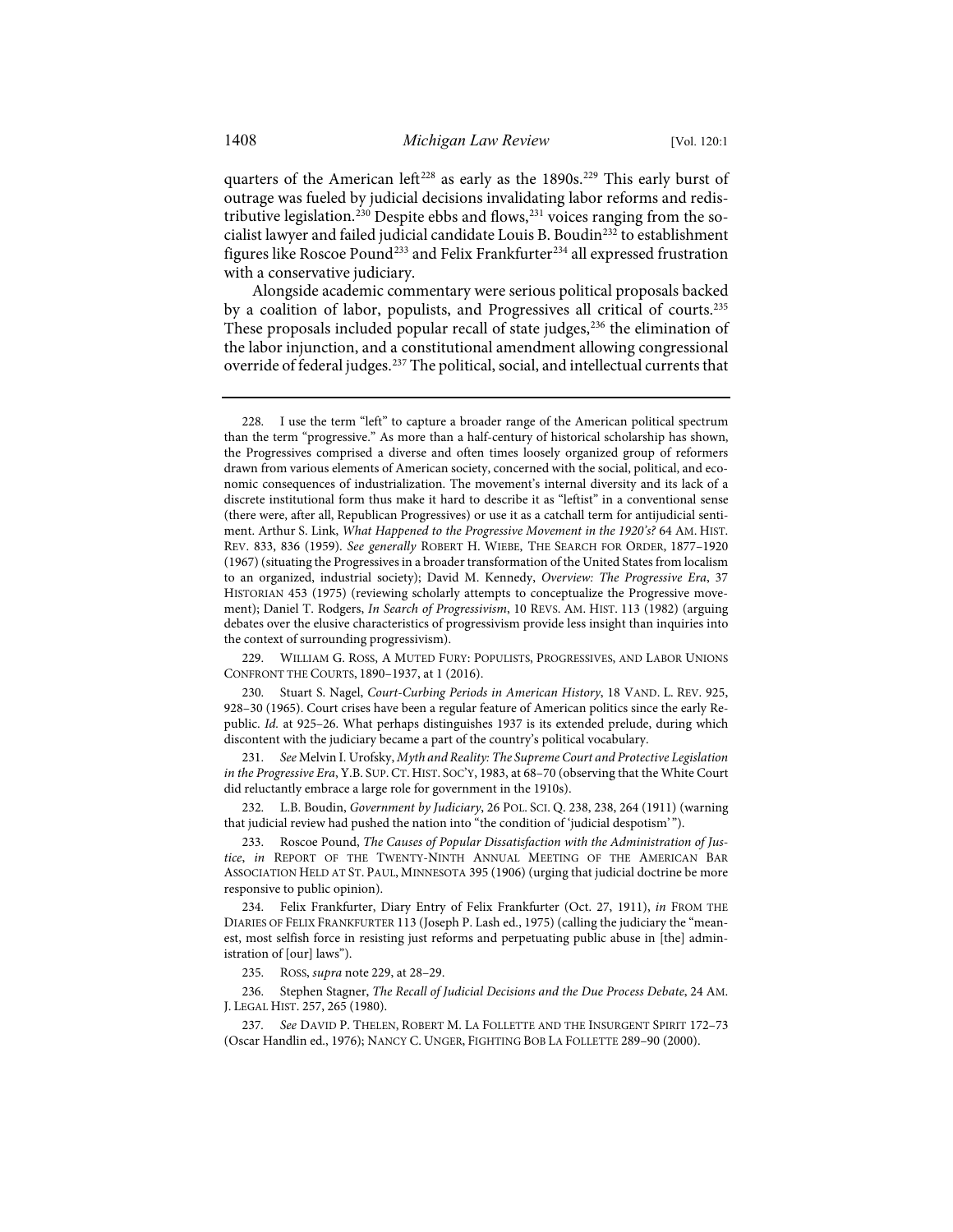converged in 1937 thus suggest an alternate narrative that might have emerged had FDR "won" the battle, along with the war: in overturning important pieces of the New Deal, the Court pushed its luck too far and a president armed with sufficient political will realized a dream a half century in the making, the reassertion of democracy over juristocracy.

In any event, Roosevelt's court-packing plan failed, albeit narrowly, due to a series of political blunders, shrewd maneuvers by his opponents, and sheer accident. The basic timeline is well-known.[238](#page-48-0) In response to decisions striking down liberal state and federal legislation,<sup>[239](#page-48-1)</sup> Roosevelt introduced the "Judicial Procedures Reform Bill" in February, and the battle lasted until July, when he eventually relented after Justice Roberts's "switch" in *West Coast Ho-*tel Co. v. Parrish.<sup>[240](#page-48-2)</sup> Several factors conspired together to sink the plan. First, Roosevelt erred in framing the plan as a response to phantom docket congestion.[241](#page-48-3) Even after the botched delivery and remedial honesty about the bill's motivations, the public split evenly for and against the bill.<sup>[242](#page-48-4)</sup> Second, Roosevelt's opponents, in the judiciary in particular, countered his plan in several ways. Chief Justice Charles Evans Hughes, an accomplished politician in his own right, provided a letter to the Senate Judiciary Committee exposing docket congestion as a sham;<sup>[243](#page-48-5)</sup> Justice Van Devanter—a conservative stalwart—retired;[244](#page-48-6) and finally, Justice Roberts joined the four liberals in *Parrish*.

<sup>238.</sup> *See, e.g.*, Brinkley, *supra* not[e 222.](#page-46-8) 

<span id="page-48-1"></span><span id="page-48-0"></span><sup>239.</sup> No single case, but rather a large set of them, persuaded Roosevelt and his attorney general, Homer Cummings, to pursue court-packing. They included *Panama Refin. Co. v. Ryan*, 293 U.S. 388 (1935); *Norman v. Balt. & Ohio R.R. Co.*, 294 U.S. 240 (1935); *United States v. Bankers' Tr. Co.*, 294 U.S. 240 (1935); *Nortz v. United States*, 294 U.S. 317 (1935); *Perry v. United States*, 294 U.S. 330 (1935); *A.L.A. Schechter Poultry Corp. v. United States*, 295 U.S. 495 (1935); *Louisville Joint Stock Land Bank v. Radford*, 295 U.S. 555 (1935); *Humphrey's Ex'r v. United States*, 295 U.S. 602 (1935); *United States v. Butler*, 297 U.S. 1 (1936); *Carter v. Carter Coal Co.*, 298 U.S. 238 (1936); *Morehead v. New York ex. rel. Tipaldo*, 298 U.S. 587 (1936).

<span id="page-48-2"></span><sup>240. 300</sup> U.S. 379 (1937). The leading historical accounts emphasize that Roberts's "switch" occurred in late 1936 during a judicial conference that preceded the court-packing plan. *See, e.g.*, BARRY CUSHMAN, RETHINKING THE NEW DEAL COURT (1998); Richard D. Friedman, *Switching Time and Other Thought Experiments: The Hughes Court and Constitutional Transformation*, 142 U. PA. L. REV. 1891, 1950 (1994). For Felix Frankfurter, the timing of Roberts's switch was evidence of the Court's independence. *See* Felix Frankfurter, *Mr. Justice Roberts*, 104 U. PA. L. REV. 311 (1955). And despite subsequent attack, the authenticity of Roberts's 1945 memo explaining his decisions in *Tipaldo* and *Parrish* remains intact. Richard D. Friedman, *A Reaffirmation: The Authenticity of the Roberts Memorandum, or Felix the Non-Forger*, 142 U. PA. L. REV. 1985 (1994). For the purposes of this Article's argument, the fact that the "switch" happened several weeks before the court-packing plan was announced is less important than the fact that *Parrish*, along with other events, undermined Roosevelt's case for Court reform.

<sup>241.</sup> *See* SHESOL, *supra* not[e 227,](#page-46-9) at 325.

<sup>242.</sup> *Id.* at 330–31.

<span id="page-48-6"></span><span id="page-48-5"></span><span id="page-48-4"></span><span id="page-48-3"></span><sup>243.</sup> JAMES F. SIMON, FDR & CHIEF JUSTICE HUGHES: THE PRESIDENT, THE SUPREME COURT, AND THE EPIC BATTLE OVER THE NEW DEAL 390 (2012).

<sup>244.</sup> SHESOL, *supra* not[e 227,](#page-46-9) at 446–48.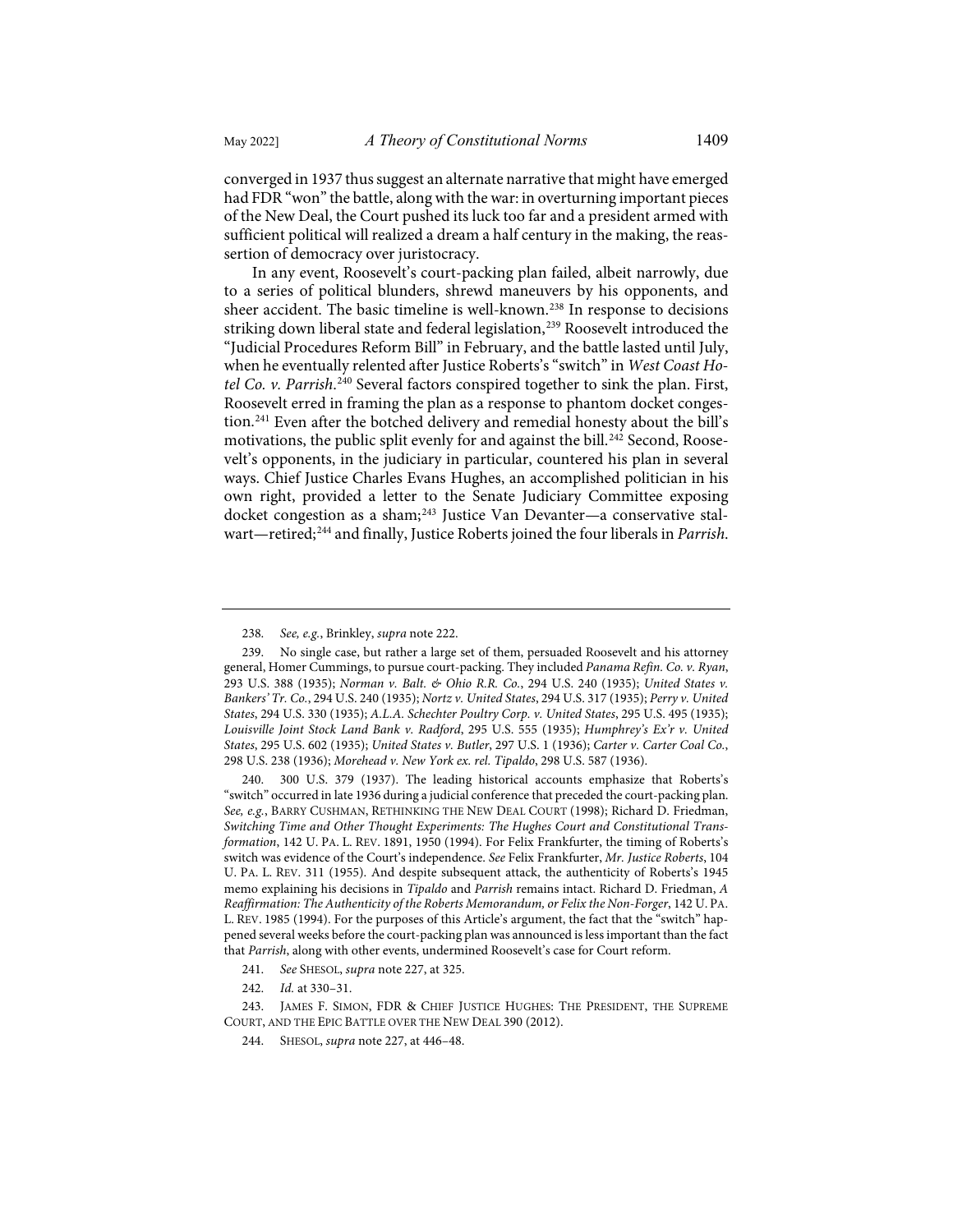Even with these moves, however, a compromise bill<sup>[245](#page-49-0)</sup> that would have tipped the Court in Roosevelt's favor was viable well into the summer. The nail in the proverbial coffin was the death in July of Senate Majority Leader Joe Robin-son, who took any chance of passage with him.<sup>[246](#page-49-1)</sup>

Roosevelt's plan, then, lost in the court of public opinion and the halls of Congress, but not in the forum of principle. From the ill-advised decision to frame court-packing as a solution to a nonexistent problem, judicial retrenchment, and Chief Justice's Hughes deft politicking, anti-court-packing owed its birth to a blend of skill and luck. And it took a literal act of God—the death of Robinson—to bring it into being. The norm we have today, while durable and venerated, has been *contingent* from its very conception. And as it is often the case, it is better for a convention to be lucky than to be good.

But is anti-court-packing *arbitrary*? This is often the hardest condition to satisfy, especially when we have associated a practice with a principle for as long as we have anti-court-packing with judicial independence. It is even more so when the line between the two is so direct so as to seem deductive. As renascent arguments for court-packing show, however, shifting political conditions can help us question received truths. From the refusal to hold hearings for Judge Garland's nomination to the bitter battle over Justice Brett Ka-vanaugh's confirmation,<sup>[247](#page-49-2)</sup> judicial reform is once again a serious concern for

<span id="page-49-0"></span><sup>245.</sup> *See* William E. Leuchtenburg, Comment, *FDR's Court-Packing Plan: A Second Life, A Second Death*, 1985 DUKE L.J. 673.

<span id="page-49-1"></span><sup>246.</sup> Even in mid-June, Robinson likely had the necessary votes for the compromise bill. SHESOL, *supra* not[e 227,](#page-46-9) at 474–76.

<span id="page-49-2"></span><sup>247.</sup> *See* Ron Elving, *What Happened with Merrick Garland in 2016 and Why It Matters Now*, NPR (June 29, 2018, 5:00 AM), [https://www.npr.org/2018/06/29/624467256/what-hap](https://www.npr.org/2018/06/29/624467256/what-happened-with-merrick-garland-in-2016-and-why-it-matters-now)[pened-with-merrick-garland-in-2016-and-why-it-matters-now](https://www.npr.org/2018/06/29/624467256/what-happened-with-merrick-garland-in-2016-and-why-it-matters-now) [\[perma.cc/S64V-LFFE\]](https://perma.cc/S64V-LFFE); Tom McCarthy, *Q&A: Brett Kavanaugh's Controversial Confirmation Battle Explained*, GUARDIAN (Oct. 5, 2018, 9:55 AM), [https://www.theguardian.com/us-news/2018/oct/05/kavanaugh-con](https://www.theguardian.com/us-news/2018/oct/05/kavanaugh-confirmation-battle-explainer)[firmation-battle-explainer](https://www.theguardian.com/us-news/2018/oct/05/kavanaugh-confirmation-battle-explainer) [\[perma.cc/9UT3-J72Q\]](https://perma.cc/9UT3-J72Q).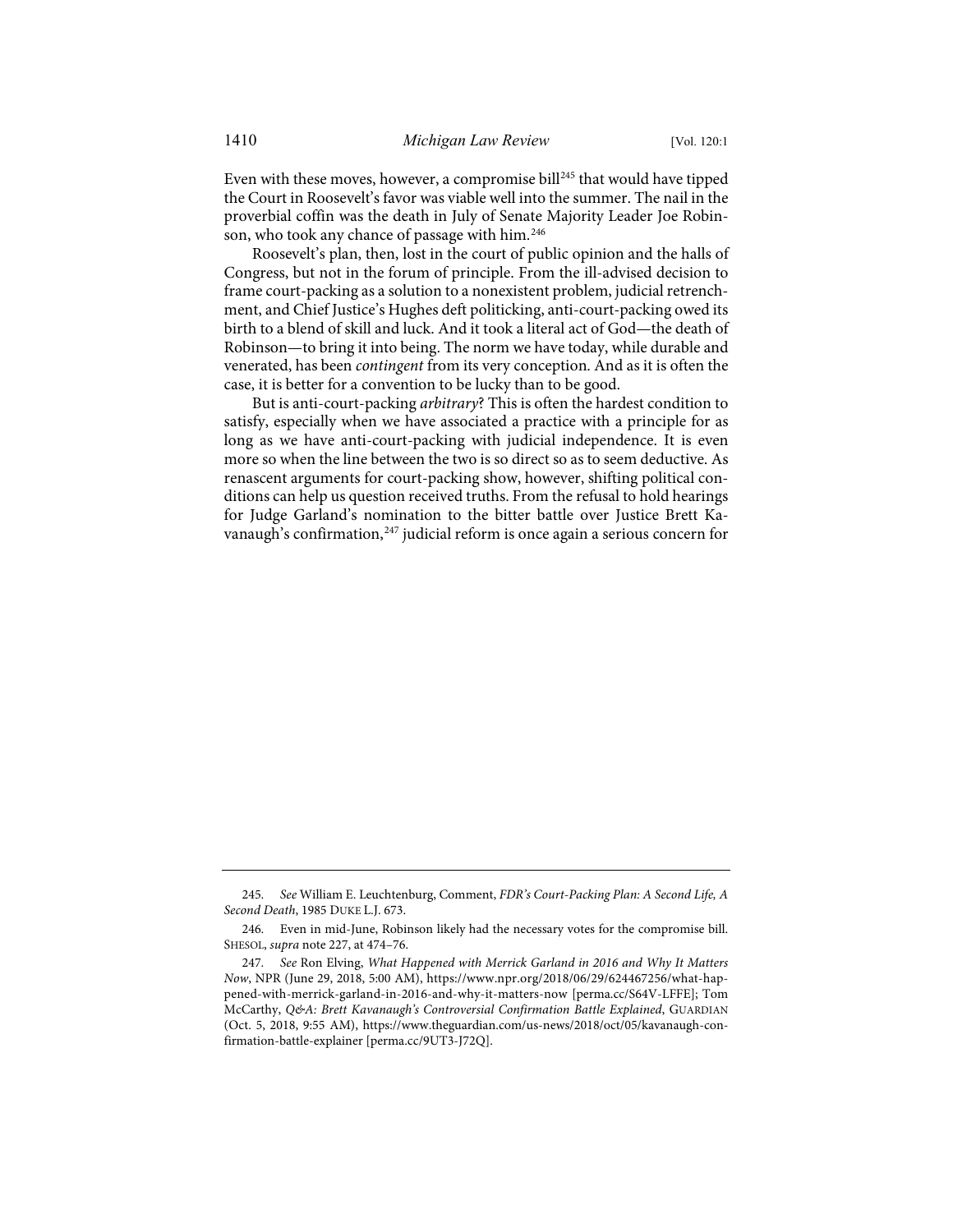<span id="page-50-0"></span>legal liberals. This burgeoning interest has taken various forms, including pro-posals for changing the docket of the Supreme Court,<sup>[248](#page-50-2)</sup> stripping its jurisdic-tion,<sup>[249](#page-50-3)</sup> setting term limits<sup>[250](#page-50-4)</sup> and voting rules,<sup>[251](#page-50-5)</sup> and even expanding the Court.[252](#page-50-6)

<span id="page-50-1"></span>If anti-court-packing has endured because the interbranch bargain it reflects has been tolerable, then the recrudescence of arguments for court-packing suggests that compromise has grown less attractive. One prominent strand of this thinking is nakedly partisan. It assumes the Court is as political as any other branch and justifies court-packing as a corrective to conservative judicial power.[253](#page-50-7) By rejecting judicial independence as mere ideology, it attacks anti-court-packing at its roots. On this view, even the principle underlying the practice is dubious.

To see arbitrariness, however, a second view is more illuminating. Daniel Epps and Ganesh Sitaraman's recent Court reform proposals exemplify this position. Both the "Supreme Court Lottery" and "the Balanced Bench" would

<span id="page-50-4"></span>250. *See, e.g.*, Bruce Ackerman, Opinion, *Trust in the Justices of the Supreme Court Is Waning. Here Are Three Ways to Fortify the Court*, L.A. TIMES (Dec. 20, 2018, 3:15 AM), [https://www.](https://www.latimes.com/opinion/op-ed/la-oe-ackerman-supreme-court-reconstruction-20181220-story.html) [latimes.com/opinion/op-ed/la-oe-ackerman-supreme-court-reconstruction-20181220-story.html](https://www.latimes.com/opinion/op-ed/la-oe-ackerman-supreme-court-reconstruction-20181220-story.html) [\[perma.cc/RGR9-Y3QJ\]](https://perma.cc/RGR9-Y3QJ); Ezra Klein, *Ruth Bader Ginsburg's Death Is a Tragedy. The Supreme Court's Rules Made It a Political Crisis*, VOX (Sept. 18, 2020, 9:25 PM)[, https://www.vox.com/pol](https://www.vox.com/policy-and-politics/2018/12/26/18155093/ruth-bader-ginsburg-supreme-court-term-limits)[icy-and-politics/2018/12/26/18155093/ruth-bader-ginsburg-supreme-court-term-limits](https://www.vox.com/policy-and-politics/2018/12/26/18155093/ruth-bader-ginsburg-supreme-court-term-limits) [\[perma.](https://perma.cc/8S2Q7342) [cc/8S2Q7342\]](https://perma.cc/8S2Q7342); David Leonhardt, Opinion, *The Supreme Court Needs Term Limits*, N.Y. TIMES (Sept. 18, 2018), [https://www.nytimes.com/2018/09/18/opinion/columnists/brett-kavanaugh](https://www.nytimes.com/2018/09/18/opinion/columnists/brett-kavanaugh-supreme-court-term-limits.html)[supreme-court-term-limits.html](https://www.nytimes.com/2018/09/18/opinion/columnists/brett-kavanaugh-supreme-court-term-limits.html) [\[perma.cc/XW57-8Y8Y\]](https://perma.cc/XW57-8Y8Y).

<span id="page-50-5"></span>251. *See, e.g.*, Moyn, *supra* note [249;](#page-50-0) Jed Shugerman, *Balanced Checks*, SLATE (June 20, 2012, 6:19 PM), [https://slate.com/news-and-politics/2012/06/supermajority-voting-on-the-su](https://slate.com/news-and-politics/2012/06/supermajority-voting-on-the-supreme-court.html)[preme-court.html](https://slate.com/news-and-politics/2012/06/supermajority-voting-on-the-supreme-court.html) [\[perma.cc/ARW7-TCGD\]](https://perma.cc/ARW7-TCGD).

<span id="page-50-2"></span><sup>248.</sup> *See, e.g.*, Jack Balkin, *Constitutional Rot Reaches the Supreme Court*, BALKINIZATION (Oct. 6, 2018, 10:50 AM), [https://balkin.blogspot.com/2018/10/constitutional-rot-reaches-su](https://balkin.blogspot.com/2018/10/constitutional-rot-reaches-supreme-court.html)[preme-court.html](https://balkin.blogspot.com/2018/10/constitutional-rot-reaches-supreme-court.html) [\[perma.cc/G3JP-6J48\]](https://perma.cc/G3JP-6J48); *Reforming the Court*, NEW AM.[, https://www.newamer](https://www.newamerica.org/political-reform/events/reforming-court)[ica.org/political-reform/events/reforming-court](https://www.newamerica.org/political-reform/events/reforming-court) [\[perma.cc/U7XM-ACGZ\]](https://perma.cc/U7XM-ACGZ).

<span id="page-50-3"></span><sup>249.</sup> *See, e.g.*, Samuel Moyn, *Resisting the Juristocracy*, BOS. REV. (Oct. 5, 2018)[, https://bos](https://bostonreview.net/law-justice/samuel-moyn-resisting-juristocracy)[tonreview.net/law-justice/samuel-moyn-resisting-juristocracy](https://bostonreview.net/law-justice/samuel-moyn-resisting-juristocracy) [\[perma.cc/AS2E-EFZL\]](https://perma.cc/AS2E-EFZL); Eric Segall, *Yes, It's Time to Reform the Supreme Court—but Not for the Wrong Reasons*, SALON (Dec. 4, 2018, 7:00 AM)[, https://www.salon.com/2018/12/04/its-time-to-reform-the-supreme-court-but-not-for](https://www.salon.com/2018/12/04/its-time-to-reform-the-supreme-court-but-not-for-the-wrong-reasons) [-the-wrong-reasons](https://www.salon.com/2018/12/04/its-time-to-reform-the-supreme-court-but-not-for-the-wrong-reasons) [\[perma.cc/R2YE-7F3E\]](https://perma.cc/R2YE-7F3E).

<span id="page-50-6"></span><sup>252.</sup> *See, e.g.*, Ian Ayres & John Fabian Witt, Opinion, *Democrats Need a Plan B for the Supreme Court. Here's One Option*, WASH. POST (July 27, 2018), [https://www.washing](https://www.washingtonpost.com/opinions/democrats-need-a-plan-b-for-the-supreme-court-heres-one-option/2018/07/27/4c77fd4e-91a6-11e8-b769-e3fff17f0689_story.html)[tonpost.com/opinions/democrats-need-a-plan-b-for-the-supreme-court-heres-one-option/2018/](https://www.washingtonpost.com/opinions/democrats-need-a-plan-b-for-the-supreme-court-heres-one-option/2018/07/27/4c77fd4e-91a6-11e8-b769-e3fff17f0689_story.html) [07/27/4c77fd4e-91a6-11e8-b769-e3fff17f0689\\_story.html](https://www.washingtonpost.com/opinions/democrats-need-a-plan-b-for-the-supreme-court-heres-one-option/2018/07/27/4c77fd4e-91a6-11e8-b769-e3fff17f0689_story.html) [\[perma.cc/3DKS-3AK5\]](https://perma.cc/3DKS-3AK5); Jamelle Bouie, Opinion, *Mad About Kavanaugh and Gorsuch? The Best Way to Get Even Is to Pack the Court*, N.Y. TIMES (Sept. 17, 2019), [https://www.nytimes.com/2019/09/17/opinion/kavanaugh](https://www.nytimes.com/2019/09/17/opinion/kavanaugh-trump-packing-court.html)[trump-packing-court.html](https://www.nytimes.com/2019/09/17/opinion/kavanaugh-trump-packing-court.html) [\[perma.cc/84UT-ZFCQ\]](https://perma.cc/84UT-ZFCQ); Daniel Epps & Ganesh Sitaraman, *How to Save the Supreme Court*, VOX (Oct. 10, 2018, 11:25 AM), [https://www.vox.com/the-big](https://www.vox.com/the-big-idea/2018/9/6/17827786/kavanaugh-vote-supreme-court-packing)[idea/2018/9/6/17827786/kavanaugh-vote-supreme-court-packing](https://www.vox.com/the-big-idea/2018/9/6/17827786/kavanaugh-vote-supreme-court-packing) [\[perma.cc/2V6R-CUX7\]](https://perma.cc/2V6R-CUX7); Michael Klarman, *Why Democrats Should Pack the Supreme Court*, TAKE CARE (Oct. 15, 2018)[, https:](https://takecareblog.com/blog/why-democrats-should-pack-the-supreme-court) [//takecareblog.com/blog/why-democrats-should-pack-the-supreme-court](https://takecareblog.com/blog/why-democrats-should-pack-the-supreme-court) [\[perma.cc/7GWX-](https://perma.cc/7GWX-RUNT)[RUNT\]](https://perma.cc/7GWX-RUNT).

<span id="page-50-7"></span><sup>253.</sup> Bouie, *supra* not[e 252.](#page-50-1)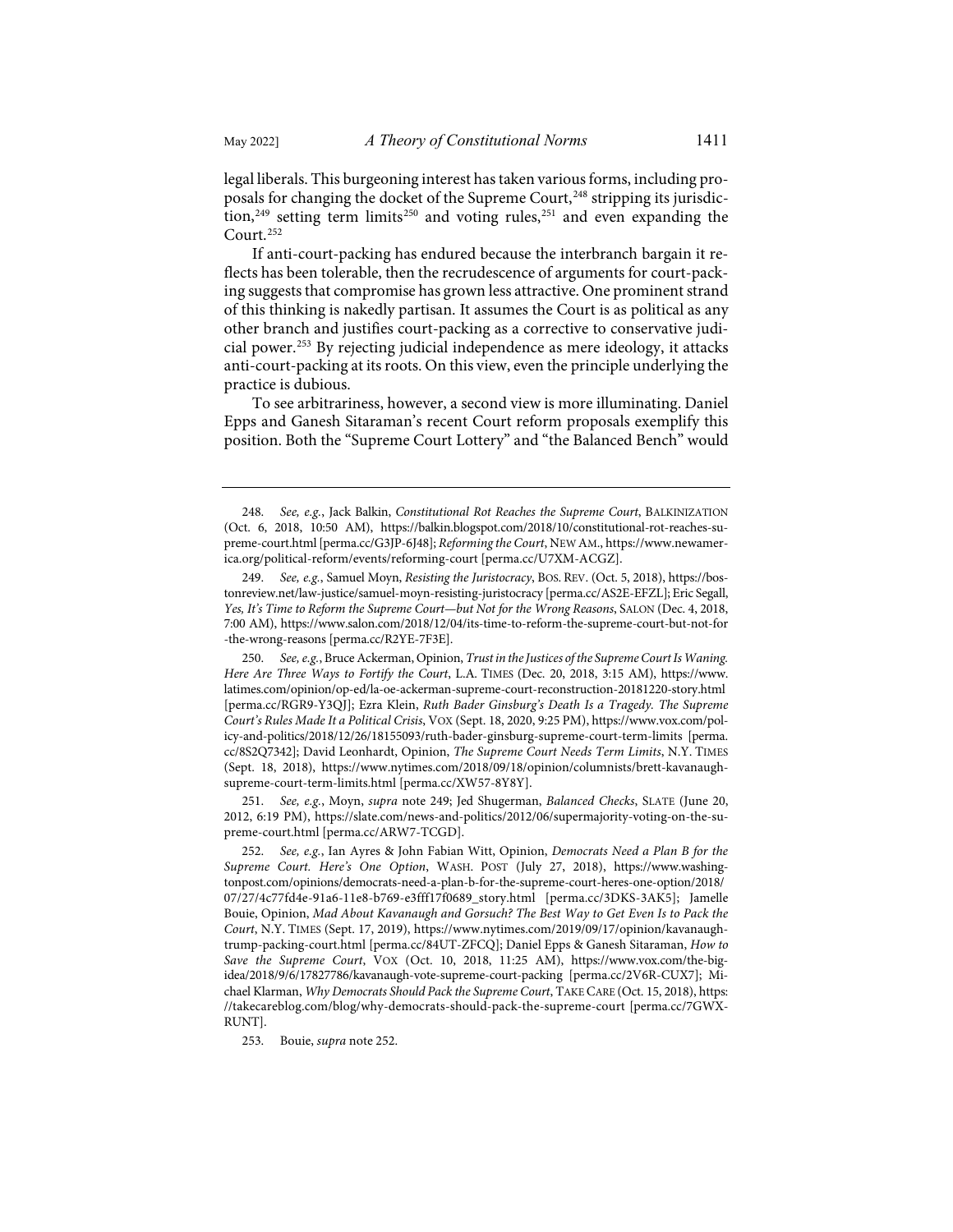<span id="page-51-0"></span>enlarge the Court, either directly or by expanding the eligible roster of judges.<sup>[254](#page-51-1)</sup> They pitch their plans as a "hardball" means toward "anti-hardball" ends that would "lower the temperature of political disputes."[255](#page-51-2) The "balanced bench" approach, in particular, is cast as an attempt to "bring[] back the possibility of a Supreme Court that is not wholly partisan" and elevate judges with a "reputation for fairness, independence, and centrism."<sup>[256](#page-51-3)</sup>

Their proposals are interesting because they invoke judicial independence in the name of expanding the Court. In other words, the very value that anticourt-packing is meant to concretize is enlisted to pack the Court.[257](#page-51-4) Of course Epps and Sitaraman's proposal, if implemented, might fail to deliver. This could happen because they misjudge the tit-for-tat dynamics of Court expansion or because judges dig further into partisan positions instead of moderating their views. But their claims are serious and intelligible. And for *arbitrariness*, that is what counts. Anti-court-packing might ultimately prove more effective at constituting judicial independence than a finely tuned courtpacking proposal, but a norm can be better than other plausible options and still be arbitrary. It is the existence of other plausible ways—indeed, even opposite ones—of construing the underlying value that is characteristic of norms.

#### C. *Executive Noninterference in the Department of Justice*

Executive noninterference in the Department of Justice (DOJ) is just as conventional as the blue slip or anti-court-packing but more complex. Whereas the prior two conventions consisted of one discrete practice, executive noninterference comprises several. It is thus a good example of a *nested*

- 255. Epps & Sitaraman, *supra* not[e 254,](#page-51-0) at 172.
- 256. *Id.* at 193.

<span id="page-51-1"></span><sup>254.</sup> Daniel Epps & Ganesh Sitaraman, *How to Save the Supreme Court*, 129 YALE L.J. 148, 181–205 (2019). The argument that follows could equally work with a different argument for court-packing in service of judicial independence. Rivka Weill, *Court Packing as an Antidote*, 42 CARDOZO L. REV. 2705 (2021) (arguing for court-packing as a way to defend the legitimacy and independence of the Supreme Court); *see also* Thomas M. Keck, *The Supreme Court Justices Control Whether Court-Packing Ever Happens*, WASH. POST (Nov. 19, 2018), [https://www.washing](https://www.washingtonpost.com/outlook/2018/11/19/supreme-court-justices-control-whether-court-packing-ever-happens)[tonpost.com/outlook/2018/11/19/supreme-court-justices-control-whether-court-packing-ever](https://www.washingtonpost.com/outlook/2018/11/19/supreme-court-justices-control-whether-court-packing-ever-happens)[happens](https://www.washingtonpost.com/outlook/2018/11/19/supreme-court-justices-control-whether-court-packing-ever-happens) [\[perma.cc/LK9F-69VT\]](https://perma.cc/LK9F-69VT) (rejecting the idea that "tinkering" with the size of the Court threatens judicial independence); DANIELLE ROOT & SAM BERGER, CTR. FOR AM. PROGRESS, STRUCTURAL REFORMS TO THE FEDERAL JUDICIARY 13 (2019), [https://americanprogress.org/wp](https://americanprogress.org/wp-content/uploads/2019/05/JudicialReform-report-1.pdf)[content/uploads/2019/05/JudicialReform-report-1.pdf](https://americanprogress.org/wp-content/uploads/2019/05/JudicialReform-report-1.pdf) [\[perma.cc/2QZF-PFA8\]](https://perma.cc/2QZF-PFA8) (similarly floating the idea that an expanded Court would be less partisan); *cf.* Marin K. Levy, *Packing and Unpacking State Courts*, 61 WM. & MARY L. REV. 1121 (2020) (cataloguing important examples of court-packing in state courts).

<span id="page-51-4"></span><span id="page-51-3"></span><span id="page-51-2"></span><sup>257.</sup> With respect to this inversion, arbitrariness is similar to the phenomenon of ideological drift, where "an argument or trope" shifts from one political valence to another over time. Both concepts reveal the indeterminacy of political and legal concepts in practice. *See, e.g.*, J.M. Balkin, *Ideological Drift and the Struggle over Meaning*, 25 CONN. L. REV. 869, 870 (1993); David E. Pozen, *Transparency's Ideological Drift*, 128 YALE L.J. 100, 105–07 (2018).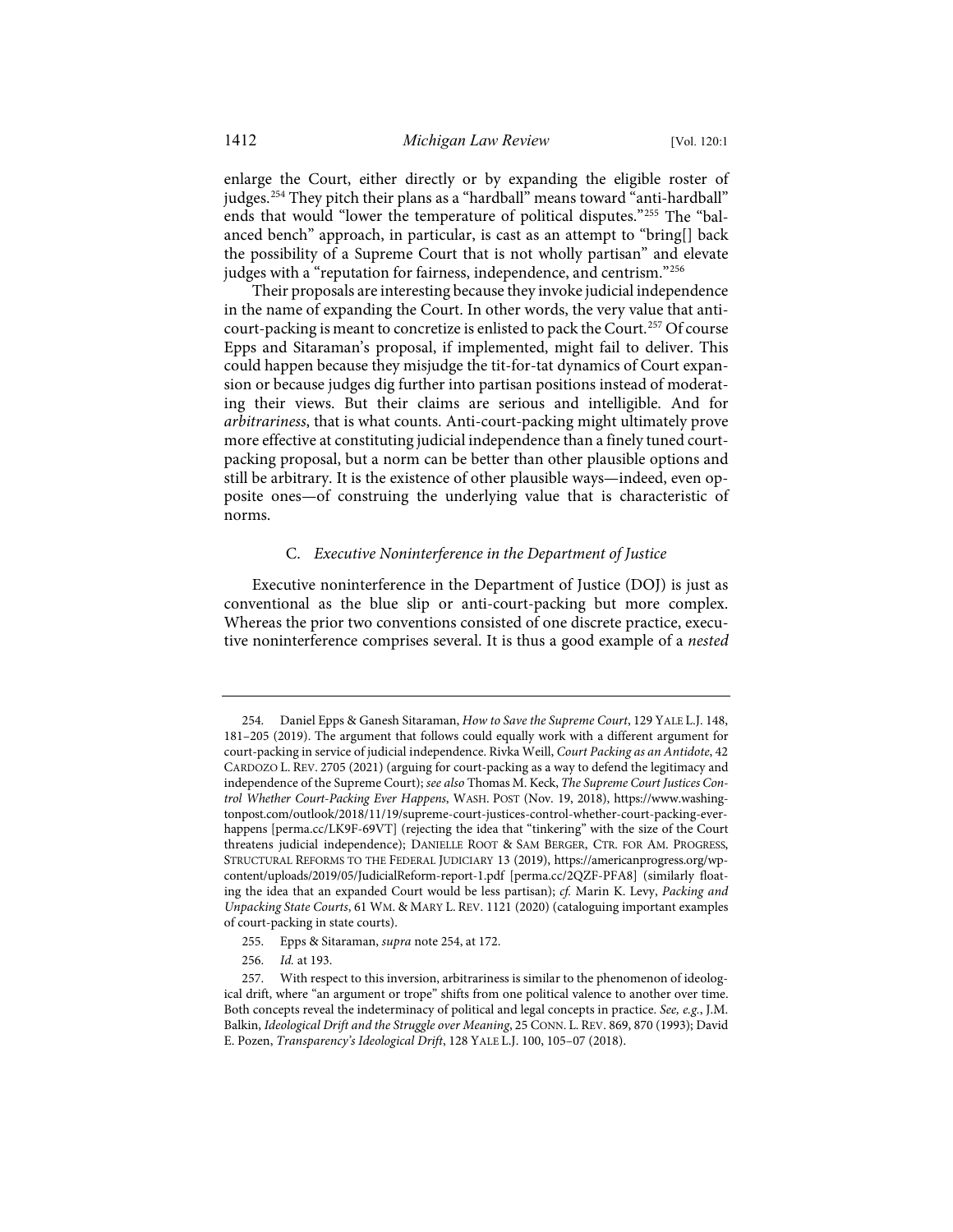<span id="page-52-8"></span>

convention: a relatively broad convention composed of constituent prac-tices.<sup>[258](#page-52-0)</sup>

Executive noninterference refers to long-standing presidential forbearance from involvement in specific cases and investigations. This norm implements the president's duty to "take [c]are that the [l]aws be faithfully executed."[259](#page-52-1) Noninterference consists of a set of White House and law enforcement agency policies channeling and restricting communications between them. For example, the White House can learn information about a criminal investigation only on a need-to-know basis when it is required for the "performance of the President's duties."[260](#page-52-2)Similarly, only specific members of the Office of the Counsel to the President, the vice president, and the president themself can begin contact with the Justice Department about ongoing criminal cases. In addition, direct legal advice to the Executive Office of the President<sup>[261](#page-52-3)</sup> must be channeled through the Office of Legal Counsel.<sup>[262](#page-52-4)</sup> And White House staff have been prohibited from "even [asking] for a status report" about some "pending matter[s]" in the Justice Department.<sup>[263](#page-52-5)</sup>

In practice, these policies mean that informal communications, like a call from a White House official to the DOJ inquiring about specific matters, are forbidden. These restrictions are self-imposed and "prophylactic" and are meant to create procedural regularity and formality between the White House and the country's chief law enforcement arms.[264](#page-52-6) By contrast, communications between the president and the Justice Department over general policy matters such as enforcement priorities are open and informal, as they are with other executive branch agencies.<sup>[265](#page-52-7)</sup>

From its inception, executive noninterference has been defended in *constitutional* terms. When he first articulated the norm, Attorney General Griffin B. Bell explicitly framed it as way to effectuate the president's Take Care duties. Observing that the president is "charged by the Constitution with the

<span id="page-52-3"></span><span id="page-52-2"></span><span id="page-52-1"></span><span id="page-52-0"></span>261. The Executive Office of the President includes the Council of Economic Advisers, the Council on Environmental Quality, the Domestic Policy Council, the Gender Policy Council, the National Economic Council, the National Security Council, the Office of Intergovernmental Affairs, the Office of Management and Budget, the Office of National Drug Control Policy, the Office of Public Engagement, the Office of Science and Technology Policy, and the Office of the United States Trade Representative. *Executive Office of the President*, WHITE HOUSE, <https://www.whitehouse.gov/administration/executive-office-of-the-president>[\[perma.cc/7D89-](https://perma.cc/7D89-SGWE) [SGWE\]](https://perma.cc/7D89-SGWE).

262. *See* U.S. Dep't of Just., Just. Manual § 1-8.600 (2021).

<span id="page-52-5"></span><span id="page-52-4"></span>263. *See* Memorandum from Jack Quinn, Counsel to the President, Kathleen Wallman, Deputy Counsel to the President, and Stephen Neuwirth, Associate Counsel to the President, to White House Staff, Contacts with Agencies (Jan. 16, 1996), [https://clinton.presidentiallibrar](https://clinton.presidentiallibraries.us/items/show/27001)[ies.us/items/show/27001](https://clinton.presidentiallibraries.us/items/show/27001) [\[perma.cc/Q3N4-B9NL\]](https://perma.cc/Q3N4-B9NL).

<span id="page-52-7"></span><span id="page-52-6"></span>264. *See White House Communications with the DOJ and FBI*, PROTECT DEMOCRACY (Mar. 8, 2017)[, https://protectdemocracy.org/agencycontacts](https://protectdemocracy.org/agencycontacts) [\[perma.cc/R9M8-MK85\]](https://perma.cc/R9M8-MK85).

265. *Id.*

<sup>258.</sup> *See supra* Section III.A.

<sup>259.</sup> U.S. CONST. art. II, § 3.

<sup>260.</sup> U.S. Dep't of Just., Just. Manual § 1-8.600 (2021).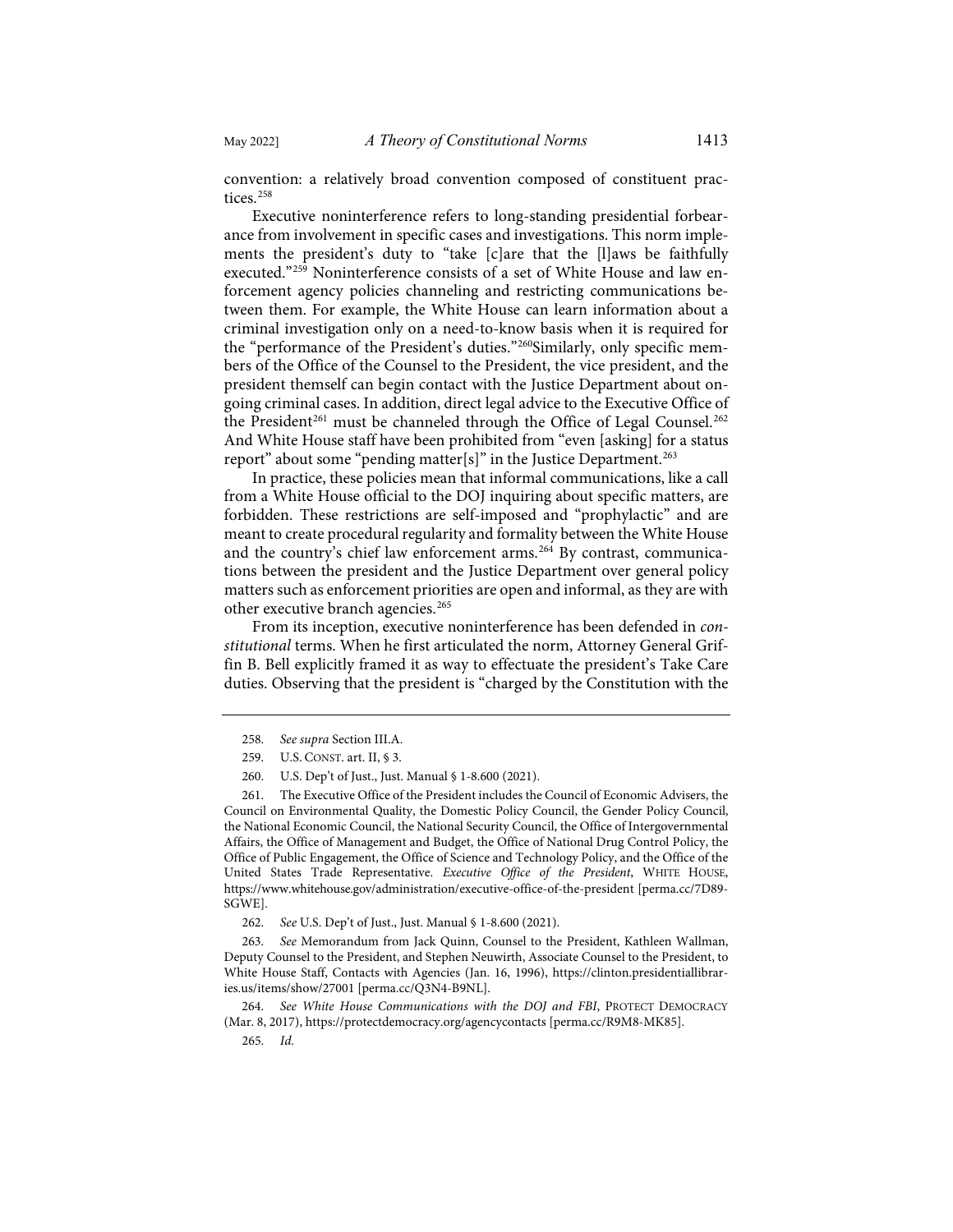duty to ... 'take care that the laws be faithfully executed,'" Bell linked it to an institutional division of labor, in which "the President has delegated certain responsibilities to the Attorney General."[266](#page-53-0) "Although true institutional independence [was] . . . impossible," Bell insisted the president "[was] best served if [government lawyers were] free to exercise their professional judg-ments."<sup>[267](#page-53-1)</sup> Subsequent attorney generals and White House counsels<sup>[268](#page-53-2)</sup> have made similar arguments. They continue to link these policies to the Take Care Clause, explaining that noninterference "recognizes the President's ability to perform his constitutional obligation to 'take care that the laws be faithfully executed' while ensuring that there is public confidence that the laws . . . are . . . enforced in an impartial manner."<sup>[269](#page-53-3)</sup> And the policy has been taken very seriously in both the White House and the Justice Department.<sup>[270](#page-53-4)</sup> In other words, these norms form a crucial part of the constitutional culture of the presidency.[271](#page-53-5)

Noninterference, as a product of its time, is *contingent*. Forged and articulated in the wake of Watergate, the norm has endured for more than forty years, despite moments of pressure. While the Reagan, Clinton, and Obama presidencies all restricted communications with senior officials in the agencies and the White House, the George W. Bush Administration significantly relaxed them, allowing the White House far greater access to the Justice Department. Political pressure returned the norm to its historical strength late in the Bush Administration, but the brief interregnum is revealing.<sup>[272](#page-53-6)</sup> Like the blue slip, then, noninterference has endured but with moments of real change.

<span id="page-53-3"></span>269. Memorandum from the Att'y Gen. to Heads of Dep't Components and United States Att'ys, Communications with the White House (Dec. 19, 2007)[, https://www.justice.gov/sites/de](https://www.justice.gov/sites/default/files/ag/legacy/2008/04/15/ag-121907.pdf)[fault/files/ag/legacy/2008/04/15/ag-121907.pdf](https://www.justice.gov/sites/default/files/ag/legacy/2008/04/15/ag-121907.pdf) [\[perma.cc/65DE-7XE5\]](https://perma.cc/65DE-7XE5).

<span id="page-53-0"></span><sup>266.</sup> Griffin B. Bell, Att'y Gen. of the U.S., An Address Before the Dep't of Just. Laws. (Sept. 6, 1978), transcript available a[t https://www.justice.gov/sites/default/files/ag/legacy/2011/08/23/09-](https://www.justice.gov/sites/default/files/ag/legacy/2011/08/23/09-06-1978b.pdf) [06-1978b.pdf \[](https://www.justice.gov/sites/default/files/ag/legacy/2011/08/23/09-06-1978b.pdf)perma.cc/4AFF-X7FK], at 4–5.

<sup>267.</sup> *Id.* at 5.

<span id="page-53-2"></span><span id="page-53-1"></span><sup>268.</sup> Memorandum from Donald F. McGahn II, Counsel to the President, to All White House Staff, Communications Restrictions with Personnel at the Department of Justice (Jan. 27, 2017),<https://www.politico.com/f/?id=0000015a-dde8-d23c-a7ff-dfef4d530000>[\[perma.cc/LXS7-](https://perma.cc/LXS7-W8TB) [W8TB\]](https://perma.cc/LXS7-W8TB) (White House Counsel for the Trump Administration reiterating commitment to the convention as consistent with "the President's constitutional obligation to take care that the laws of the United States are faithfully executed.").

<span id="page-53-4"></span><sup>270.</sup> U.S. Dep't of Just., Just. Manual § 1-8.100 (2019) (noting that it is "a fundamental duty of every employee of the Department to ensure that these principles are upheld"); Quinn, Wallman & Neuwirth, *supra* not[e 263](#page-52-8) (urging that these policies "must be strictly enforced" with clear guidelines on things White House staff "should" or "should not" do).

<span id="page-53-5"></span><sup>271.</sup> *See* Reva B. Siegel, *Community in Conflict: Same-Sex Marriage and Backlash*, 64 UCLA L. REV. 1728, 1730 (2017) (observing that "[c]onstitutional culture, on this account, includes the understandings about role" that guides action).

<span id="page-53-6"></span><sup>272.</sup> *See* Isaac Arnsdorf, *Sessions Faces Decision on Politicizing Justice Department*, POLITICO (Jan. 9, 2017, 9:05 PM), [https://www.politico.com/story/2017/01/jeff-sessions-attor](https://www.politico.com/story/2017/01/jeff-sessions-attorney-general-justice-233382)[ney-general-justice-233382](https://www.politico.com/story/2017/01/jeff-sessions-attorney-general-justice-233382) [\[perma.cc/4J3Q-XS95\]](https://perma.cc/4J3Q-XS95).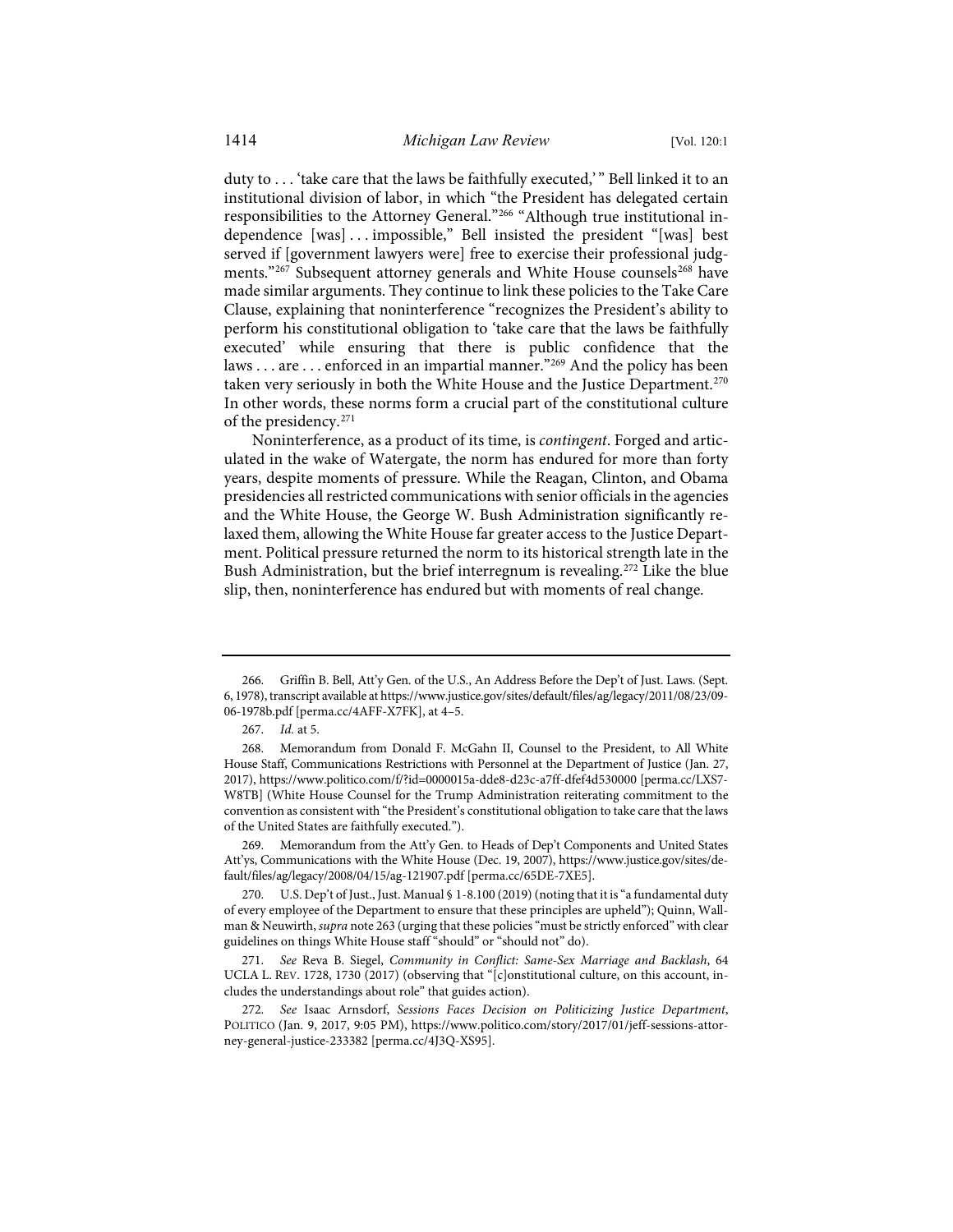Current and past pressure on the norm also show how it is *arbitrary*. When Attorney General Alberto Gonzales expanded White House access, he defended the move by invoking an expansive vision of executive power inspired by Justice Antonin Scalia.<sup>273</sup>As the norm has been violated repeatedly in the Trump Administration, $274$  critics of the norm have sought to delegiti-mize the practice altogether.<sup>[275](#page-54-2)</sup> As they see it, the very idea that the president could unlawfully interfere with law enforcement, even in specific matters, is a solecism. Instead, they envision a "unitary executive,"[276](#page-54-3) whose power as the Constitution's highest law enforcer includes the ability to intervene in specific cases and investigations.

<span id="page-54-2"></span>275. *See, e.g.*, Mario Loyola, *Trump's DOJ Interference Is Actually Not Crazy*, ATLANTIC (Feb. 27, 2020)[, https://www.theatlantic.com/ideas/archive/2020/02/trumps-doj-unitary-execu](https://www.theatlantic.com/ideas/archive/2020/02/trumps-doj-unitary-executive/607141)[tive/607141](https://www.theatlantic.com/ideas/archive/2020/02/trumps-doj-unitary-executive/607141) [\[perma.cc/UY28-2HP9\]](https://perma.cc/UY28-2HP9); Carson Holloway, Opinion, *No Easy Task for a President to 'Abuse' His Authority over the Justice Department*, HILL (Mar. 2, 2018, 11:00 AM), [https://thehill.com/opinion/white-house/376434-no-easy-task-for-a-president-to-abuse-his](https://thehill.com/opinion/white-house/376434-no-easy-task-for-a-president-to-abuse-his-authority-over-the-justice)[authority-over-the-justice](https://thehill.com/opinion/white-house/376434-no-easy-task-for-a-president-to-abuse-his-authority-over-the-justice) [\[perma.cc/SR6T-EPT9\]](https://perma.cc/SR6T-EPT9).

<span id="page-54-3"></span>276. The literature on the unitary executive is vast and now spans both originalist statements of the position and historiographical surveys. *See, e.g.*, STEVEN G. CALABRESI & CHRISTOPHER S.YOO,THE UNITARY EXECUTIVE (2008); Steven G. Calabresi & Kevin H. Rhodes, *The Structural Constitution: Unitary Executive, Plural Judiciary*, 105 HARV. L. REV. 1153 (1992); *see also* STEPHEN SKOWRONEK, JOHN A. DEARBORN & DESMOND KING, PHANTOMS OF A BELEAGUERED REPUBLIC (2021) (outlining the history of the theory); *cf.* Gillian E. Metzger, *The Constitutional Duty to Supervise*, 124 YALE L.J. 1836 (2015) (emphasizing an executive duty to foster effective administration); Zachary S. Price, *Enforcement Discretion and Executive Duty*, 67 VAND. L. REV. 671 (2014) (taking a limited view of the president's enforcement discretion). For recent work critiquing the historical foundations of unitary executive theory, see Daniel D. Birk, *Interrogating the Historical Basis for a Unitary Executive*, 73 STAN. L.REV. 175 (2021); Jane Manners & Lev Menand, *The Three Permissions: Presidential Removal and the Statutory Limits of Agency Independence*, 121 COLUM. L. REV. 1 (2021) (recovering the origins of removal protections as removal permissions); Peter M. Shane, *The Originalist Myth of the Unitary Executive*, 19 U. PA. J. CONST. L. 323 (2016).

<sup>273.</sup> *Id.*

<span id="page-54-1"></span><span id="page-54-0"></span><sup>274.</sup> *Protecting Independent Law Enforcement*, PROTECT DEMOCRACY[, https://protectde](https://protectdemocracy.org/protecting-independent-law-enforcement/tracker)[mocracy.org/protecting-independent-law-enforcement/tracker](https://protectdemocracy.org/protecting-independent-law-enforcement/tracker) [\[perma.cc/W4H5-UC8N\]](https://perma.cc/W4H5-UC8N) (listing examples of White House interference with Justice Department enforcement actions during the Trump era).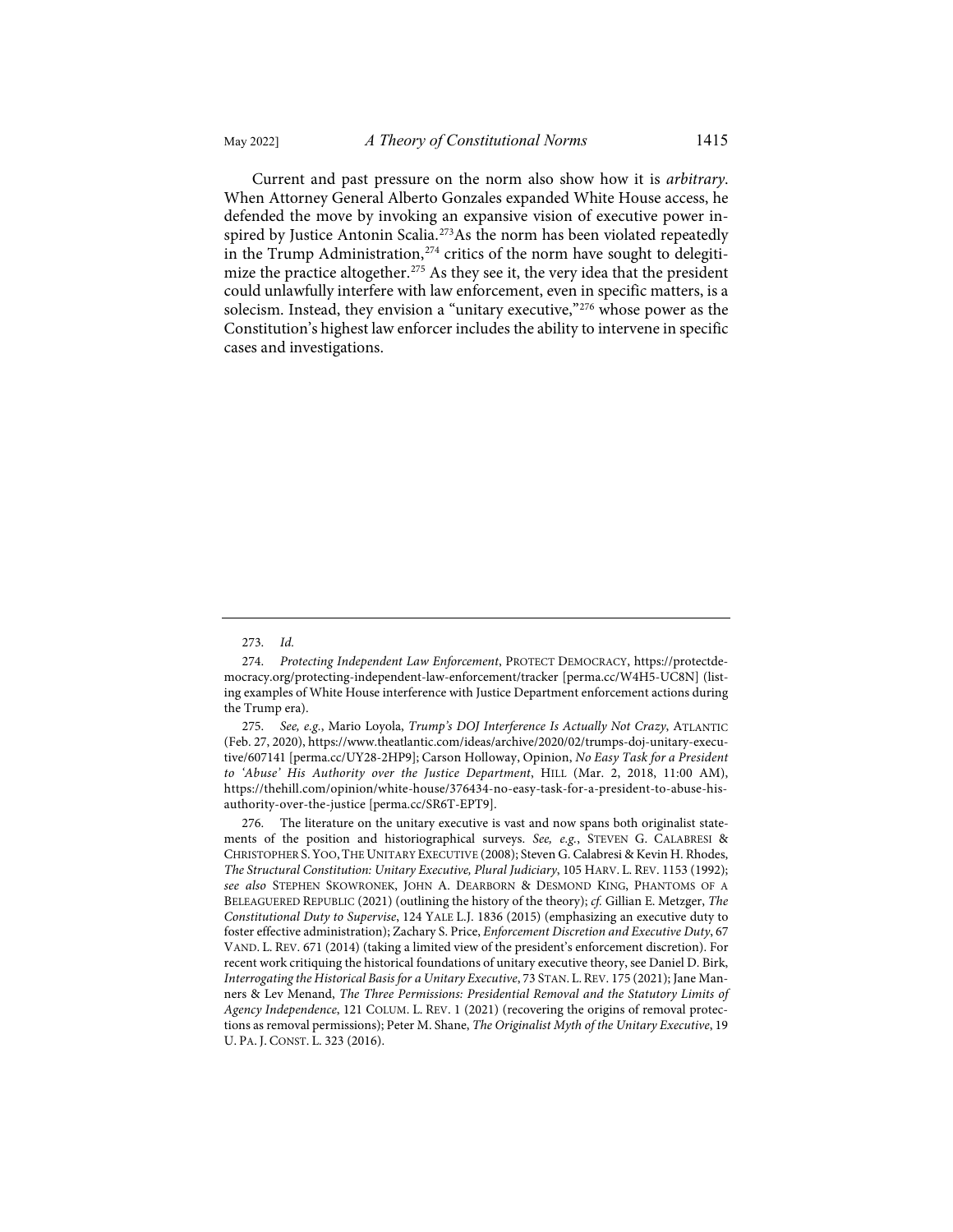Their position, though by no means uncontested,<sup>[277](#page-55-0)</sup> is not out of the legal mainstream. Even opponents concede that noninterference is ultimately con-ventional<sup>[278](#page-55-1)</sup> and depends on a legal and political culture to sustain it.<sup>[279](#page-55-2)</sup> When critics of a constitutional norm attack it in terms that their opponents concede as intelligible, that is a clear sign the practice is arbitrary. The practice might still be worth fighting for and defending, but it cannot rest its case on its "constitutionality." Other glosses on the underlying text and principles are now firmly "on the wall"<sup>280</sup> and the norm's ultimate survival up for grabs.

# **CONCLUSION**

A theory of constitutional norms does not tell us everything about their consequences. But this Article is an important first step. Just as constitutional theory has turned to the philosophy of language to understand the nature of constitutional text,[281](#page-55-4) this Article has enlisted the philosophy of conventions to grasp the character of constitutional practice. It explains that norms are normative, contingent, and arbitrary practices that implement constitutional text and principle. And it shows this theory in action, animating norms in

<span id="page-55-0"></span><sup>277.</sup> Many have pushed back strongly against the Trump Administration's attack on noninterference. For academic arguments questioning the legality of such behavior, see, for example, Bruce A. Green & Rebecca Roiphe, *Can the President Control the Department of Justice?*, 70 ALA. L. REV. 1 (2018) (collecting historical evidence of prosecutorial independence); Daniel J. Hemel & Eric A. Posner, *Presidential Obstruction of Justice*, 106 CALIF. L. REV. 1277 (2018) (defending the applicability of obstruction of justice statutes to the president); Andrew McCanse Wright, *The Take Care Clause, Justice Department Independence, and White House Control*, 121 W. VA. L. REV. 353 (2018) (linking the convention of noninterference to prevention of unconstitutional conduct). The opposition has also included former Justice Department officials in Republican administrations. *Statement in Response to Attorney General Barr's Address at Federalist Society*, CHECKS & BALANCES (Nov. 22, 2019)[, https://checks-and-balances.org/statement-from-co-found](https://checks-and-balances.org/statement-from-co-founders-and-additional-members-of-checks-balances)[ers-and-additional-members-of-checks-balances](https://checks-and-balances.org/statement-from-co-founders-and-additional-members-of-checks-balances) [\[perma.cc/E7RR-3ELA\]](https://perma.cc/E7RR-3ELA) (rejecting the historical credibility of an "autocratic vision of executive power").

<span id="page-55-1"></span><sup>278.</sup> Vikram David Amar, *Two Constitutional Lessons Worth Remembering: Norms Are Different from Legal Rules; and Improper Intent Matters but Is Hard to Establish*, VERDICT (Feb. 18, 2020), [https://verdict.justia.com/2020/02/18/two-constitutional-lessons-worth-remember](https://verdict.justia.com/2020/02/18/two-constitutional-lessons-worth-remembering)[ing](https://verdict.justia.com/2020/02/18/two-constitutional-lessons-worth-remembering) [\[perma.cc/7EXB-VTBG\]](https://perma.cc/7EXB-VTBG) (explaining that non-interference is ultimately a nonlegal practice).

<span id="page-55-2"></span><sup>279.</sup> Jack Goldsmith, *Independence and Accountability at the Department of Justice*, LAWFARE (Jan. 30, 2018, 2:16 PM)[, https://www.lawfareblog.com/independence-and-accounta](https://www.lawfareblog.com/independence-and-accountability-department-justice)[bility-department-justice](https://www.lawfareblog.com/independence-and-accountability-department-justice) [\[perma.cc/Y464-RB7Q\]](https://perma.cc/Y464-RB7Q) (explaining the various nonlegal and cultural bases of Justice Department independence).

<span id="page-55-3"></span><sup>280. &</sup>quot;On the wall" refers to constitutional arguments within the mainstream of legal and academic discourse at any point in time. J.M. Balkin, *Agreements with Hell and Other Objects of Our Faith*, 65 FORDHAM L. REV. 1703, 1710, 1735 (1997) (using the terms "off the wall" and "on the wall" to describe constitutional arguments); Jack M. Balkin, *From Off the Wall to On the Wall: How the Mandate Challenge Went Mainstream*, ATLANTIC (June 4, 2012), [https://www.theatlan](https://www.theatlantic.com/national/archive/2012/06/from-off-the-wall-to-on-the-wall-how-the-mandate-challenge-went-mainstream/258040/)[tic.com/national/archive/2012/06/from-off-the-wall-to-on-the-wall-how-the-mandate-challenge](https://www.theatlantic.com/national/archive/2012/06/from-off-the-wall-to-on-the-wall-how-the-mandate-challenge-went-mainstream/258040/)[went-mainstream/258040](https://www.theatlantic.com/national/archive/2012/06/from-off-the-wall-to-on-the-wall-how-the-mandate-challenge-went-mainstream/258040/) [\[perma.cc/FJ6G-23FS\]](https://perma.cc/FJ6G-23FS) (discussing the terms "off the wall" and "on the wall" as they pertain to constitutional arguments).

<span id="page-55-4"></span><sup>281.</sup> *See supra* not[e 35](#page-9-4) and accompanying text.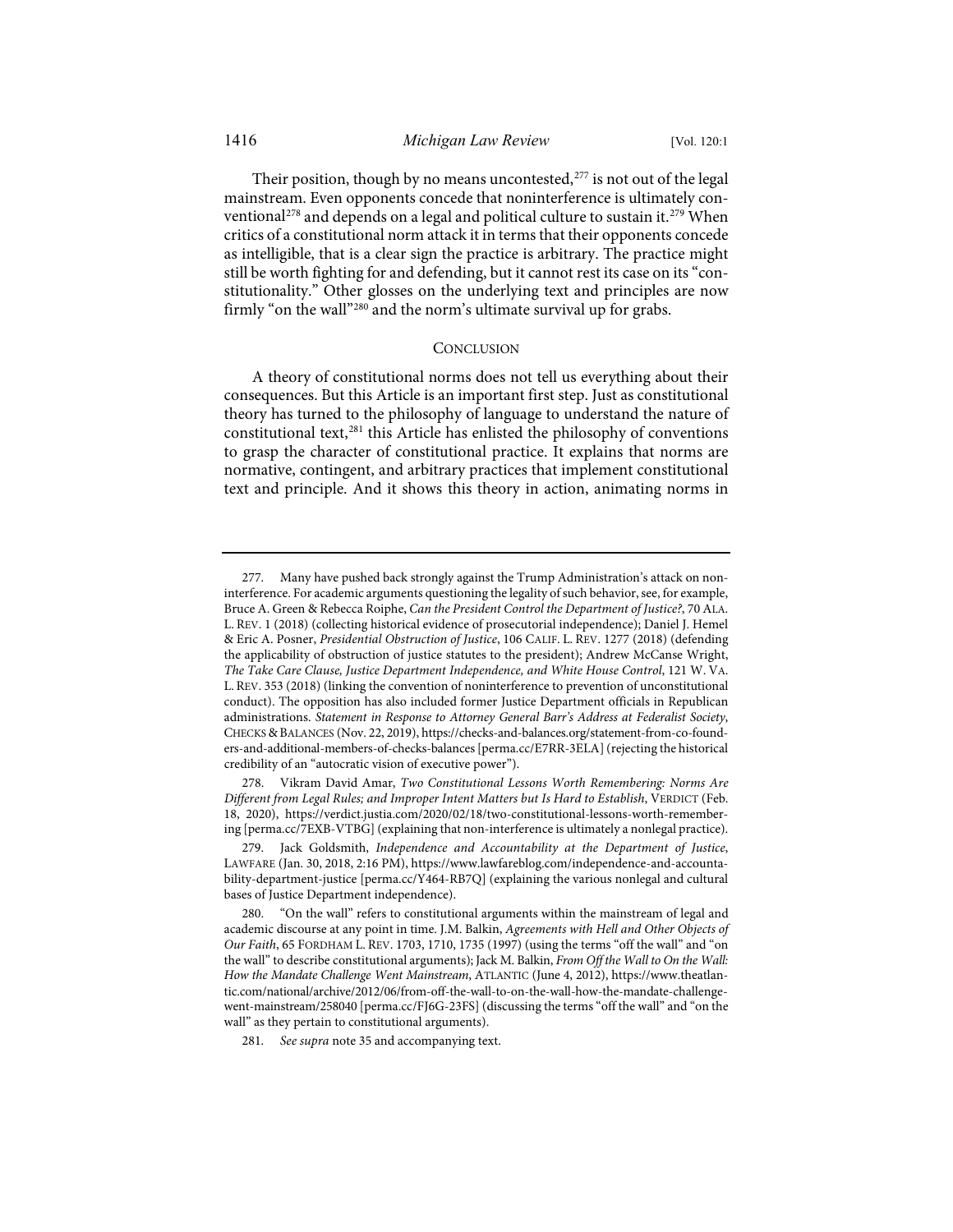various institutional settings. For judges and scholars who increasingly look to historical practice as a source of law, this Article raises hard questions.

First, reasoning from norms means relying on a practice that is not, on its own, the final word on constitutional text or principle. After all, norms are intrinsically arbitrary. They remind us that just because things have always been one way does not mean they have to be and vice versa.<sup>[282](#page-56-0)</sup> When norms are litigated, then, it is rarely a simple question of deciding whether the practice is permissible under the Constitution. Instead, institutional role matters. For instance, there is the initial question of *when* conventions can be litigated. This will turn on justiciability, touching factors like standing ("Can an institutional actor like Congress bring this claim?")<sup>283</sup> and political question doc-trine ("Is this a question courts are best suited to answer?").<sup>[284](#page-56-2)</sup>

If a norm does end up in court and a judge points to it as a source of law, then its institutional role is pivotal. History is rarely decisive on its own, until a court deems it so. Decisions that ratify a norm as the authoritative gloss on constitutional text are a quintessential example of courts creating law. This also means that in such cases, invoking history can obscure the exercise of judicial discretion. Given that a particular norm is an arbitrary way of realizing constitutional text and principle, this Article's theory suggests that when judges transform a norm into law, they do so for policy decisions about institutional design and democratic theory. Clarifying the persistence of that discretion and the factors that guide it is an important next step.[285](#page-56-3)

Second, the theory has implications for theories of constitutional inter-pretation. In particular, originalism and unwritten constitutionalism<sup>[286](#page-56-4)</sup> consult historical practice in deciding thorny constitutional questions. Yet they do so in different ways and with different understandings of what consultation entails. For originalism, historical practice is common in the "construction zone."[287](#page-56-5) Originalists, however, disagree about what exactly should happen there[.288](#page-56-6) Unwritten constitutionalists similarly vary on fundamentals: is the

<span id="page-56-0"></span><sup>282.</sup> *See* Leah M. Litman, *Debunking Antinovelty*, 66 DUKE L.J. 1407, 1407 (2017) (rejecting judicial skepticism of novelty as assuming either "the mistaken Madisonian premise that Congress reliably exercises the full scope of its constitutional powers" or that prior failures to enact statutes are clear signs of constitutional doubt).

<span id="page-56-1"></span><sup>283.</sup> WILSON C. FREEMAN & KEVIN M. LEWIS, CONG. RSCH. SERV., R45636, CONGRESSIONAL PARTICIPATION IN LITIGATION:ARTICLE III AND LEGISLATIVE STANDING 6–13 (2019).

<span id="page-56-2"></span><sup>284.</sup> Compare the majority opinion and dissent in *Zivotofsky v. Clinton*, 566 U.S. 189 (2012).

<span id="page-56-3"></span><sup>285.</sup> *See* David E. Pozen & Adam M. Samaha, *Anti-Modalities*, 119 MICH. L. REV. 729, 731 (2021) (describing forms of constitutional argument "no reputable constitutional decisionmaker wishes to be associated with" because they run counter to constitutional norms.).

<sup>286.</sup> *See* sources cited *supra* not[e 33.](#page-8-8) 

<sup>287.</sup> *See* sources cited *supra* not[e 30.](#page-8-11) 

<span id="page-56-6"></span><span id="page-56-5"></span><span id="page-56-4"></span><sup>288.</sup> ROBERT W. BENNETT & LAWRENCE B. SOLUM, CONSTITUTIONAL ORIGINALISM 26 (2011).